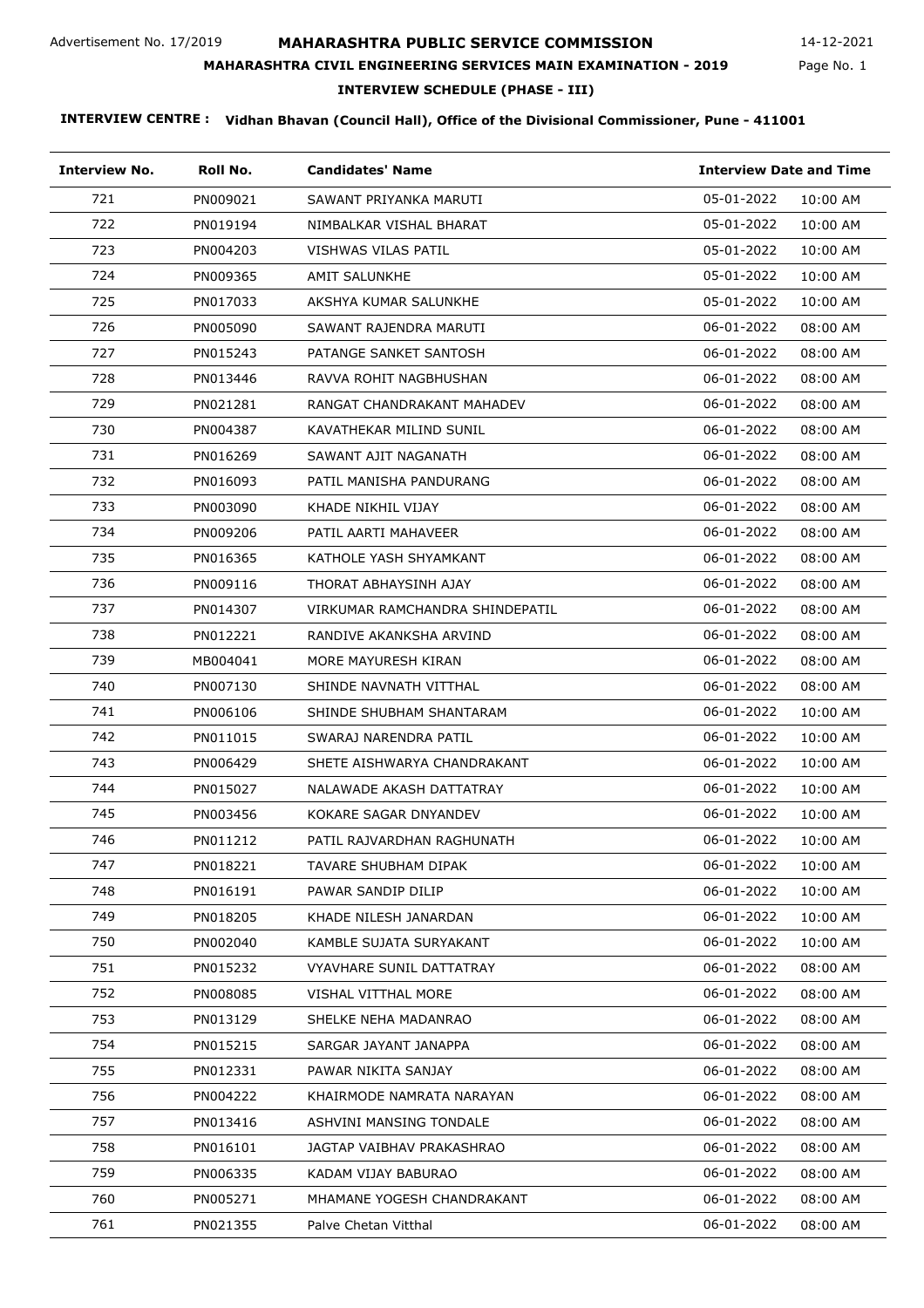Page No. 2 14-12-2021

# **MAHARASHTRA CIVIL ENGINEERING SERVICES MAIN EXAMINATION - 2019**

**INTERVIEW SCHEDULE (PHASE - III)**

| <b>Interview No.</b> | Roll No. | <b>Candidates' Name</b>     | <b>Interview Date and Time</b> |
|----------------------|----------|-----------------------------|--------------------------------|
| 762                  | PN015092 | KHADE RUPALI RAMCHANDRA     | 06-01-2022<br>08:00 AM         |
| 763                  | PN018064 | SHELAR PUSHKAR MAHADEV      | 06-01-2022<br>08:00 AM         |
| 764                  | NG008128 | SUTAR DHANSHREE DNYANESHWAR | 06-01-2022<br>08:00 AM         |
| 765                  | PN006032 | Sartape Dipak Bhimrao       | 06-01-2022<br>08:00 AM         |
| 766                  | PN011176 | KOTHAVADE NIKITA ANIL       | 06-01-2022<br>10:00 AM         |
| 767                  | PN003319 | JAMADAR AJIM ZAKIRHUSEN     | 06-01-2022<br>10:00 AM         |
| 768                  | PN012390 | PAWAR AKSHAY BALASAHEB      | 06-01-2022<br>10:00 AM         |
| 769                  | PN014198 | LOHAR RAJESH OGADMAL        | 06-01-2022<br>10:00 AM         |
| 770                  | PN010239 | KADAM SACHIN SANJAY         | 06-01-2022<br>10:00 AM         |
| 771                  | PN016228 | VIBHUTE AKSHAY RAJU         | 06-01-2022<br>10:00 AM         |
| 772                  | PN017086 | PANCHAL MOHINI LAXMANRAO    | 06-01-2022<br>10:00 AM         |
| 773                  | PN011460 | ROHIT SANJAY TARLEKAR       | 06-01-2022<br>10:00 AM         |
| 774                  | PN009269 | KALE PRATEEKSHA BHAUSAHEB   | 06-01-2022<br>10:00 AM         |
| 775                  | NG002046 | UMBARJE AISHWARYA MAHENDRA  | 06-01-2022<br>10:00 AM         |
| 776                  | PN007502 | KARMALKAR SOHEL SAJID       | 07-01-2022<br>08:00 AM         |
| 777                  | NG004267 | MANE PRIYA PRATAP           | 07-01-2022<br>08:00 AM         |
| 778                  | PN011376 | PASALKAR ROHINI KAILAS      | 07-01-2022<br>08:00 AM         |
| 779                  | PN011067 | PHADTARE ANUJA PRABHAKAR    | 07-01-2022<br>08:00 AM         |
| 780                  | PN014400 | LOMTE APARNA BHIMRAO        | 07-01-2022<br>08:00 AM         |
| 781                  | PN001079 | SHIKHARE MANISHA NAVNATH    | 07-01-2022<br>08:00 AM         |
| 782                  | PN020234 | SARNAIK RAJDEEP UTTAMRAO    | 07-01-2022<br>08:00 AM         |
| 783                  | PN017121 | JAGADALE AJAY TULSHIRAM     | 07-01-2022<br>08:00 AM         |
| 784                  | PN010231 | PATIL VINAYAK BHASKAR       | 07-01-2022<br>08:00 AM         |
| 785                  | PN007085 | MAHAJAN PUSHKAR VIJAY       | 07-01-2022<br>08:00 AM         |
| 786                  | PN002105 | PATIL AKSHAY ANANDA         | 07-01-2022<br>08:00 AM         |
| 787                  | PN004142 | PATIL NIKHIL MADHUKAR       | 07-01-2022<br>08:00 AM         |
| 788                  | PN012168 | DIPAK PUNJAJI KALE          | 07-01-2022<br>08:00 AM         |
| 789                  | PN004161 | JAWALE PRIYANKA SHARAD      | 07-01-2022<br>08:00 AM         |
| 790                  | PN013205 | THOMBARE MADHURI DADASO     | 07-01-2022<br>08:00 AM         |
| 791                  | PN016396 | SHINDE SAGAR SANGAPPA       | 07-01-2022<br>10:00 AM         |
| 792                  | NG010209 | VISHAL RATANAKAR SATPUTE    | 07-01-2022<br>10:00 AM         |
| 793                  | PN016330 | AKASH SHIVASHANKAR MALI     | 07-01-2022<br>10:00 AM         |
| 794                  | MB003381 | NADAVADEKAR SAGAR BALAVANT  | 07-01-2022<br>10:00 AM         |
| 795                  | PN018085 | PATIL MOHAN GOPAL           | 07-01-2022<br>10:00 AM         |
| 796                  | PN003465 | SOPAN APPASO RUPNAR         | 07-01-2022<br>10:00 AM         |
| 797                  | PN004184 | SHAIKH MUZAMMIL MUKHTAR     | 07-01-2022<br>10:00 AM         |
| 798                  | PN011139 | PANSARE AKASH HAUSHIRAM     | 07-01-2022<br>10:00 AM         |
| 799                  | PN015361 | LAVHE RAHUL BHAUSAHEB       | 07-01-2022<br>10:00 AM         |
| 800                  | PN009011 | MAHARNUR VAIBHAV VILAS      | 07-01-2022<br>10:00 AM         |
| 801                  | PN007177 | LONKAR SAGAR MURLIDHAR      | 07-01-2022<br>08:00 AM         |
| 802                  | PN015047 | NAKATE SHITAL BALASAHEB     | 07-01-2022<br>08:00 AM         |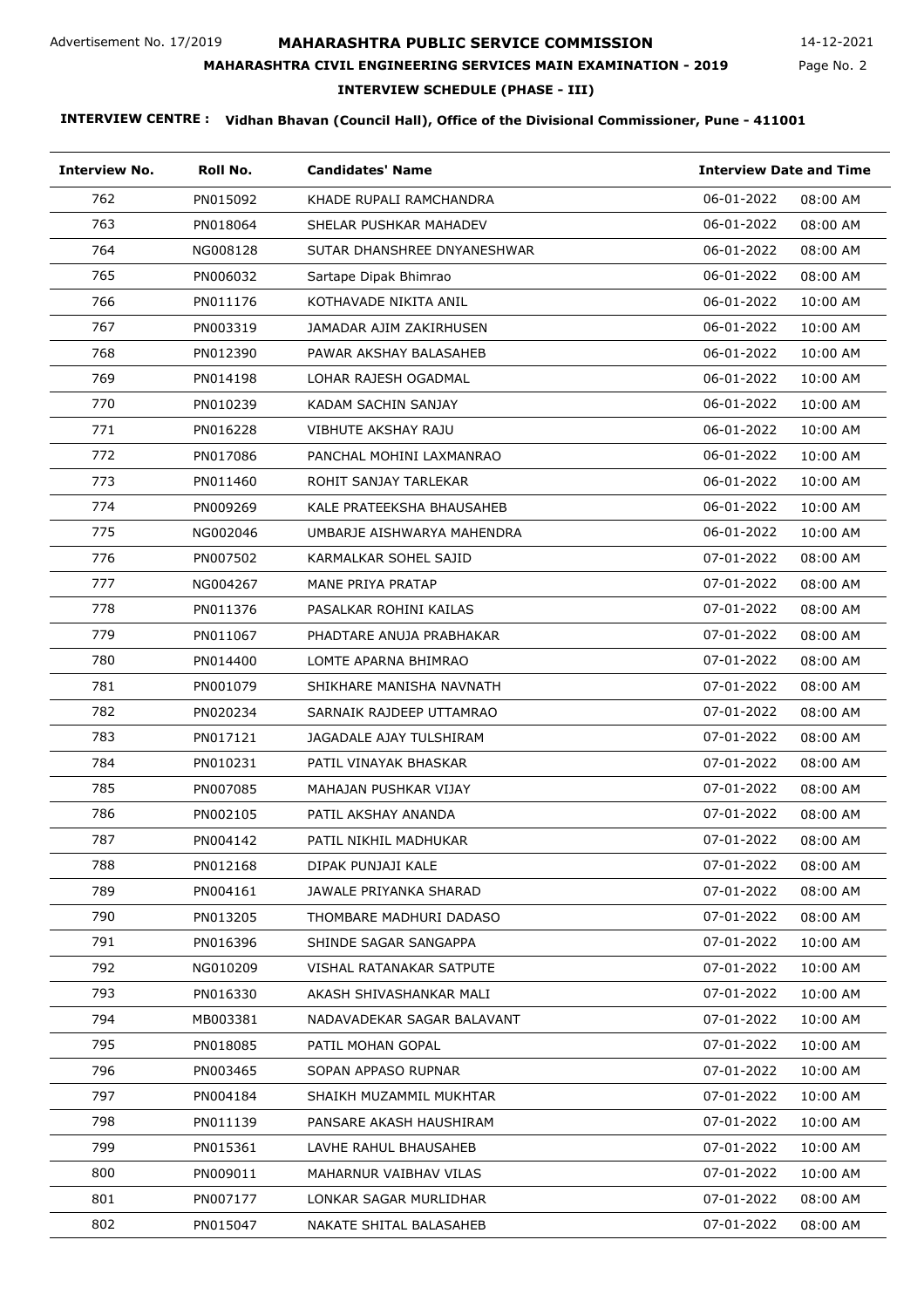Page No. 3 14-12-2021

#### **MAHARASHTRA CIVIL ENGINEERING SERVICES MAIN EXAMINATION - 2019**

**INTERVIEW SCHEDULE (PHASE - III)**

| <b>Interview No.</b> | Roll No. | <b>Candidates' Name</b>     | <b>Interview Date and Time</b> |
|----------------------|----------|-----------------------------|--------------------------------|
| 803                  | PN021171 | POTDAR INDRAJIT CHARUDATTA  | 07-01-2022<br>08:00 AM         |
| 804                  | PN012246 | LONKAR SWAPNIL SUNIL        | 07-01-2022<br>08:00 AM         |
| 805                  | PN003299 | MAYUR MOHAN KAPARE          | 07-01-2022<br>08:00 AM         |
| 806                  | PN017181 | SONAWANE SARANGI BALKRUSHNA | 07-01-2022<br>08:00 AM         |
| 807                  | PN014140 | UBALE BHUSHAN NAGNATH       | 07-01-2022<br>08:00 AM         |
| 808                  | PN007385 | SADAVARE JAYESH VIJAYKUMAR  | 07-01-2022<br>08:00 AM         |
| 809                  | PN002274 | AKSHAY ANIL JADHAV          | 07-01-2022<br>08:00 AM         |
| 810                  | PN021248 | TEMGIRE SACHIN NAVNATH      | 07-01-2022<br>08:00 AM         |
| 811                  | PN020069 | RONGE MINAKSHI MAHADEV      | 07-01-2022<br>08:00 AM         |
| 812                  | PN015186 | PATIL PRAVEEN ASHOK         | 07-01-2022<br>08:00 AM         |
| 813                  | PN018270 | SHELAR SHAILESH SADASHIV    | 07-01-2022<br>08:00 AM         |
| 814                  | PN002074 | LANDAGE SURAJ SUNIL         | 07-01-2022<br>08:00 AM         |
| 815                  | MB002214 | JAGADALE RAJAN VAMAN        | 07-01-2022<br>08:00 AM         |
| 816                  | PN005210 | SHINDE TRUPTI VIVEK         | 07-01-2022<br>10:00 AM         |
| 817                  | PN014148 | YADAV YOGINI ASHOKRAO       | 07-01-2022<br>10:00 AM         |
| 818                  | PN006400 | KUMBHAR PRANITA SUNIL       | 07-01-2022<br>10:00 AM         |
| 819                  | PN019294 | KURZEKAR OMESHWARI KAILAS   | 07-01-2022<br>10:00 AM         |
| 820                  | PN016064 | PATIL SNEHAL DILIP          | 07-01-2022<br>10:00 AM         |
| 821                  | PN009302 | PARBAT ANUSAYA GAUTAM       | 07-01-2022<br>10:00 AM         |
| 822                  | PN021252 | UNHALE PRATIBHA MANOHAR     | 07-01-2022<br>10:00 AM         |
| 823                  | PN012020 | THORAT ANJALI VINAYAK       | 07-01-2022<br>10:00 AM         |
| 824                  | PN014208 | SHINDE SAGAR BHAGWAT        | 07-01-2022<br>10:00 AM         |
| 825                  | PN002028 | TAKALKAR VAIBHAV BHAUSAHEB  | 07-01-2022<br>10:00 AM         |
| 826                  | PN007025 | MOHITE SHRADDHA RAM         | 08-01-2022<br>08:00 AM         |
| 827                  | PN001321 | SULE BHAKTI LAXMAN          | 08-01-2022<br>08:00 AM         |
| 828                  | PN018224 | NIMBALKAR ONKAR DEEPAK      | 08-01-2022<br>08:00 AM         |
| 829                  | PN001398 | SARWADE PRAMOD POPAT        | 08-01-2022<br>08:00 AM         |
| 830                  | PN021343 | MULLA TALHA NISAR AHMED     | 08-01-2022<br>08:00 AM         |
| 831                  | PN003110 | SHRADDHA NIMBALKAR          | 08-01-2022<br>08:00 AM         |
| 832                  | PN014358 | VAIRAT PRATIK RAMCHANDRA    | 08-01-2022<br>08:00 AM         |
| 833                  | PN013387 | PATIL HARSHAL VISHWAS       | 08-01-2022<br>08:00 AM         |
| 834                  | PN011189 | SHENDE RESHMA DHANAJI       | 08-01-2022<br>08:00 AM         |
| 835                  | PN011159 | VAYDANDE NILAM JAGANNATH    | 08-01-2022<br>08:00 AM         |
| 836                  | PN014160 | PITHE PRATIK RAJENDRA       | 08-01-2022<br>08:00 AM         |
| 837                  | PN019342 | TALEKAR SUMIT SUNIL         | 08-01-2022<br>08:00 AM         |
| 838                  | PN016321 | SAGAR RUTUJA SHANKAR        | 08-01-2022<br>08:00 AM         |
| 839                  | PN001025 | PATIL PRAFFUL HARIBHAU      | 08-01-2022<br>08:00 AM         |
| 840                  | PN014277 | KHISTE RANJIT DNYANESHWAR   | 08-01-2022<br>08:00 AM         |
| 841                  | PN006045 | KAMBLE SHUBHANGI SOMNATH    | 08-01-2022<br>10:00 AM         |
| 842                  | MB006390 | NIKAM VAIBHAV SANJAY        | 08-01-2022<br>10:00 AM         |
| 843                  | PN011037 | PADVI PRAFULLA ROHIDAS      | 08-01-2022<br>10:00 AM         |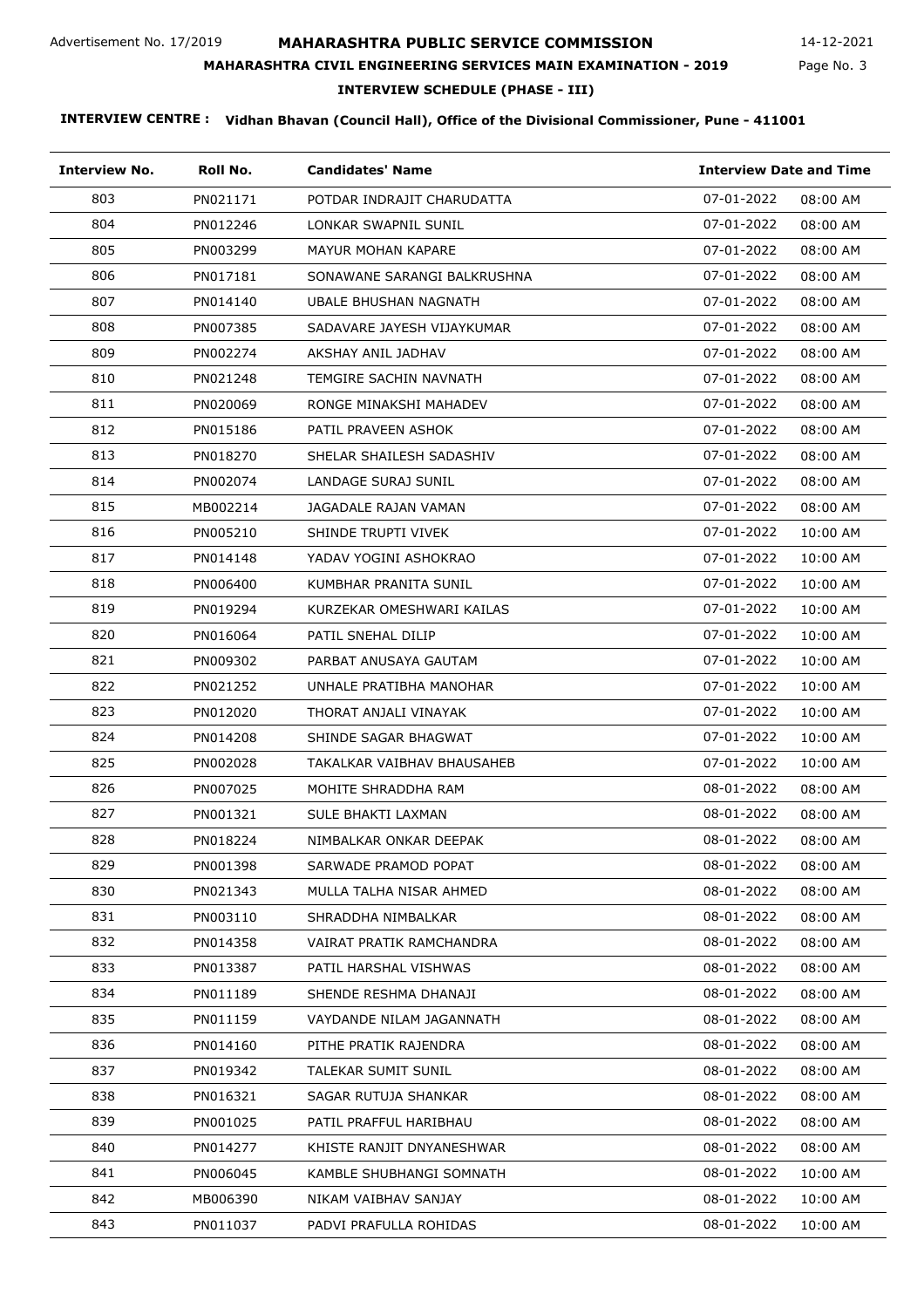Page No. 4 14-12-2021

### **MAHARASHTRA CIVIL ENGINEERING SERVICES MAIN EXAMINATION - 2019**

**INTERVIEW SCHEDULE (PHASE - III)**

| <b>Interview No.</b> | Roll No. | <b>Candidates' Name</b>     | <b>Interview Date and Time</b> |
|----------------------|----------|-----------------------------|--------------------------------|
| 844                  | PN006309 | <b>JAJOO MANALI SUSHIL</b>  | 08-01-2022<br>10:00 AM         |
| 845                  | PN012413 | NAMPALLI PRERANA RAMESH     | 08-01-2022<br>10:00 AM         |
| 846                  | PN009107 | KAKADE ABHISHEK KESHAV      | 08-01-2022<br>10:00 AM         |
| 847                  | PN010170 | SHAMBALA PATIL              | 08-01-2022<br>10:00 AM         |
| 848                  | PN014391 | <b>VIVEK KELE</b>           | 08-01-2022<br>10:00 AM         |
| 849                  | PN009474 | NEMANE ABHISHEK AMRUT       | 08-01-2022<br>10:00 AM         |
| 850                  | PN018101 | KOLE SHUBHAM UDDHAV         | 08-01-2022<br>10:00 AM         |
| 851                  | PN016123 | PARDESHI KETAKI SURESH      | 08-01-2022<br>08:00 AM         |
| 852                  | PN016250 | SURYAWANSHI ADITYA ANIL     | 08-01-2022<br>08:00 AM         |
| 853                  | PN014061 | JAMBHULKAR HIMANI YASHWANT  | 08-01-2022<br>08:00 AM         |
| 854                  | PN007380 | RUDRAKAR SUMEET DNYANESHWAR | 08-01-2022<br>08:00 AM         |
| 855                  | PN019157 | PATIL KIRTI GOPALRAO        | 08-01-2022<br>08:00 AM         |
| 856                  | PN011358 | JADHAV ANJALI DIGAMBAR      | 08-01-2022<br>08:00 AM         |
| 857                  | PN007203 | PANDHE VINAY BALKRISHNA     | 08-01-2022<br>08:00 AM         |
| 858                  | PN012298 | SHIRASAT NAGESH JAGANNATH   | 08-01-2022<br>08:00 AM         |
| 859                  | PN015314 | PATIL KALYANI ANKUSH        | 08-01-2022<br>08:00 AM         |
| 860                  | PN007313 | KHARAT SAMADHAN TATOBA      | 08-01-2022<br>08:00 AM         |
| 861                  | PN015153 | SHEVALE SANDIP SAMBHAJI     | 08-01-2022<br>08:00 AM         |
| 862                  | PN009473 | KADU MAHESH MARUTI          | 08-01-2022<br>08:00 AM         |
| 863                  | PN021176 | WADKAR ARATI HANUMANT       | 08-01-2022<br>08:00 AM         |
| 864                  | PN011390 | MALI AJINKYA MALLIKARJUN    | 08-01-2022<br>08:00 AM         |
| 865                  | PN013036 | TANDALE PRATIK DILIP        | 08-01-2022<br>08:00 AM         |
| 866                  | PN019319 | PATIL MAYUR DINKAR          | 08-01-2022<br>10:00 AM         |
| 867                  | PN019101 | MIRJI RAHUL SANMATI         | 08-01-2022<br>10:00 AM         |
| 868                  | PN006388 | PATIL PUSHKAR CHANDRAKANT   | 08-01-2022<br>10:00 AM         |
| 869                  | PN010073 | AMRUTA SUNIL KORE           | 08-01-2022<br>10:00 AM         |
| 870                  | PN006098 | PATIL SAMMED MAHAVIR        | 08-01-2022<br>10:00 AM         |
| 871                  | PN002214 | SAWANT ASHUTOSH SHIVAJIRAO  | 08-01-2022<br>10:00 AM         |
| 872                  | PN007270 | MARALKAR MANOHAR PANDURANG  | 08-01-2022<br>10:00 AM         |
| 873                  | PN002233 | KUNJIR KIRTI VITTHAL        | 08-01-2022<br>10:00 AM         |
| 874                  | MB006377 | PATIL JYOTI BABASAHEB       | 08-01-2022<br>10:00 AM         |
| 875                  | PN013469 | PHAD KIRAN DEVIDAS          | 08-01-2022<br>10:00 AM         |
| 876                  | PN019322 | ZOL HARSHWARDHANARVIND      | 10-01-2022<br>08:00 AM         |
| 877                  | PN001205 | SHAIKH ASHFAQ SHAIKH NAWAJ  | 10-01-2022<br>08:00 AM         |
| 878                  | PN004258 | WARE BHAKTI SANJAY          | 10-01-2022<br>08:00 AM         |
| 879                  | PN006405 | KHEDEKAR SUSHANT DADASAHEB  | 10-01-2022<br>08:00 AM         |
| 880                  | PN020020 | PARDESHI SHITAL SANJAY      | 10-01-2022<br>08:00 AM         |
| 881                  | PN006381 | ZAREKAR SURAJ NANASAHEB     | 10-01-2022<br>08:00 AM         |
| 882                  | PN001226 | SAWANT SACHIN DADASAHEB     | 10-01-2022<br>08:00 AM         |
| 883                  | PN009374 | SARWADE ONKAR DEVIDAS       | 10-01-2022<br>08:00 AM         |
| 884                  | PN012062 | KAMBLE MADHAV PRAKASH       | 10-01-2022<br>08:00 AM         |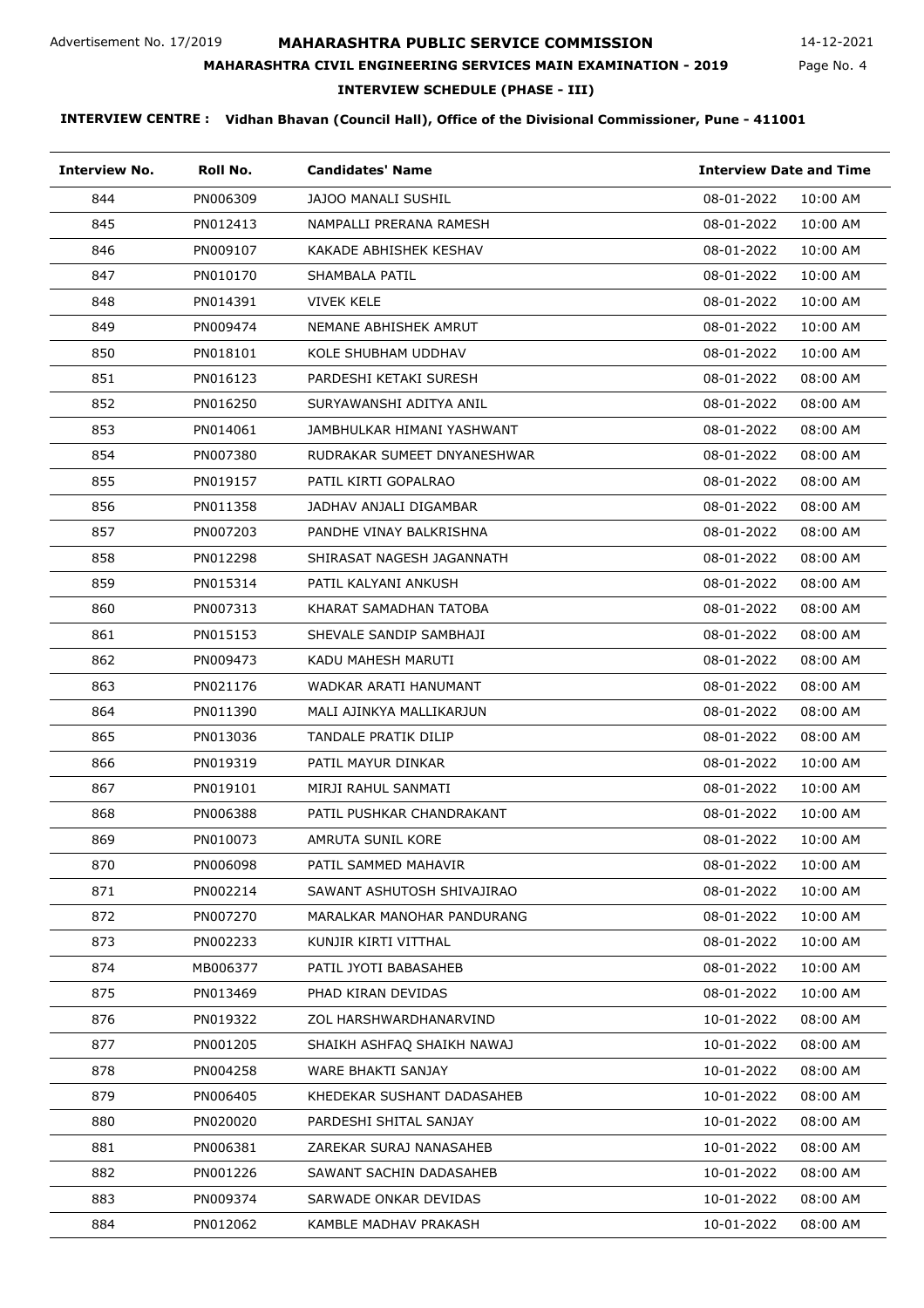Page No. 5 14-12-2021

# **MAHARASHTRA CIVIL ENGINEERING SERVICES MAIN EXAMINATION - 2019**

**INTERVIEW SCHEDULE (PHASE - III)**

| <b>Interview No.</b> | Roll No. | <b>Candidates' Name</b>           | <b>Interview Date and Time</b> |          |
|----------------------|----------|-----------------------------------|--------------------------------|----------|
| 885                  | PN005404 | <b>LAD KARAN ARJUN</b>            | 10-01-2022                     | 08:00 AM |
| 886                  | PN006229 | SHINDE SOMESH ANIL                | 10-01-2022                     | 08:00 AM |
| 887                  | PN011292 | PARATWAR VARSHAB AMOLCHAND        | 10-01-2022                     | 08:00 AM |
| 888                  | PN005424 | LADKAT VISHAL DATTATRAY           | 10-01-2022                     | 08:00 AM |
| 889                  | PN021174 | JAGTAP POOJA BALASO               | 10-01-2022                     | 08:00 AM |
| 890                  | PN001354 | PATIL SURYAJI ARUN                | 10-01-2022                     | 08:00 AM |
| 891                  | PN012078 | SHINDE SAMADHAN KALYAN            | 10-01-2022                     | 10:00 AM |
| 892                  | PN017179 | PATIL ASHISH MANOHAR              | 10-01-2022                     | 10:00 AM |
| 893                  | PN014399 | PADAMWAR SANTOSH VASANTRAO        | 10-01-2022                     | 10:00 AM |
| 894                  | MB001103 | khandagale priti ramesh           | 10-01-2022                     | 10:00 AM |
| 895                  | PN015379 | SHINDE MRUNAL SUNIL               | 10-01-2022                     | 10:00 AM |
| 896                  | PN011284 | MANE MAHESH MURALIDHAR            | 10-01-2022                     | 10:00 AM |
| 897                  | PN001334 | WAGHMARE CHAITANYA ASHOK          | 10-01-2022                     | 10:00 AM |
| 898                  | PN019343 | LADDHA AKASH BHARAT               | 10-01-2022                     | 10:00 AM |
| 899                  | NG008221 | <b>VHATE SHITAL ARUN</b>          | 10-01-2022                     | 10:00 AM |
| 900                  | AU004367 | KAJAL MASU SARAWADE               | 10-01-2022                     | 10:00 AM |
| 901                  | PN012220 | WAGH ONKAR VITTHAL                | 10-01-2022                     | 08:00 AM |
| 902                  | PN008119 | PATANKAR ARATI ANANT              | 10-01-2022                     | 08:00 AM |
| 903                  | PN011002 | PATIL NIKITA VYANKATRAO           | 10-01-2022                     | 08:00 AM |
| 904                  | PN008035 | SHINDE POURNIMA BABURAO           | 10-01-2022                     | 08:00 AM |
| 905                  | PN017216 | KOLEKAR VAIBHAV ASHOK             | 10-01-2022                     | 08:00 AM |
| 906                  | PN005014 | PADALKAR SHUBHAM HANUMANT         | 10-01-2022                     | 08:00 AM |
| 907                  | PN004253 | MANE NILESH DATTATRAY             | 10-01-2022                     | 08:00 AM |
| 908                  | NG007144 | JETHWA YASH PRADIP                | 10-01-2022                     | 08:00 AM |
| 909                  | PN010302 | SALAM JANGU NAMDEV                | 10-01-2022                     | 08:00 AM |
| 910                  | PN009040 | MASKE SACHIN SURESH               | 10-01-2022                     | 08:00 AM |
| 911                  | PN017016 | SAKUNDE SAMADHAN SHIVAJI          | 10-01-2022                     | 08:00 AM |
| 912                  | PN004432 | SURVASE AKSHAY MUKUND             | 10-01-2022                     | 08:00 AM |
| 913                  | PN014251 | Balaji Vishnu Ronge               | 10-01-2022                     | 08:00 AM |
| 914                  | PN010312 | KOLI KALYANI SUDAM                | 10-01-2022                     | 08:00 AM |
| 915                  | NG009341 | SHEWALE PRITHVIRAJ LAXMAN         | 10-01-2022                     | 08:00 AM |
| 916                  | MB006330 | KOPARDE SHIVPRASAD ANIL           | 10-01-2022                     | 10:00 AM |
| 917                  | NG007106 | SHINDE PRAMOD PANDIT              | 10-01-2022                     | 10:00 AM |
| 918                  | PN004434 | TAMBOLI MOHAMMAD JAKREEYA LIYAKAT | 10-01-2022                     | 10:00 AM |
| 919                  | AU002411 | NIKAM RAHUL SANJAY                | 10-01-2022                     | 10:00 AM |
| 920                  | PN016220 | JADHAV SHRIVARDHAN PRADIP         | 10-01-2022                     | 10:00 AM |
| 921                  | PN015367 | SHIROLE ABHAYSINHA SATISH         | 10-01-2022                     | 10:00 AM |
| 922                  | PN006285 | JADHAV MAROTI BALAJIRAO           | 10-01-2022                     | 10:00 AM |
| 923                  | PN007420 | PAWAR ASHWINI SUBHASH             | 10-01-2022                     | 10:00 AM |
| 924                  | PN001080 | TURUKMARE SHUBHANGI KAKASAHEB     | 10-01-2022                     | 10:00 AM |
| 925                  | PN006447 | VARPE AMOL BABAN                  | 10-01-2022                     | 10:00 AM |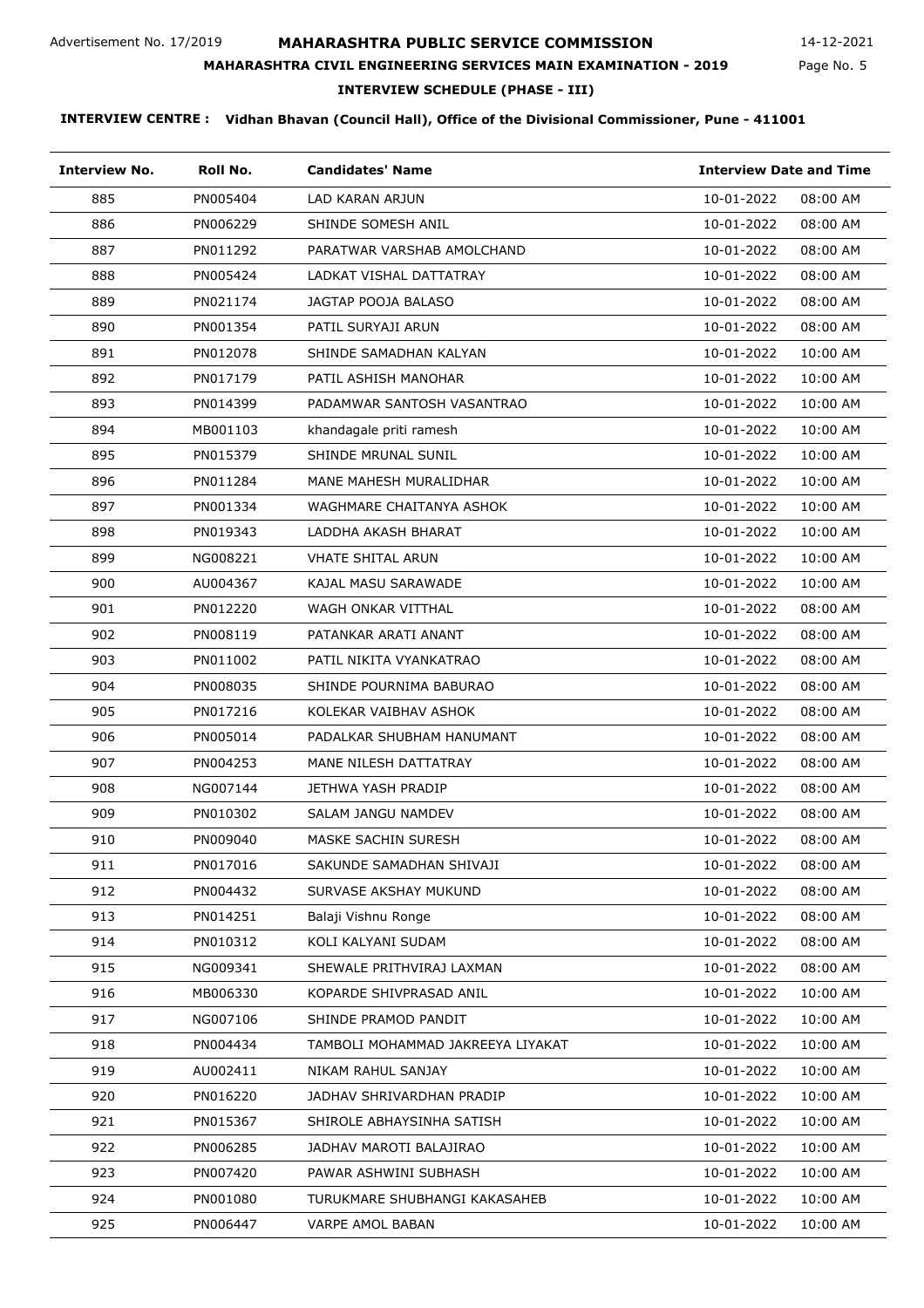Page No. 6 14-12-2021

#### **MAHARASHTRA CIVIL ENGINEERING SERVICES MAIN EXAMINATION - 2019**

**INTERVIEW SCHEDULE (PHASE - III)**

| <b>Interview No.</b> | Roll No. | <b>Candidates' Name</b>       | <b>Interview Date and Time</b> |
|----------------------|----------|-------------------------------|--------------------------------|
| 926                  | PN009207 | <b>RAUT PAWAN SURESH</b>      | 11-01-2022<br>08:00 AM         |
| 927                  | PN011178 | PATIL SAGAR SHARANAPPA        | 11-01-2022<br>08:00 AM         |
| 928                  | PN019127 | SATPUTE DHANAJI DADA          | 11-01-2022<br>08:00 AM         |
| 929                  | PN004150 | SHISAL VARSHA DHONDIRAM       | 11-01-2022<br>08:00 AM         |
| 930                  | PN005364 | POWAR NAMRATA SHANKAR         | 11-01-2022<br>08:00 AM         |
| 931                  | MB003208 | MORE KOMAL SAMBHAJI           | 11-01-2022<br>08:00 AM         |
| 932                  | PN005372 | KHANVILKAR VAIBHAV RAJENDRA   | 11-01-2022<br>08:00 AM         |
| 933                  | PN018029 | MAHIND SONIYA DINKAR          | 11-01-2022<br>08:00 AM         |
| 934                  | PN021166 | MUDDIDDI MANJUSHA SHRINIVAS   | 11-01-2022<br>08:00 AM         |
| 935                  | PN015137 | RELEKAR ASHISH SHIRISH        | 11-01-2022<br>08:00 AM         |
| 936                  | PN009358 | SHINDE SAURABH EKNATH         | 11-01-2022<br>08:00 AM         |
| 937                  | PN011112 | NILGUNDE PALLAVI CHANDRABHOJ  | 11-01-2022<br>08:00 AM         |
| 938                  | PN013083 | MAHAJAN VAISHNAVI SUNIL       | 11-01-2022<br>08:00 AM         |
| 939                  | PN006253 | TAMBOLI NILOPHAR NOORMAHAMMAD | 11-01-2022<br>08:00 AM         |
| 940                  | PN019281 | RAUT RAJENDRA MADHAV          | 11-01-2022<br>08:00 AM         |
| 941                  | PN021326 | PATIL SHUBHANKAR BALASO       | 11-01-2022<br>10:00 AM         |
| 942                  | PN009145 | MAHESH MARUTI KSHIRSAGAR      | 11-01-2022<br>10:00 AM         |
| 943                  | PN001068 | PARDHI PRAMILA PUNDLIK        | 11-01-2022<br>10:00 AM         |
| 944                  | PN004286 | KATEKAR SAMPADA LAXMAN        | 11-01-2022<br>10:00 AM         |
| 945                  | PN006004 | SONAWANE HARSHAL PRAKASH      | 11-01-2022<br>10:00 AM         |
| 946                  | PN016258 | PATIL PRAJAKTA PRAKASH        | 11-01-2022<br>10:00 AM         |
| 947                  | PN009318 | TEMBHE VAIBHAV DEVIDASRAO     | 11-01-2022<br>10:00 AM         |
| 948                  | PN019207 | RAUT RAVIRAJ GULAB            | 11-01-2022<br>10:00 AM         |
| 949                  | PN012352 | SWAMI SURAJ SURYAKANTRAO      | 11-01-2022<br>10:00 AM         |
| 950                  | PN003439 | NAGAWADE SANYOGITA SURESH     | 11-01-2022<br>10:00 AM         |
| 951                  | PN016166 | JAGTAP PRASHANT SURESH        | 11-01-2022<br>08:00 AM         |
| 952                  | PN011217 | KUSALE RUTUJA BHAGWANDAS      | 11-01-2022<br>08:00 AM         |
| 953                  | PN004266 | PAWAR SHRIRAM SIDHESHWAR      | 11-01-2022<br>08:00 AM         |
| 954                  | PN008154 | SHINDE NAGNATH SARJERAO       | 11-01-2022<br>08:00 AM         |
| 955                  | PN017073 | MORE PRANAV SUNIL             | 11-01-2022<br>08:00 AM         |
| 956                  | PN020240 | PATIL UTKARSH CHANDRAKANT     | 11-01-2022<br>08:00 AM         |
| 957                  | PN002012 | KAMBLE ROHIT BABURAO          | 11-01-2022<br>08:00 AM         |
| 958                  | PN011030 | SABOO BHAGYASHRI SHYAMSUNDER  | 11-01-2022<br>08:00 AM         |
| 959                  | PN021065 | PAWAR NIKHIL DILIP            | 11-01-2022<br>08:00 AM         |
| 960                  | PN015152 | PATIL SHUBHAM SHIVAJI         | 11-01-2022<br>08:00 AM         |
| 961                  | PN015154 | SHELAR VISHAL DILIPRAO        | 11-01-2022<br>08:00 AM         |
| 962                  | PN011322 | KORE PRAJAKTA NAGESH          | 11-01-2022<br>08:00 AM         |
| 963                  | PN011420 | TUPSAUNDAR BHARAT KASHINATH   | 11-01-2022<br>08:00 AM         |
| 964                  | PN003343 | PARDESHI SANKIT BHIMSING      | 11-01-2022<br>08:00 AM         |
| 965                  | PN007111 | PATIL PRAJAKTA SURESH         | 11-01-2022<br>08:00 AM         |
| 966                  | PN021269 | PATIL PRATIKSHA SURESH        | 11-01-2022<br>10:00 AM         |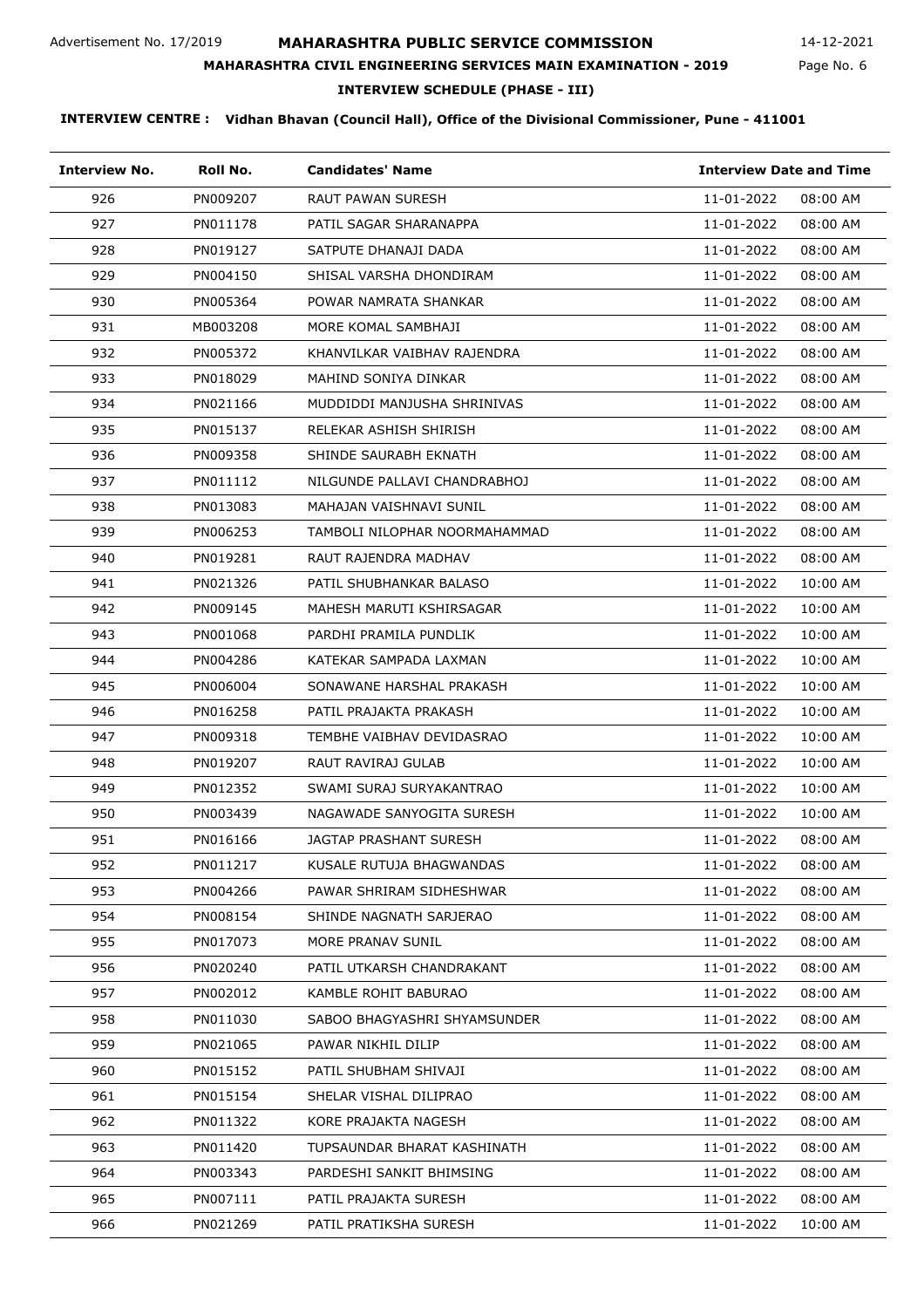Page No. 7 14-12-2021

#### **MAHARASHTRA CIVIL ENGINEERING SERVICES MAIN EXAMINATION - 2019**

**INTERVIEW SCHEDULE (PHASE - III)**

| <b>Interview No.</b> | Roll No. | <b>Candidates' Name</b>        | <b>Interview Date and Time</b> |          |
|----------------------|----------|--------------------------------|--------------------------------|----------|
| 967                  | PN021052 | PATIL SANTOSH BHAGWAN          | 11-01-2022                     | 10:00 AM |
| 968                  | PN008002 | THOMBARE ABHIJIT PRALHAD       | 11-01-2022                     | 10:00 AM |
| 969                  | PN021121 | PATIL PRUTHVIRAJ DASHARATH     | 11-01-2022                     | 10:00 AM |
| 970                  | PN019128 | PRAVIN KUMAR                   | 11-01-2022                     | 10:00 AM |
| 971                  | PN018034 | TARANGE PRASHANT SHIVAJI       | 11-01-2022                     | 10:00 AM |
| 972                  | PN015016 | PAWAR GAURAV MAHADU            | 11-01-2022                     | 10:00 AM |
| 973                  | PN016277 | <b>RAUT SANDIP SUKHADEV</b>    | 11-01-2022                     | 10:00 AM |
| 974                  | MB003026 | MORE YOGESH ASHOK              | 11-01-2022                     | 10:00 AM |
| 975                  | PN003461 | MAGAR DHIRAJ SANJAY            | 11-01-2022                     | 10:00 AM |
| 976                  | PN005047 | JAGDALE DIKSHA VASANTRAO       | 12-01-2022                     | 08:00 AM |
| 977                  | PN002276 | NAMDAS ROHIT VILAS             | 12-01-2022                     | 08:00 AM |
| 978                  | PN013388 | LATAKE MAYURI DNYANESHWAR      | 12-01-2022                     | 08:00 AM |
| 979                  | PN002235 | JAGATAP VIVEK CHANDRAKANT      | 12-01-2022                     | 08:00 AM |
| 980                  | PN009201 | MALI CHAITRALI RAMCHANDRA      | 12-01-2022                     | 08:00 AM |
| 981                  | PN013395 | MANE DIPALI HANUMANT           | 12-01-2022                     | 08:00 AM |
| 982                  | PN001154 | PATIL SNEHAL SHIVAJI           | 12-01-2022                     | 08:00 AM |
| 983                  | NG002264 | PATIL JAGADISH JOTIRAM         | 12-01-2022                     | 08:00 AM |
| 984                  | PN018225 | MANE CHETAN DATTATRAY          | 12-01-2022                     | 08:00 AM |
| 985                  | PN015366 | PATIL ASHWINI VILAS            | 12-01-2022                     | 08:00 AM |
| 986                  | PN005068 | MANE ANJALI ARJUN              | 12-01-2022                     | 08:00 AM |
| 987                  | PN005426 | TALAPE KANCHAN SITARAM         | 12-01-2022                     | 08:00 AM |
| 988                  | PN015378 | KHALATE MANGESH MANSING        | 12-01-2022                     | 08:00 AM |
| 989                  | PN005145 | KONDALKAR PRASAD PRAKASH       | 12-01-2022                     | 08:00 AM |
| 990                  | PN001130 | SHINDE AISHWARYA ASHOKRAO      | 12-01-2022                     | 08:00 AM |
| 991                  | PN019089 | PATHAN ZULEKHA BABULAL         | 12-01-2022                     | 10:00 AM |
| 992                  | PN001349 | KALE ANURAG SUBHASH            | 12-01-2022                     | 10:00 AM |
| 993                  | PN009114 | JOSHI ANCHAL ARJUNLAL          | 12-01-2022                     | 10:00 AM |
| 994                  | PN004052 | Shinde Tushar Nandkumar        | 12-01-2022                     | 10:00 AM |
| 995                  | PN001048 | SURVE ROHIT RAJENDRA           | 12-01-2022                     | 10:00 AM |
| 996                  | PN010087 | KORE ANIKET RAJENDRA           | 12-01-2022                     | 08:00 AM |
| 997                  | PN005416 | PASTAPURE AISHWARYA NARSINGRAO | 12-01-2022                     | 08:00 AM |
| 998                  | PN021287 | KHEDKAR DEVASHREE SADANAND     | 12-01-2022                     | 08:00 AM |
| 999                  | PN003294 | NAVGIRE SAGAR SURESH           | 12-01-2022                     | 08:00 AM |
| 1000                 | PN007064 | SHENDE AKSHAY SANTARAM         | 12-01-2022                     | 08:00 AM |
| 1001                 | PN012162 | MAHADIK SIDDHARTH GANPATI      | 12-01-2022                     | 08:00 AM |
| 1002                 | PN003073 | Jathade Janhavi Arun           | 12-01-2022                     | 08:00 AM |
| 1003                 | PN013200 | KOTA SHIVRANJANI RAVIKUMAR     | 12-01-2022                     | 08:00 AM |
| 1004                 | PN009414 | MANE ATUL SUNIL                | 12-01-2022                     | 08:00 AM |
| 1005                 | PN012250 | TAMBOLI SIMRAN SALAUDDIN       | 12-01-2022                     | 08:00 AM |
| 1006                 | PN018048 | MOHITE NITIN SHANKAR           | 12-01-2022                     | 08:00 AM |
| 1007                 | PN008038 | MORE NITESH WALAKU             | 12-01-2022                     | 08:00 AM |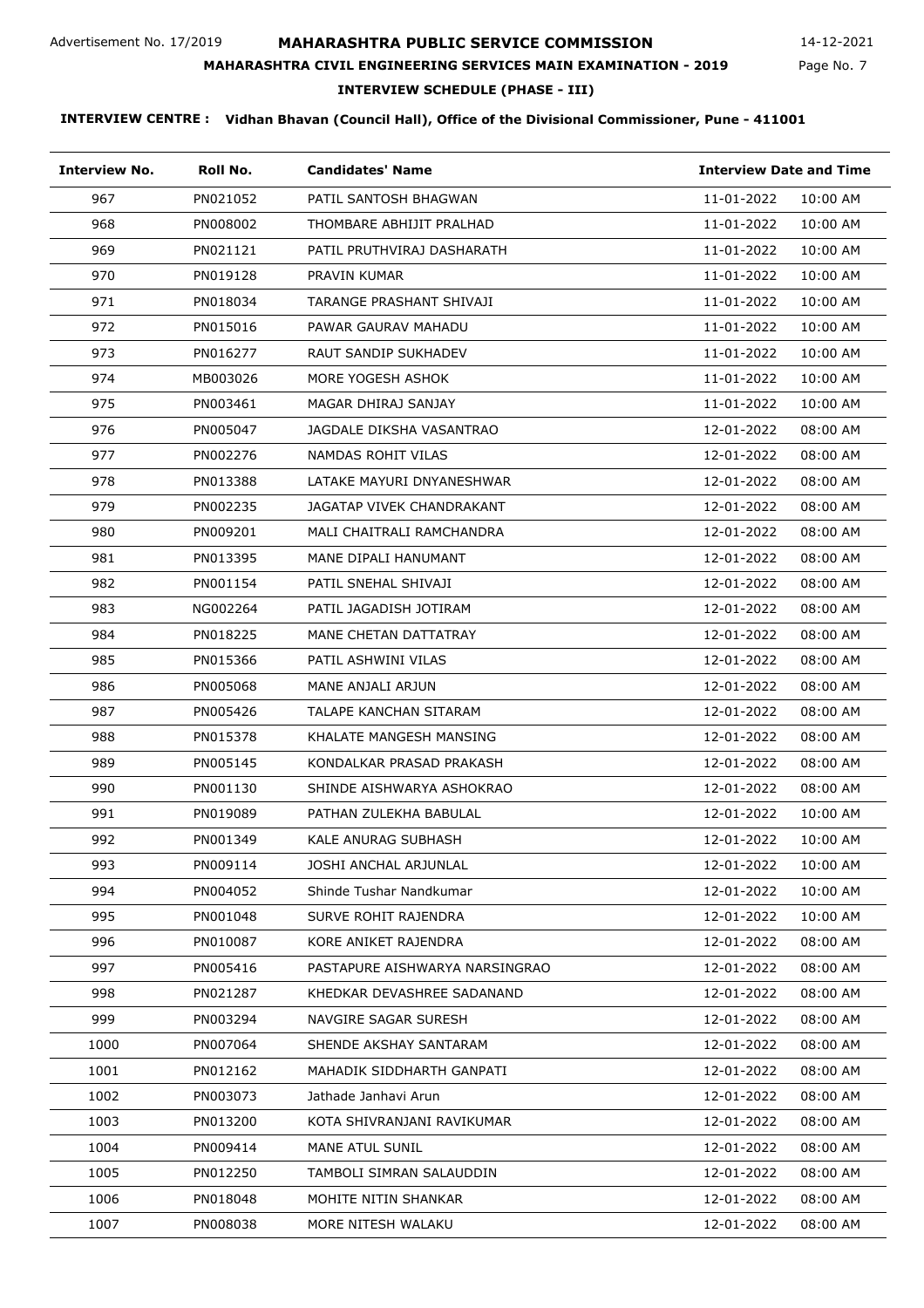Page No. 8 14-12-2021

#### **MAHARASHTRA CIVIL ENGINEERING SERVICES MAIN EXAMINATION - 2019**

**INTERVIEW SCHEDULE (PHASE - III)**

| <b>Interview No.</b> | Roll No. | <b>Candidates' Name</b>     | <b>Interview Date and Time</b> |
|----------------------|----------|-----------------------------|--------------------------------|
| 1008                 | PN003056 | Meshram Sachin Gopichand    | 12-01-2022<br>08:00 AM         |
| 1009                 | PN013013 | <b>KALE SACHIN UTTAM</b>    | 08:00 AM<br>12-01-2022         |
| 1010                 | PN012101 | PATIL ANIKET VIJAY          | 12-01-2022<br>08:00 AM         |
| 1011                 | PN006113 | KSHIRSAGAR TUSHAR RAMDAS    | 12-01-2022<br>$10:00$ AM       |
| 1012                 | PN007207 | WADILE SUMEET ASHOK         | 12-01-2022<br>$10:00$ AM       |
| 1013                 | PN021347 | AIIT SAYAII WAI VF          | $10:00$ AM<br>12-01-2022       |
| 1014                 | PN004245 | WADDE ABHISHEK SOMSHEKHAR   | $10:00$ AM<br>12-01-2022       |
| 1015                 | PN020025 | KALETWAD RAKSHITA SHESHARAO | $10:00$ AM<br>12-01-2022       |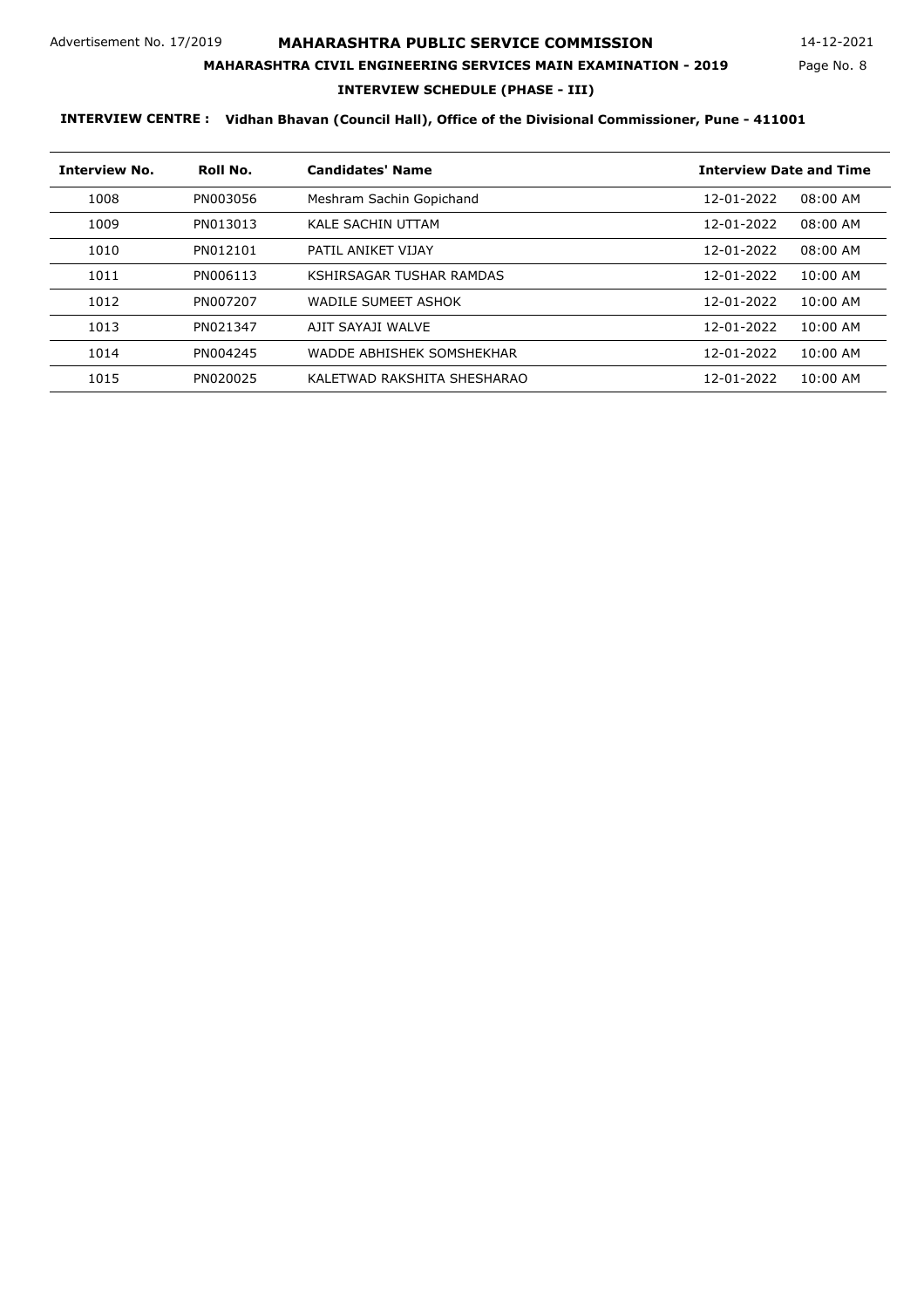### **MAHARASHTRA CIVIL ENGINEERING SERVICES MAIN EXAMINATION - 2019**

14-12-2021

Page No. 9

**INTERVIEW SCHEDULE (PHASE - III)**

| <b>Interview No.</b> | Roll No. | <b>Candidates' Name</b>       | <b>Interview Date and Time</b> |
|----------------------|----------|-------------------------------|--------------------------------|
| 1496                 | NG008110 | MAHALE CHAITANYA MANGILAL     | 20-12-2021<br>10:00 AM         |
| 1497                 | AU006255 | PATIL YASHODHAN BIPIN         | 20-12-2021<br>10:00 AM         |
| 1498                 | MB005053 | SABALE NITIN ASHOK            | 20-12-2021<br>10:00 AM         |
| 1499                 | MB006193 | PATIL JAYESH SANTOSH          | 20-12-2021<br>10:00 AM         |
| 1500                 | AU002235 | PARDESHI ARATI GOKUL          | 20-12-2021<br>10:00 AM         |
| 1501                 | MB006167 | SALGARE GAYATRI GANESH        | 21-12-2021<br>10:00 AM         |
| 1502                 | AU002157 | PANDIT AAKANSHA SHIRISH       | 21-12-2021<br>10:00 AM         |
| 1503                 | PN018063 | PATIL MANISH DILIP            | 21-12-2021<br>10:00 AM         |
| 1504                 | PN017138 | NIMBHORE SIMALI SURESH        | 21-12-2021<br>10:00 AM         |
| 1505                 | PN006422 | PATIL HARSHAVARDHAN SANJAY    | 21-12-2021<br>10:00 AM         |
| 1506                 | PN013078 | MORE GAURAV VIJAY             | 22-12-2021<br>10:00 AM         |
| 1507                 | AU004408 | WARKHADE KUNAL AJIT           | 22-12-2021<br>10:00 AM         |
| 1508                 | PN004409 | MINAL VIJAYSING RAJPUT        | 22-12-2021<br>10:00 AM         |
| 1509                 | PN020172 | SURWADE PRASHANT GOKUL        | 22-12-2021<br>10:00 AM         |
| 1510                 | PN019178 | PATIL DIPIKA NIMBAJI          | 22-12-2021<br>10:00 AM         |
| 1511                 | PN016071 | PACHPANDE SWATI DIGAMBAR      | 23-12-2021<br>10:00 AM         |
| 1512                 | AU003074 | KARALE AKSHAY BALBHIM         | 23-12-2021<br>10:00 AM         |
| 1513                 | PN008234 | PATIL DIGVIJAY RAMESH         | 23-12-2021<br>10:00 AM         |
| 1514                 | PN003089 | WAKCHAURE RAHUL MADHUKAR      | 23-12-2021<br>10:00 AM         |
| 1515                 | AU003311 | WAGHADE YOGESH SAHADEV        | 23-12-2021<br>10:00 AM         |
| 1516                 | PN015249 | ZALTE MAYUR KISAN             | 24-12-2021<br>08:00 AM         |
| 1517                 | AU002270 | SUTAR RUPALI DNYANESHWAR      | 24-12-2021<br>08:00 AM         |
| 1518                 | AU001282 | KASAR TUSHAR KISHOR           | 24-12-2021<br>08:00 AM         |
| 1519                 | PN011228 | <b>VASAVE DEEPAL DANIEL</b>   | 24-12-2021<br>08:00 AM         |
| 1520                 | PN020048 | SONGIRE SHUBHAM SANJAY        | 24-12-2021<br>08:00 AM         |
| 1521                 | PN002046 | PALVE PANKAJ SANJAY           | 24-12-2021<br>08:00 AM         |
| 1522                 | AU003002 | PALVE GAURAV ASHOK            | 24-12-2021<br>08:00 AM         |
| 1523                 | AU003102 | MOKAL AMOL SUKDEV             | 24-12-2021<br>08:00 AM         |
| 1524                 | PN003019 | RAJPUT GIRISH RAMCHANDRA      | 24-12-2021<br>08:00 AM         |
| 1525                 | PN005076 | LOKHANDE RAJSHRI RAJENDRA     | 24-12-2021<br>08:00 AM         |
| 1526                 | PN001293 | SANGALE AJIT EKNATH           | 24-12-2021<br>08:00 AM         |
| 1527                 | AU006167 | SONAWANE JAYSHRI SHIRISH      | 24-12-2021<br>08:00 AM         |
| 1528                 | AU001244 | SHINDE SAGAR AMBADAS          | 24-12-2021<br>08:00 AM         |
| 1529                 | PN001340 | PARDESHI SANDIP MADHUKAR      | 24-12-2021<br>08:00 AM         |
| 1530                 | PN007291 | PRATIK SANJAY NERKAR          | 24-12-2021<br>08:00 AM         |
| 1531                 | PN009241 | ANUJA RAMHARI LANDGE          | 24-12-2021<br>10:00 AM         |
| 1532                 | PN017168 | SURYAVANSHI RUSHIKESH VITTHAL | 24-12-2021<br>10:00 AM         |
| 1533                 | PN020111 | ADESH RAJENDRA NIMBALKAR      | 24-12-2021<br>10:00 AM         |
| 1534                 | PN001309 | NIKAM MAYUR ARUN              | 24-12-2021<br>10:00 AM         |
| 1535                 | PN003391 | KSHIRSAGAR SAURABH BALASAHEB  | 24-12-2021<br>10:00 AM         |
| 1536                 | AU003156 | PATIL VAIBHAV MANOHAR         | 24-12-2021<br>10:00 AM         |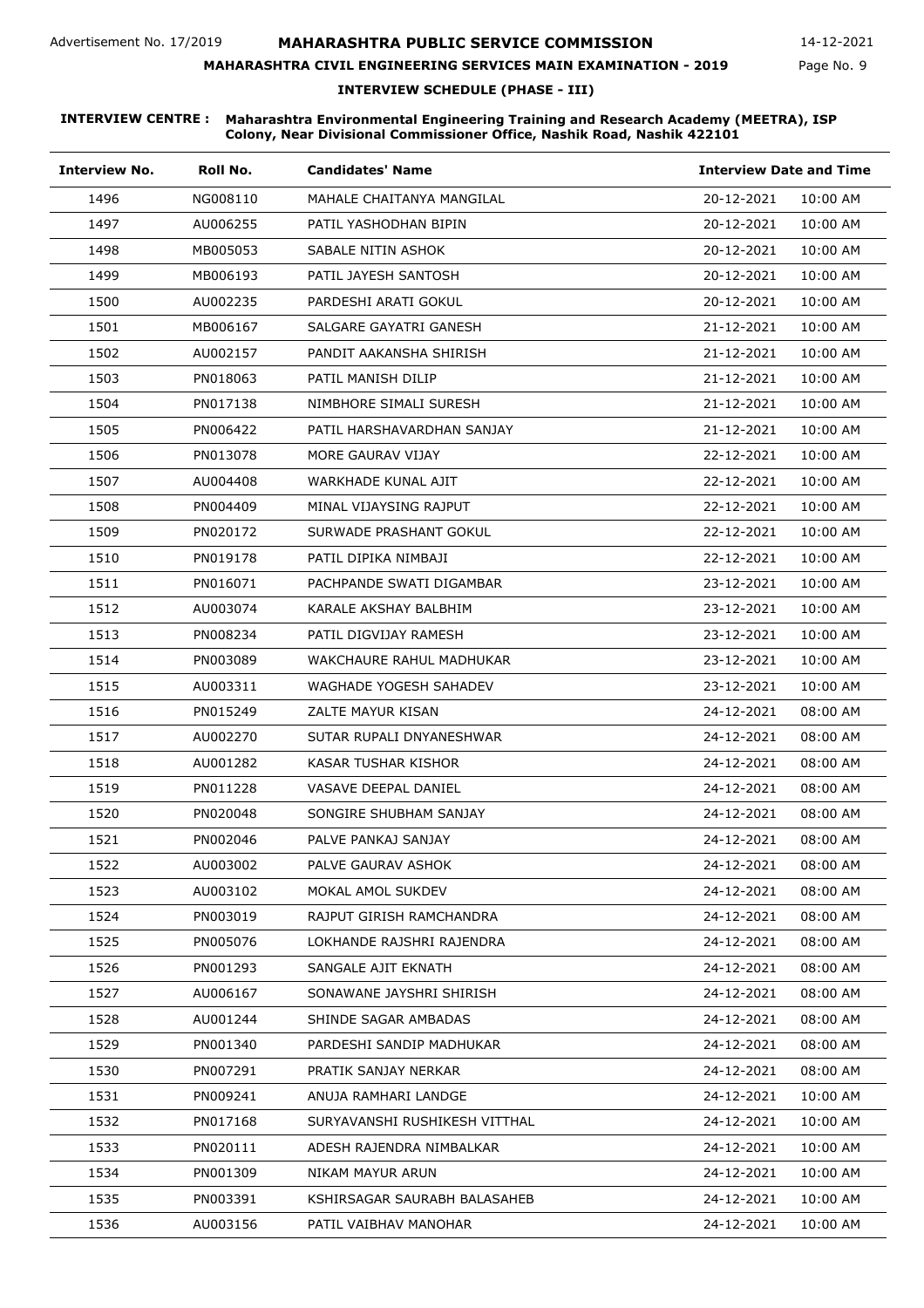### **MAHARASHTRA CIVIL ENGINEERING SERVICES MAIN EXAMINATION - 2019**

14-12-2021

Page No. 10

**INTERVIEW SCHEDULE (PHASE - III)**

| <b>Interview No.</b> | Roll No. | <b>Candidates' Name</b>       | <b>Interview Date and Time</b> |
|----------------------|----------|-------------------------------|--------------------------------|
| 1537                 | PN004393 | PAWAR AMOL BAPURAO            | 24-12-2021<br>10:00 AM         |
| 1538                 | MB006285 | PILODEKAR NIKHIL GOKULKUMAR   | 24-12-2021<br>10:00 AM         |
| 1539                 | PN013271 | PARADHI RAVINDRA SURESH       | 24-12-2021<br>10:00 AM         |
| 1540                 | MB005353 | RAHANE TEJAS KHANDU           | 24-12-2021<br>10:00 AM         |
| 1541                 | PN015124 | KUMAWAT SWAPNIL LAXMAN        | 27-12-2021<br>08:00 AM         |
| 1542                 | PN003178 | KOLPE SUCHIT MACHHINDRA       | 27-12-2021<br>08:00 AM         |
| 1543                 | PN005410 | NATKAR KETAKI LAXMINARAYAN    | 27-12-2021<br>08:00 AM         |
| 1544                 | PN007280 | SALUNKHE SHRADDHA RAJENDRA    | 27-12-2021<br>08:00 AM         |
| 1545                 | AU001012 | RAUT SAMEER SHANTARAM         | 27-12-2021<br>08:00 AM         |
| 1546                 | AU006182 | VIGHNE AMOL RAMDAS            | 27-12-2021<br>08:00 AM         |
| 1547                 | MB006345 | PEKHALE RAVIRAJ DASHRATH      | 27-12-2021<br>08:00 AM         |
| 1548                 | PN011104 | UKADE RAMESHWAR SADASHIV      | 27-12-2021<br>08:00 AM         |
| 1549                 | MB001186 | PEKHALE SHIVRAJ DASHRATH      | 27-12-2021<br>08:00 AM         |
| 1550                 | PN014196 | PAWAR AKSHATA ZIPARU          | 27-12-2021<br>08:00 AM         |
| 1551                 | PN013439 | PRAJAPATI JITENDRA HARI       | 27-12-2021<br>08:00 AM         |
| 1552                 | AU006026 | PAWAR YUGAL NARENDRA          | 27-12-2021<br>08:00 AM         |
| 1553                 | MB005027 | SATBHAI ANJALI NARAYAN        | 27-12-2021<br>08:00 AM         |
| 1554                 | PN004383 | PATIL PRANAV SUDAM            | 27-12-2021<br>08:00 AM         |
| 1555                 | AU002271 | PATIL MRINAL KISHOR           | 27-12-2021<br>08:00 AM         |
| 1556                 | PN021279 | PHATANGARE GANESH KISAN       | 27-12-2021<br>10:00 AM         |
| 1557                 | AU003030 | SHAHANE NIKHIL SUNIL          | 27-12-2021<br>10:00 AM         |
| 1558                 | PN015371 | SHINDE KARTIK RAVINDRA        | 27-12-2021<br>10:00 AM         |
| 1559                 | MB005022 | YEOLE SAGAR PRADIP            | 27-12-2021<br>10:00 AM         |
| 1560                 | MB001061 | SONAWANE PRATIK BALKRUSHNA    | 27-12-2021<br>10:00 AM         |
| 1561                 | MB003340 | DEEPALI MADHUKAR MAHALE       | 27-12-2021<br>10:00 AM         |
| 1562                 | AU005072 | PATIL SACHIN AMRUT            | 27-12-2021<br>10:00 AM         |
| 1563                 | AU005001 | SHINDE VICKY UTTAM            | 27-12-2021<br>10:00 AM         |
| 1564                 | PN001370 | PATIL SUJIT ANIL              | 27-12-2021<br>10:00 AM         |
| 1565                 | PN007132 | SONAWANE SHUBHAM RAMESH       | 27-12-2021<br>10:00 AM         |
| 1566                 | PN013252 | SHELKE DINESHKUMAR RAYCHAND   | 28-12-2021<br>08:00 AM         |
| 1567                 | PN019060 | LADE TEJAS ISHWAR             | 28-12-2021<br>08:00 AM         |
| 1568                 | PN021124 | RATHOD MANOJKUMAR VAIJNATHRAO | 28-12-2021<br>08:00 AM         |
| 1569                 | PN014303 | PATIL MANISH BHAGWAN          | 28-12-2021<br>08:00 AM         |
| 1570                 | AU006256 | BHUPENDRA RAVINDRA PATIL      | 28-12-2021<br>08:00 AM         |
| 1571                 | PN008185 | PADVI PRIYANKA RAMESH         | 28-12-2021<br>08:00 AM         |
| 1572                 | AU005091 | LENDE PANKAJ PANDHARINATH     | 28-12-2021<br>08:00 AM         |
| 1573                 | PN007043 | PATIL KULDEEP RAJENDRA        | 28-12-2021<br>08:00 AM         |
| 1574                 | PN012319 | ASHISH SANJAY SAHANE          | 28-12-2021<br>08:00 AM         |
| 1575                 | MB003009 | NAGARE AKSHAY GOKUL           | 28-12-2021<br>08:00 AM         |
| 1576                 | PN006022 | SAWANT ROHIT SHAHAJI          | 28-12-2021<br>08:00 AM         |
| 1577                 | PN021303 | THAVIL ANIL KRUSHNA           | 28-12-2021<br>08:00 AM         |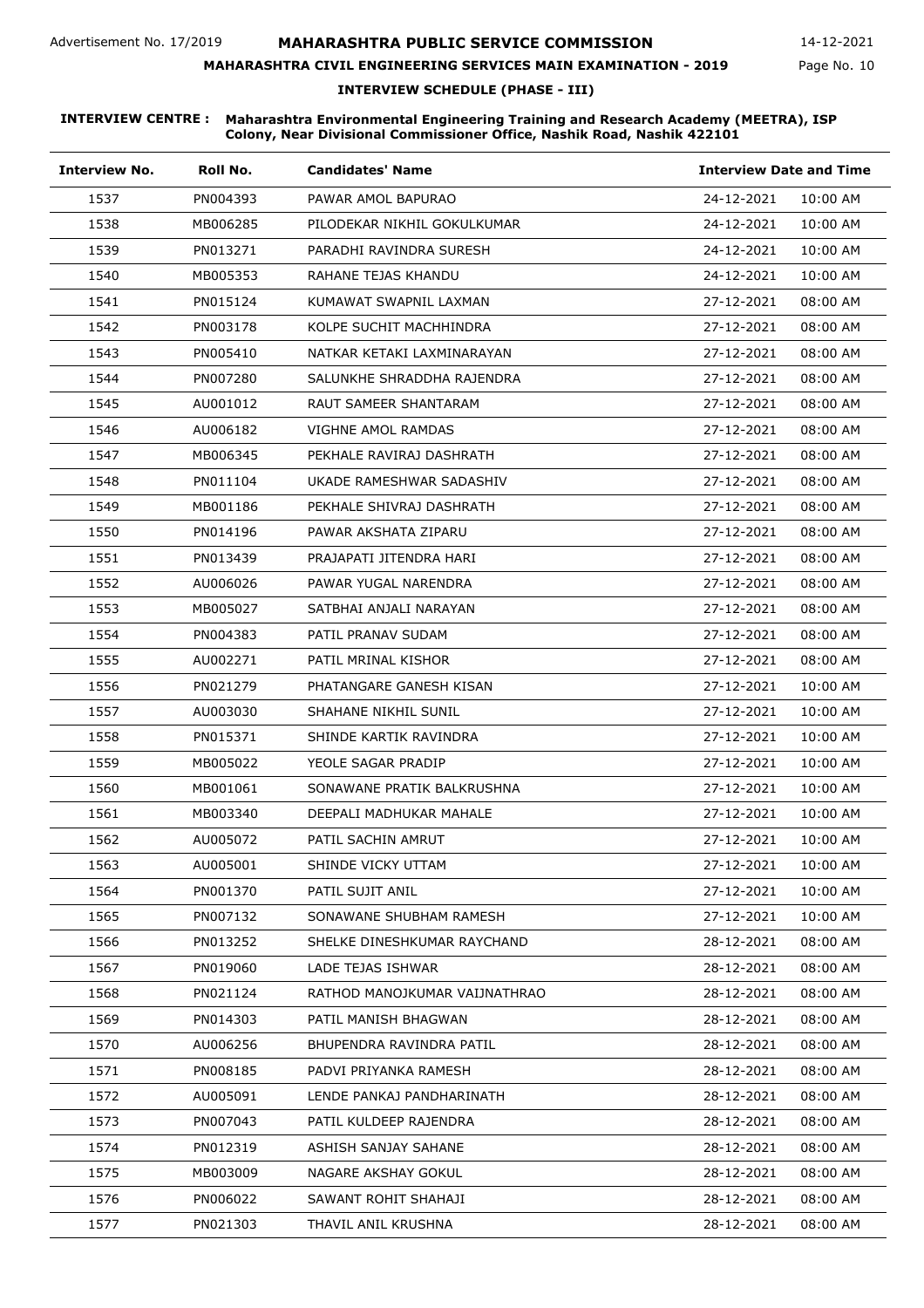#### **MAHARASHTRA CIVIL ENGINEERING SERVICES MAIN EXAMINATION - 2019**

14-12-2021

Page No. 11

**INTERVIEW SCHEDULE (PHASE - III)**

| <b>Interview No.</b> | Roll No. | <b>Candidates' Name</b>           | <b>Interview Date and Time</b> |          |
|----------------------|----------|-----------------------------------|--------------------------------|----------|
| 1578                 | MB003065 | THAKARE AMOL BAPU                 | 28-12-2021                     | 08:00 AM |
| 1579                 | PN012274 | MAHALE PRIYANKA KISHOR            | 28-12-2021                     | 08:00 AM |
| 1580                 | AU004054 | RAYATE POONAM GOPALA              | 28-12-2021                     | 08:00 AM |
| 1581                 | PN012464 | KARPE VAIBHAV KAILAS              | 28-12-2021                     | 10:00 AM |
| 1582                 | MB005066 | PHAD YOGITA BABURAO               | 28-12-2021                     | 10:00 AM |
| 1583                 | NG004255 | MOHARE VIKAS ASHOK                | 28-12-2021                     | 10:00 AM |
| 1584                 | PN009244 | MAHAPUDE SAGAR EKNATH             | 28-12-2021                     | 10:00 AM |
| 1585                 | AU002239 | PATIL GANESH PITAMBAR             | 28-12-2021                     | 10:00 AM |
| 1586                 | PN017058 | KOTKAR DIGAMBAR GANPAT            | 28-12-2021                     | 10:00 AM |
| 1587                 | PN013325 | SONAWANE SAYALI ANAJI             | 28-12-2021                     | 10:00 AM |
| 1588                 | AU002152 | PAWAR MANOJ VASANT                | 28-12-2021                     | 10:00 AM |
| 1589                 | PN014166 | TELORE NARENDRA BABASAHEB         | 28-12-2021                     | 10:00 AM |
| 1590                 | MB004125 | LONDHE ROHIT ROHIDAS              | 28-12-2021                     | 10:00 AM |
| 1591                 | PN001190 | PAWAR SHRAWAN RAMSING             | 29-12-2021                     | 08:00 AM |
| 1592                 | MB001341 | WAGH PALLAVI PRAKASH              | 29-12-2021                     | 08:00 AM |
| 1593                 | PN016142 | THUBE VAIBHAV GORAKH              | 29-12-2021                     | 08:00 AM |
| 1594                 | PN007488 | RAYKAR PRASHANT THAKAJI           | 29-12-2021                     | 08:00 AM |
| 1595                 | PN015176 | TAMBE VISHAL BABASAHEB            | 29-12-2021                     | 08:00 AM |
| 1596                 | PN006437 | LANDE AJIT DIGAMBAR               | 29-12-2021                     | 08:00 AM |
| 1597                 | AU004132 | POTDAR RAHUL CHANDRASHEKHAR       | 29-12-2021                     | 08:00 AM |
| 1598                 | PN012169 | WAKCHAURE DNYANESHWAR GORAKSHNATH | 29-12-2021                     | 08:00 AM |
| 1599                 | AU002424 | WAGH VISHAL MANOHAR               | 29-12-2021                     | 08:00 AM |
| 1600                 | PN017156 | Patil Ashish Sopan                | 29-12-2021                     | 08:00 AM |
| 1601                 | AU002068 | PAWAR PRASAD ASHOK                | 29-12-2021                     | 08:00 AM |
| 1602                 | AU004447 | SHINDE GAURAV DHANANJAY           | 29-12-2021                     | 08:00 AM |
| 1603                 | MB001240 | KOTHULE VAIBHAV SOPAN             | 29-12-2021                     | 08:00 AM |
| 1604                 | PN008091 | KANAWADE DURGA SOPAN              | 29-12-2021                     | 08:00 AM |
| 1605                 | MB002022 | NIKAM PRASHIKA SUDAM              | 29-12-2021                     | 08:00 AM |
| 1606                 | AU003182 | KUMBHAR BHUSHAN VITTHAL           | 29-12-2021                     | 10:00 AM |
| 1607                 | PN003373 | KAPADNIS RUCHA PRALHAD            | 29-12-2021                     | 10:00 AM |
| 1608                 | AU005312 | SABLE SIDDHANT PRADIP             | 29-12-2021                     | 10:00 AM |
| 1609                 | AU004160 | SHINDE SUCHETA SHASHIKANT         | 29-12-2021                     | 10:00 AM |
| 1610                 | PN005401 | PATEL CHETAN CHHOTULAL            | 29-12-2021                     | 10:00 AM |
| 1611                 | MB006328 | PATIL DHANASHRI RAJENDRA          | 29-12-2021                     | 10:00 AM |
| 1612                 | MB002060 | TADVI OSHIN AJIT                  | 29-12-2021                     | 10:00 AM |
| 1613                 | AU004448 | NEMANE PRERANA PRASHANT           | 29-12-2021                     | 10:00 AM |
| 1614                 | PN001118 | SHETE SWAPNIL ABASAHEB            | 29-12-2021                     | 10:00 AM |
| 1615                 | PN005395 | MORE TUSHAR ARVIND                | 29-12-2021                     | 10:00 AM |
| 1616                 | PN002024 | PATIL KRUTIKA VIKAS               | 30-12-2021                     | 08:00 AM |
| 1617                 | MB006383 | ROKADE KOMAL RAVIKANT             | 30-12-2021                     | 08:00 AM |
| 1618                 | MB002191 | TAYADE UTKARSHA MAHENDRA          | 30-12-2021                     | 08:00 AM |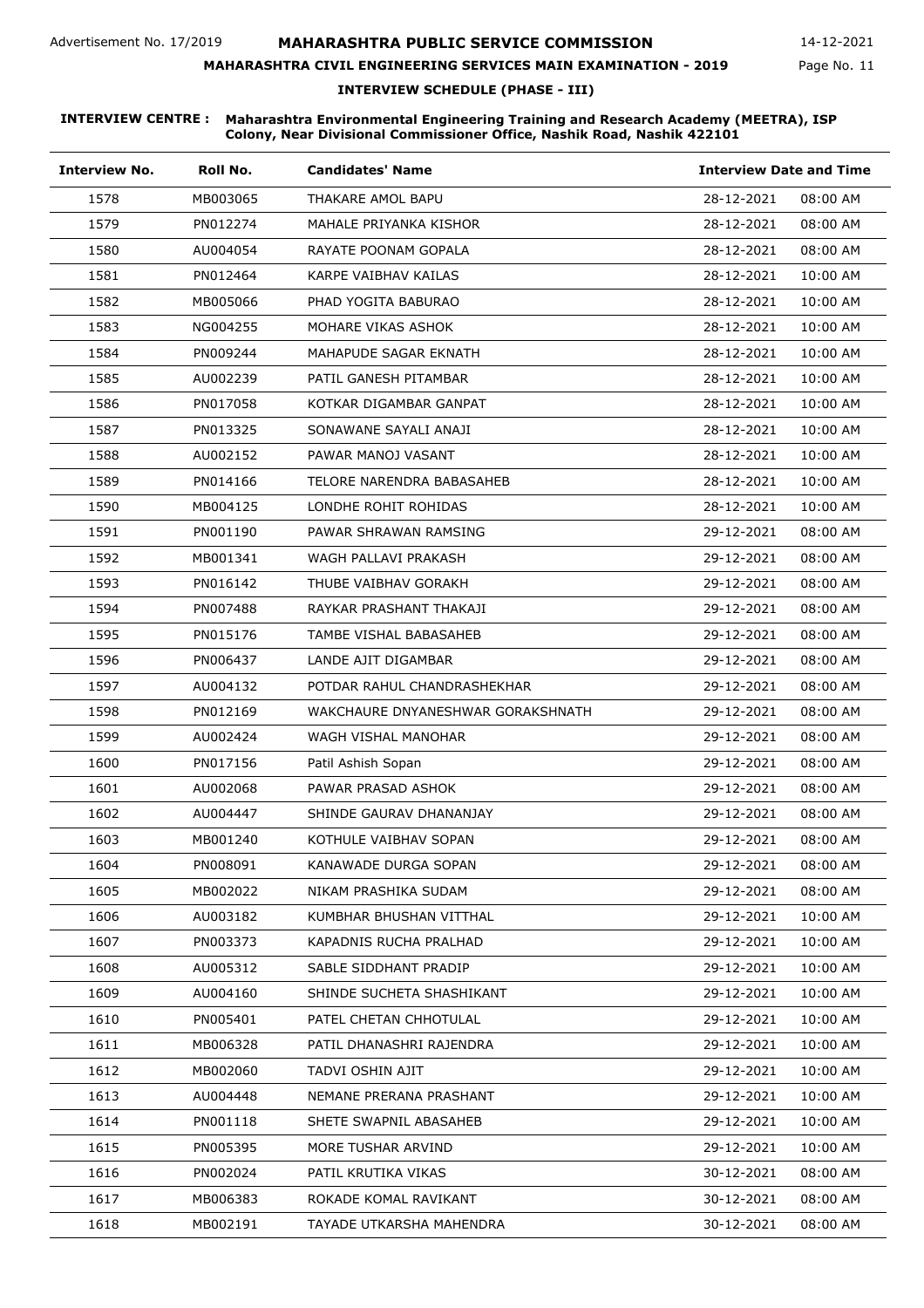### **MAHARASHTRA CIVIL ENGINEERING SERVICES MAIN EXAMINATION - 2019**

14-12-2021

Page No. 12

**INTERVIEW SCHEDULE (PHASE - III)**

| <b>Interview No.</b> | Roll No. | <b>Candidates' Name</b>     | <b>Interview Date and Time</b> |          |
|----------------------|----------|-----------------------------|--------------------------------|----------|
| 1619                 | MB006436 | SHINDE VIKRAM PARASHRAM     | 30-12-2021                     | 08:00 AM |
| 1620                 | AU001029 | RANDHIR NILESH SUNIL        | 30-12-2021                     | 08:00 AM |
| 1621                 | PN006012 | WAGH ARCHANA SURESH         | 30-12-2021                     | 08:00 AM |
| 1622                 | PN002265 | SHINDE SACHIN SHIVAJI       | 30-12-2021                     | 08:00 AM |
| 1623                 | AU006267 | PATIL NIHAL NARENDRA        | 30-12-2021                     | 08:00 AM |
| 1624                 | PN003036 | SARJE MAHESH VASANT         | 30-12-2021                     | 08:00 AM |
| 1625                 | PN011254 | NETKE DHIRAJ DILEEP         | 30-12-2021                     | 08:00 AM |
| 1626                 | AU004304 | PATIL ASHWINI NILKANTH      | 30-12-2021                     | 08:00 AM |
| 1627                 | PN018226 | LILKE VAIBHAV PANDURANG     | 30-12-2021                     | 08:00 AM |
| 1628                 | PN020001 | MAHALE HARSHADA DHANSING    | 30-12-2021                     | 08:00 AM |
| 1629                 | PN009271 | WAKCHAURE ASHWINI BABAN     | 30-12-2021                     | 08:00 AM |
| 1630                 | AU003213 | TALWARE GAYATRI RAMCHANDRA  | 30-12-2021                     | 08:00 AM |
| 1631                 | PN004265 | THAKARE MILIND MANOHAR      | 30-12-2021                     | 10:00 AM |
| 1632                 | MB004107 | PATIL MANISH BALURAM        | 30-12-2021                     | 10:00 AM |
| 1633                 | PN017048 | SARODE KOMAL ASHOK          | 30-12-2021                     | 10:00 AM |
| 1634                 | PN014284 | WALZADE SWAPNIL BALASAHEB   | 30-12-2021                     | 10:00 AM |
| 1635                 | PN005109 | PAWAR JYOTSNA ASHOK         | 30-12-2021                     | 10:00 AM |
| 1636                 | PN021367 | SATBHAI SOMNATH BHUPENDRA   | 30-12-2021                     | 10:00 AM |
| 1637                 | PN016414 | PARDESHI RAHUL DILIP        | 30-12-2021                     | 10:00 AM |
| 1638                 | PN005012 | RAMESHWAR PRABHAKAR KHEDKAR | 30-12-2021                     | 10:00 AM |
| 1639                 | PN020147 | LOHARE SHUBHAM ASHOK        | 30-12-2021                     | 10:00 AM |
| 1640                 | NG003213 | AMOL BHASKAR MUTHE          | 30-12-2021                     | 10:00 AM |
| 1641                 | PN017151 | PAWAR SUNIL MOTIRAM         | 04-01-2022                     | 08:00 AM |
| 1642                 | PN009148 | MEDHE TWINKAL SUNIL         | 04-01-2022                     | 08:00 AM |
| 1643                 | PN009336 | SHUBHAM RAJENDRA YEOLE      | 04-01-2022                     | 08:00 AM |
| 1644                 | PN016255 | KHAIRNAR ASHWINI DHONDIRAM  | 04-01-2022                     | 08:00 AM |
| 1645                 | PN018046 | PATIL YOGESH SADASHIV       | 04-01-2022                     | 08:00 AM |
| 1646                 | PN003341 | VAKTE SAMRUDHI SHANKAR      | 04-01-2022                     | 08:00 AM |
| 1647                 | PN001277 | PATIL MAHESH NANA           | 04-01-2022                     | 08:00 AM |
| 1648                 | PN006201 | KSHIRSAGAR SNEHAL HARIHAR   | 04-01-2022                     | 08:00 AM |
| 1649                 | PN021329 | LAMBOLE PAVAN VIJAY         | 04-01-2022                     | 08:00 AM |
| 1650                 | MB006277 | RAJPUT MANSI SAMBHAJI       | 04-01-2022                     | 08:00 AM |
| 1651                 | PN014067 | SARODE DIPALI SAHEBRAO      | 04-01-2022                     | 08:00 AM |
| 1652                 | PN009219 | PHATANGARE PRIYANKA DATTU   | 04-01-2022                     | 08:00 AM |
| 1653                 | PN006273 | VISAVE HRISHIKESH GIRISH    | 04-01-2022                     | 08:00 AM |
| 1654                 | PN004445 | KHODE MONIKA BARKU          | 04-01-2022                     | 08:00 AM |
| 1655                 | PN016051 | SONAWANE PRAFULLA GULABRAO  | 04-01-2022                     | 08:00 AM |
| 1656                 | PN020079 | PAWAR RAHUL RAJENDRA        | 04-01-2022                     | 10:00 AM |
| 1657                 | MB006333 | TOPALE MANGESH DEVANAND     | 04-01-2022                     | 10:00 AM |
| 1658                 | AU005192 | TODKAR SARANG DNYANDEO      | 04-01-2022                     | 10:00 AM |
| 1659                 | PN021318 | metkar nilesh dattatraya    | 04-01-2022                     | 10:00 AM |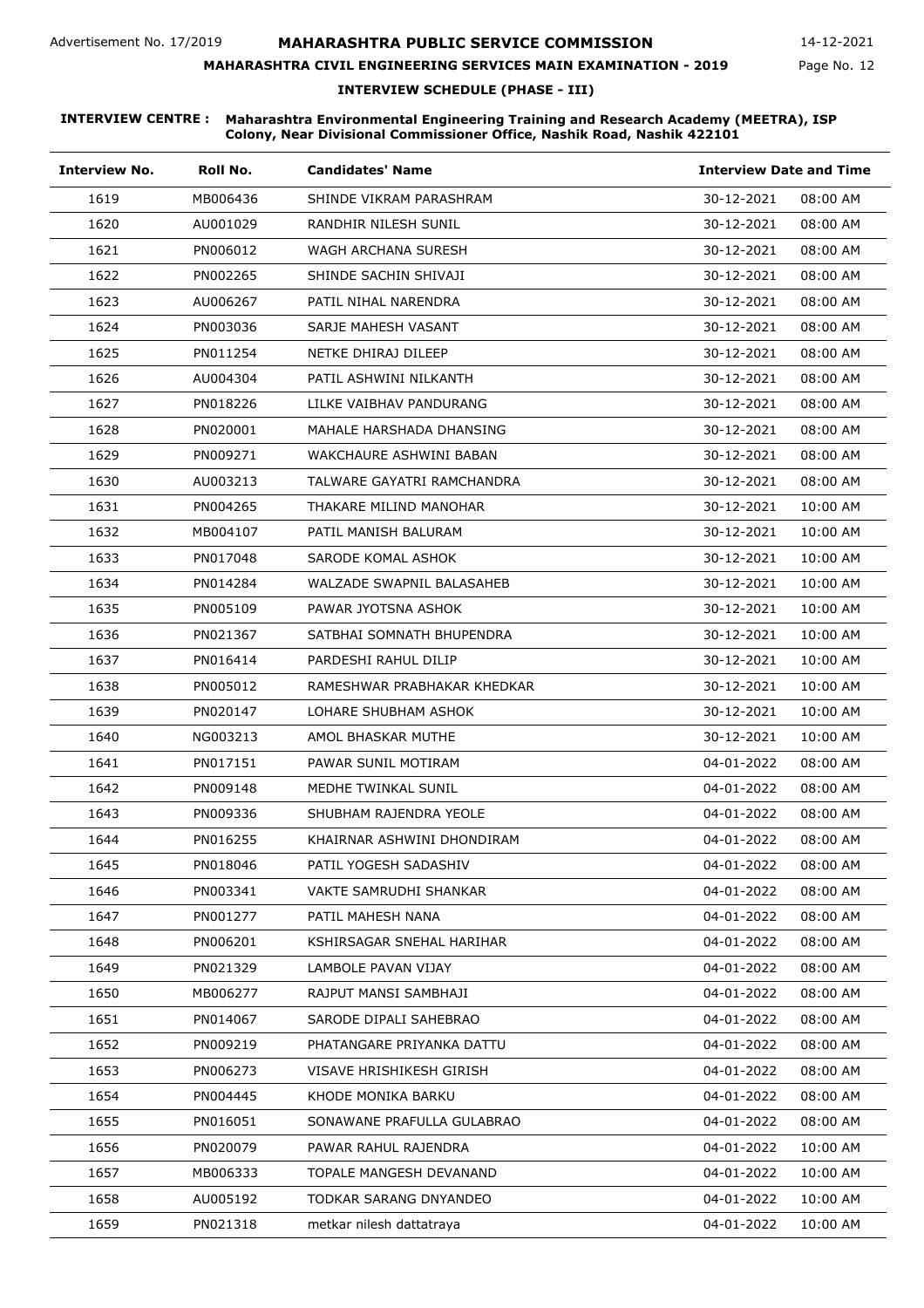#### **MAHARASHTRA CIVIL ENGINEERING SERVICES MAIN EXAMINATION - 2019**

14-12-2021

Page No. 13

**INTERVIEW SCHEDULE (PHASE - III)**

| <b>Interview No.</b> | Roll No. | <b>Candidates' Name</b>     | <b>Interview Date and Time</b> |
|----------------------|----------|-----------------------------|--------------------------------|
| 1660                 | PN010283 | AYESHA TADAVI               | 04-01-2022<br>10:00 AM         |
| 1661                 | PN020186 | PATIL RUPESH RAMESH         | 04-01-2022<br>10:00 AM         |
| 1662                 | PN012296 | KUWAR NIKHIL NITIN          | 04-01-2022<br>10:00 AM         |
| 1663                 | PN010205 | PAIYYAWUL POOJA CHANDRAM    | 04-01-2022<br>10:00 AM         |
| 1664                 | AU001175 | MALI RAHUL SHRIRAM          | 04-01-2022<br>10:00 AM         |
| 1665                 | AU002195 | MORE VIVEK BALIRAM          | 04-01-2022<br>10:00 AM         |
| 1666                 | AU004251 | Shewale Rahul Kautik        | 05-01-2022<br>08:00 AM         |
| 1667                 | PN020176 | PATEL UTKARSHA SHRIRAM      | 05-01-2022<br>08:00 AM         |
| 1668                 | NG009090 | KALE PALLAVI SUBHASH        | 05-01-2022<br>08:00 AM         |
| 1669                 | PN011436 | MARKAD AMIT DATTATRAYA      | 05-01-2022<br>08:00 AM         |
| 1670                 | PN014195 | MALI ANJALI SURESH          | 05-01-2022<br>08:00 AM         |
| 1671                 | PN011339 | NERKAR RUCHA ANIL           | 05-01-2022<br>08:00 AM         |
| 1672                 | MB004033 | PATIL MAYUR VITHAL          | 05-01-2022<br>08:00 AM         |
| 1673                 | PN020044 | SURYAWANSHI MINAL DEVRAM    | 05-01-2022<br>08:00 AM         |
| 1674                 | AU003096 | PATIL GAYATRI KUNDAN        | 05-01-2022<br>08:00 AM         |
| 1675                 | PN006102 | PATIL RAHUL BHAGAWAN        | 05-01-2022<br>08:00 AM         |
| 1676                 | PN005244 | SAURABH EKNATH PATIL        | 05-01-2022<br>08:00 AM         |
| 1677                 | PN007053 | UGALE SIDDHANT DHANANJAY    | 05-01-2022<br>08:00 AM         |
| 1678                 | PN012260 | ZAWARE SHWETA GORAKSHANATH  | 05-01-2022<br>08:00 AM         |
| 1679                 | AU003297 | thorat surekha sukdev       | 05-01-2022<br>08:00 AM         |
| 1680                 | PN011325 | VISHWAS HARSHADA MURLIDHAR  | 05-01-2022<br>08:00 AM         |
| 1681                 | PN001316 | PAWARA NILAM AAHANJYA       | 05-01-2022<br>10:00 AM         |
| 1682                 | PN020014 | MORESHWAR PATIL             | 05-01-2022<br>10:00 AM         |
| 1683                 | PN010225 | KATORE PRITESH NANASAHEB    | 05-01-2022<br>10:00 AM         |
| 1684                 | MB003250 | NIRBHAVANE ADITYA BALASAHEB | 05-01-2022<br>10:00 AM         |
| 1685                 | PN010154 | KOTHAWADE PAVAN RAJENDRA    | 05-01-2022<br>10:00 AM         |
| 1686                 | PN017112 | SHITAL PAWARA               | 05-01-2022<br>10:00 AM         |
| 1687                 | MB001350 | PATIL MOHIT PRAKASH         | 05-01-2022<br>10:00 AM         |
| 1688                 | AU003221 | SHINDE HITESH ASHOK         | 05-01-2022<br>10:00 AM         |
| 1689                 | PN012249 | PATIL SACHIN CHHAGAN        | 05-01-2022<br>10:00 AM         |
| 1690                 | PN009200 | RAJPUT SHITAL KANTILAL      | 05-01-2022<br>10:00 AM         |
| 1691                 | AU003278 | MALI GANESH KASHINATH       | 06-01-2022<br>08:00 AM         |
| 1692                 | PN021212 | MAHALE NIKHIL RAJENDRA      | 06-01-2022<br>08:00 AM         |
| 1693                 | PN020213 | KALE SANKET SOPAN           | 06-01-2022<br>08:00 AM         |
| 1694                 | PN018284 | KSHIRSAGAR HRUTUJA ANIL     | 06-01-2022<br>08:00 AM         |
| 1695                 | AU002112 | PAWAR AMOL SANJAY           | 06-01-2022<br>08:00 AM         |
| 1696                 | PN007040 | TORAWANE SWAPNIL SHALIKRAO  | 06-01-2022<br>08:00 AM         |
| 1697                 | PN013267 | PAWAR AMOL PUNDLIK          | 06-01-2022<br>08:00 AM         |
| 1698                 | PN012349 | CHETAN ASHOK PATIL          | 06-01-2022<br>08:00 AM         |
| 1699                 | MB004128 | SARODE RAJASHRI KAMALAKAR   | 06-01-2022<br>08:00 AM         |
| 1700                 | PN011288 | UGALE ROSHAN NANDAKUMAR     | 06-01-2022<br>08:00 AM         |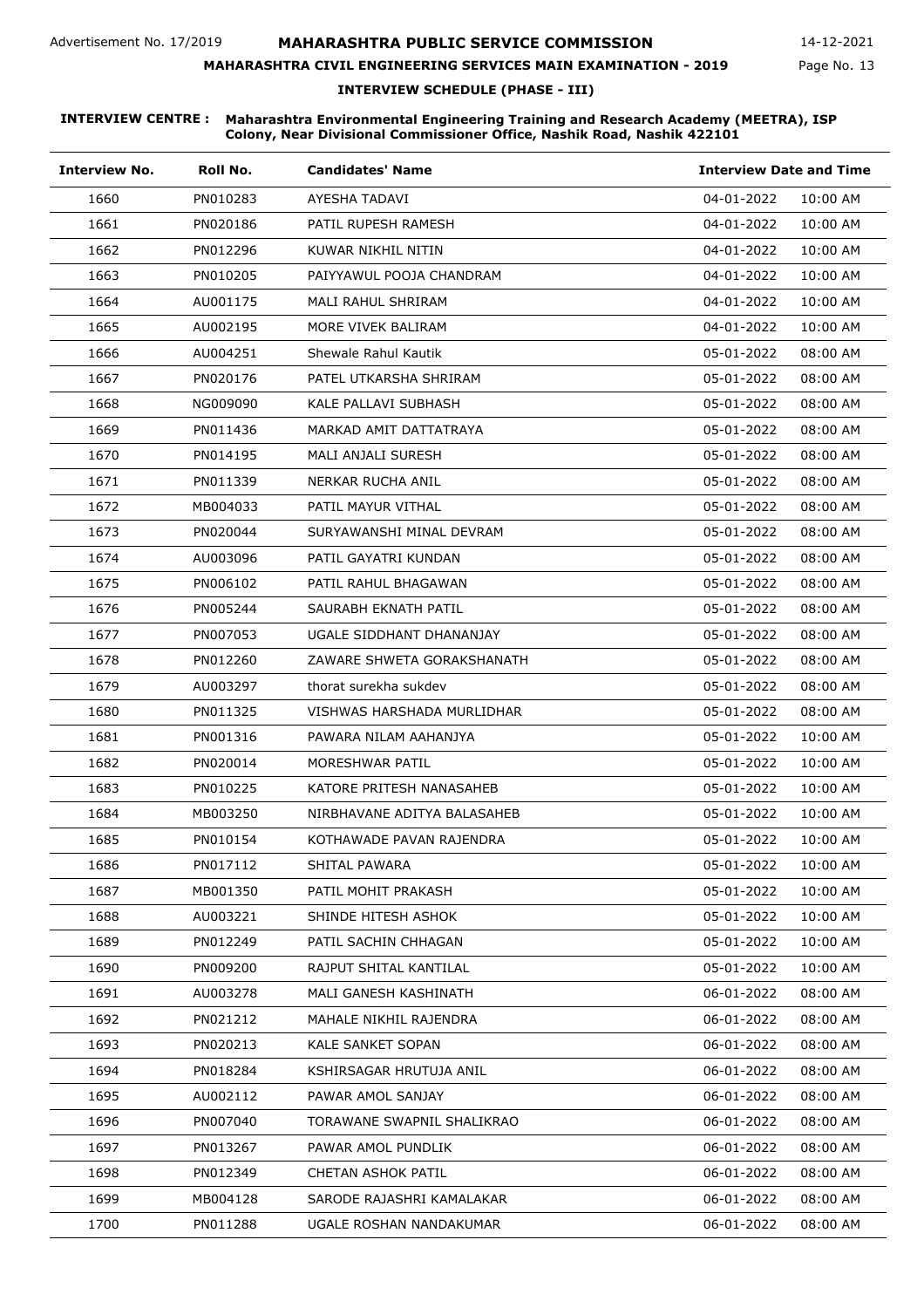# **MAHARASHTRA CIVIL ENGINEERING SERVICES MAIN EXAMINATION - 2019**

14-12-2021

Page No. 14

**INTERVIEW SCHEDULE (PHASE - III)**

| <b>Interview No.</b> | Roll No. | <b>Candidates' Name</b>     | <b>Interview Date and Time</b> |          |
|----------------------|----------|-----------------------------|--------------------------------|----------|
| 1701                 | AU003053 | MISAL AMOL RAJU             | 06-01-2022                     | 08:00 AM |
| 1702                 | MB006313 | SHEWALE KALYANI RAMESH      | 06-01-2022                     | 08:00 AM |
| 1703                 | PN001229 | SABALE SNEHAL VISHNU        | 06-01-2022                     | 08:00 AM |
| 1704                 | AU005136 | ZUNGE VIJAY VAIJANATH       | 06-01-2022                     | 08:00 AM |
| 1705                 | MB002127 | SONAWANE DHANANJAY EKNATH   | 06-01-2022                     | 08:00 AM |
| 1706                 | MB002249 | PAWAR PRIYANKA RAVINDRA     | 06-01-2022                     | 10:00 AM |
| 1707                 | NG009138 | PATIL SWATI RAMESH          | 06-01-2022                     | 10:00 AM |
| 1708                 | NG003005 | PATIL KOMAL PRATAP          | 06-01-2022                     | 10:00 AM |
| 1709                 | MB001040 | SHELKE PRAJAKTA UMAKANT     | 06-01-2022                     | 10:00 AM |
| 1710                 | AU003188 | KAPOTE SUSHMITA OMPRAKASH   | 06-01-2022                     | 10:00 AM |
| 1711                 | PN017024 | SHINDE TEJASHRI BHAUSAHEB   | 06-01-2022                     | 10:00 AM |
| 1712                 | PN004252 | VYAWAHARE MAYUR KHANDU      | 06-01-2022                     | 10:00 AM |
| 1713                 | PN003233 | YEWALE YOGESH YADAV         | 06-01-2022                     | 10:00 AM |
| 1714                 | PN014232 | MORE SNEHAL DIGAMBAR        | 06-01-2022                     | 10:00 AM |
| 1715                 | MB006265 | PEKHALE DNYANESHWARI NAMDEO | 06-01-2022                     | 10:00 AM |
| 1716                 | PN015212 | SHINDE KRUTIKA SANJAY       | 07-01-2022                     | 08:00 AM |
| 1717                 | PN019150 | RAJESH ABASAHEB KAWADE      | 07-01-2022                     | 08:00 AM |
| 1718                 | PN005107 | KOTKAR SUREKHA BHAGUJI      | 07-01-2022                     | 08:00 AM |
| 1719                 | PN007083 | SAUTADE SUNIL MARUTI        | 07-01-2022                     | 08:00 AM |
| 1720                 | AU006014 | RAGAD AMRUTA MURLIDHAR      | 07-01-2022                     | 08:00 AM |
| 1721                 | PN016239 | PATIL TUSHAR RAJENDRA       | 07-01-2022                     | 08:00 AM |
| 1722                 | PN004097 | PATIL SHUBHAM RAJENDRA      | 07-01-2022                     | 08:00 AM |
| 1723                 | PN021299 | PATIL YOGESH DILIP          | 07-01-2022                     | 08:00 AM |
| 1724                 | PN005257 | RANMALE SAGAR SHAMRAO       | 07-01-2022                     | 08:00 AM |
| 1725                 | PN018354 | PATIL SHUBHAM JAYDEEP       | 07-01-2022                     | 08:00 AM |
| 1726                 | PN003164 | SHELKE AMIT SUBHASH         | 07-01-2022                     | 08:00 AM |
| 1727                 | PN014107 | PATIL KARAN JAYENDRA        | 07-01-2022                     | 08:00 AM |
| 1728                 | PN001369 | PATIL ABHISHEK TUKARAM      | 07-01-2022                     | 08:00 AM |
| 1729                 | PN005268 | MAYURI BABAN PATIL          | 07-01-2022                     | 08:00 AM |
| 1730                 | PN001233 | Patil Rahul Ravindra        | 07-01-2022                     | 08:00 AM |
| 1731                 | PN021144 | SATPUTE AKSHAY RAMNATH      | 07-01-2022                     | 10:00 AM |
| 1732                 | PN009070 | PATIL BHAGYASHRI SUBHASH    | 07-01-2022                     | 10:00 AM |
| 1733                 | PN016116 | NAIK PAWAN RAJU             | 07-01-2022                     | 10:00 AM |
| 1734                 | PN010220 | NERKAR SAMIKSHA SURESH      | 07-01-2022                     | 10:00 AM |
| 1735                 | PN012155 | KALOKHE BHUSHAN MILIND      | 07-01-2022                     | 10:00 AM |
| 1736                 | PN014350 | PATIL KANCHAN SANJAY        | 07-01-2022                     | 10:00 AM |
| 1737                 | PN003202 | WAMAN SHIVANI PRASHANT      | 07-01-2022                     | 10:00 AM |
| 1738                 | AU005106 | SALUNKHE GITANJALI JITENDRA | 07-01-2022                     | 10:00 AM |
| 1739                 | PN007390 | KOLHE SANDIP BAJIRAO        | 07-01-2022                     | 10:00 AM |
| 1740                 | PN009458 | PATIL PRASHANT RAJENDRA     | 07-01-2022                     | 10:00 AM |
| 1741                 | PN008096 | KUNDE SHUBHAM BAPUSAHEB     | 08-01-2022                     | 08:00 AM |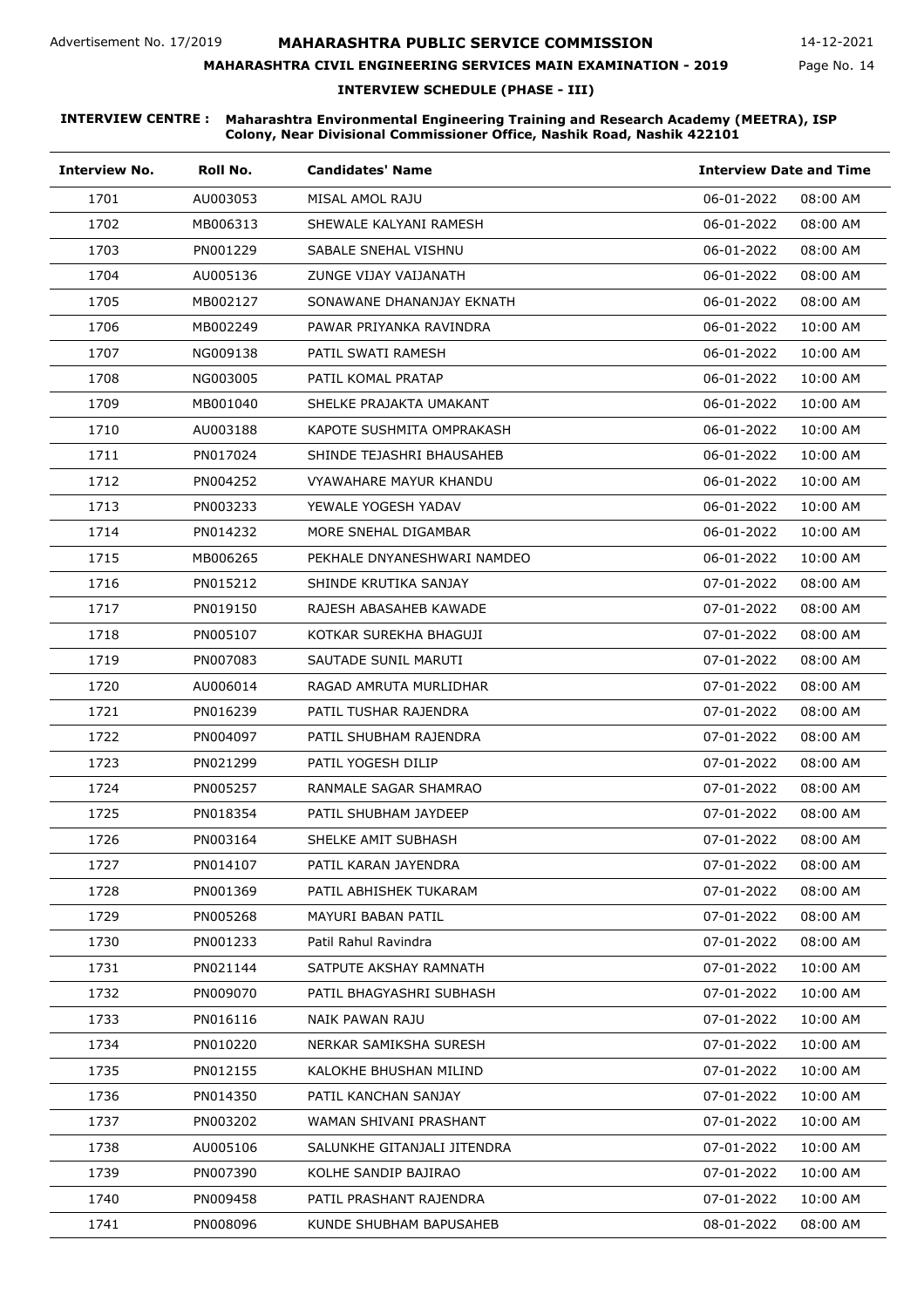### **MAHARASHTRA CIVIL ENGINEERING SERVICES MAIN EXAMINATION - 2019**

14-12-2021

Page No. 15

**INTERVIEW SCHEDULE (PHASE - III)**

| <b>Interview No.</b> | Roll No. | <b>Candidates' Name</b>     | <b>Interview Date and Time</b> |
|----------------------|----------|-----------------------------|--------------------------------|
| 1742                 | PN009025 | SHEVALE SANKALP SANTOSH     | 08-01-2022<br>08:00 AM         |
| 1743                 | PN016430 | VASAVE KUNDAN DWARSING      | 08-01-2022<br>08:00 AM         |
| 1744                 | PN020024 | SALUNKE GANESH BHAGWAT      | 08-01-2022<br>08:00 AM         |
| 1745                 | PN004015 | RAUT RUSHIKESH GORAKSHA     | 08-01-2022<br>08:00 AM         |
| 1746                 | PN005289 | MARKAD GIRISH PANDURANG     | 08-01-2022<br>08:00 AM         |
| 1747                 | PN007472 | MACHE PRACHI BHARAT         | 08-01-2022<br>08:00 AM         |
| 1748                 | AU003309 | MORE KETAN ASHOK            | 08-01-2022<br>08:00 AM         |
| 1749                 | PN002057 | SHINGOTE SATISH KONDIBHAU   | 08-01-2022<br>08:00 AM         |
| 1750                 | PN016179 | SONAWANE ABHISHEK JAYWANT   | 08-01-2022<br>08:00 AM         |
| 1751                 | PN021099 | PATIL HARSHITA PANDITRAO    | 08-01-2022<br>08:00 AM         |
| 1752                 | MB006423 | SOMWANSHI AMOL BHARAT       | 08-01-2022<br>08:00 AM         |
| 1753                 | PN001310 | SAPKAL SUNIL ASHOK          | 08-01-2022<br>08:00 AM         |
| 1754                 | AU001277 | MUNGASE SAMADHAN RAMRAO     | 08-01-2022<br>08:00 AM         |
| 1755                 | PN003322 | <b>KEKAN HEMANT RAMESH</b>  | 08-01-2022<br>08:00 AM         |
| 1756                 | PN015208 | SONAWANE PRADIP BARKU       | 08-01-2022<br>10:00 AM         |
| 1757                 | PN011076 | KASAR ANUJ RAVINDRA         | 08-01-2022<br>10:00 AM         |
| 1758                 | MB004253 | SALVE ROSHAN RAJARAM        | 08-01-2022<br>10:00 AM         |
| 1759                 | PN006062 | SOLUNKE VARSHA POPAT        | 08-01-2022<br>10:00 AM         |
| 1760                 | AU005076 | MUNGASE ASHISH BALKRISHNA   | 08-01-2022<br>10:00 AM         |
| 1761                 | AU005258 | PAWAR NARESH RAVINDRA       | 08-01-2022<br>10:00 AM         |
| 1762                 | MB001173 | NAGARE MAHESH BHARAT        | 08-01-2022<br>10:00 AM         |
| 1763                 | AU001286 | VADNERE VAIBHAV DEEPAK      | 08-01-2022<br>10:00 AM         |
| 1764                 | PN011172 | RAUT CHANDRAKANT KESHAV     | 08-01-2022<br>10:00 AM         |
| 1765                 | PN004007 | MOGAL JAYSHREE KHANDERAO    | 08-01-2022<br>10:00 AM         |
| 1766                 | PN011293 | PATIL VIKRANT YUVARAJ       | 10-01-2022<br>08:00 AM         |
| 1767                 | PN013107 | PATIL TUSHAR PRAKASH        | 10-01-2022<br>08:00 AM         |
| 1768                 | AU002103 | TORAWANE SWAPNIL KAILAS     | 10-01-2022<br>08:00 AM         |
| 1769                 | NG001167 | LAKUDZODE POOJA MUKTAJI     | 10-01-2022<br>08:00 AM         |
| 1770                 | PN009297 | PATIL AMOL BHAGWAN          | 10-01-2022<br>08:00 AM         |
| 1771                 | AU002363 | SARDE BHAGYASHRI VIVEKANAND | 10-01-2022<br>08:00 AM         |
| 1772                 | PN007160 | MEDHA SUNIL KHANGAL         | 10-01-2022<br>08:00 AM         |
| 1773                 | PN006154 | PATIL SAGAR SHANKAR         | 10-01-2022<br>08:00 AM         |
| 1774                 | MB003165 | KSHIRSAGAR HEMANT MADHUKAR  | 10-01-2022<br>08:00 AM         |
| 1775                 | AU003026 | NADEKAR PRAVIN GANGADHAR    | 10-01-2022<br>08:00 AM         |
| 1776                 | PN019251 | SHINDE SHUBHAM SUBHASH      | 10-01-2022<br>08:00 AM         |
| 1777                 | PN010237 | KHESE SHARAD ROHIDAS        | 10-01-2022<br>08:00 AM         |
| 1778                 | AU002318 | TOSHNIWAL VIJAY SHIVNARAYAN | 10-01-2022<br>08:00 AM         |
| 1779                 | PN008001 | SONAWANE SONAM BHASKAR      | 10-01-2022<br>08:00 AM         |
| 1780                 | PN002158 | SHINDE PRIYANKA PRABHAKAR   | 10-01-2022<br>08:00 AM         |
| 1781                 | PN021321 | DEEPA DNYANDEO KALE         | 10-01-2022<br>10:00 AM         |
| 1782                 | PN019015 | MANE URMILA SHIVAJI         | 10-01-2022<br>10:00 AM         |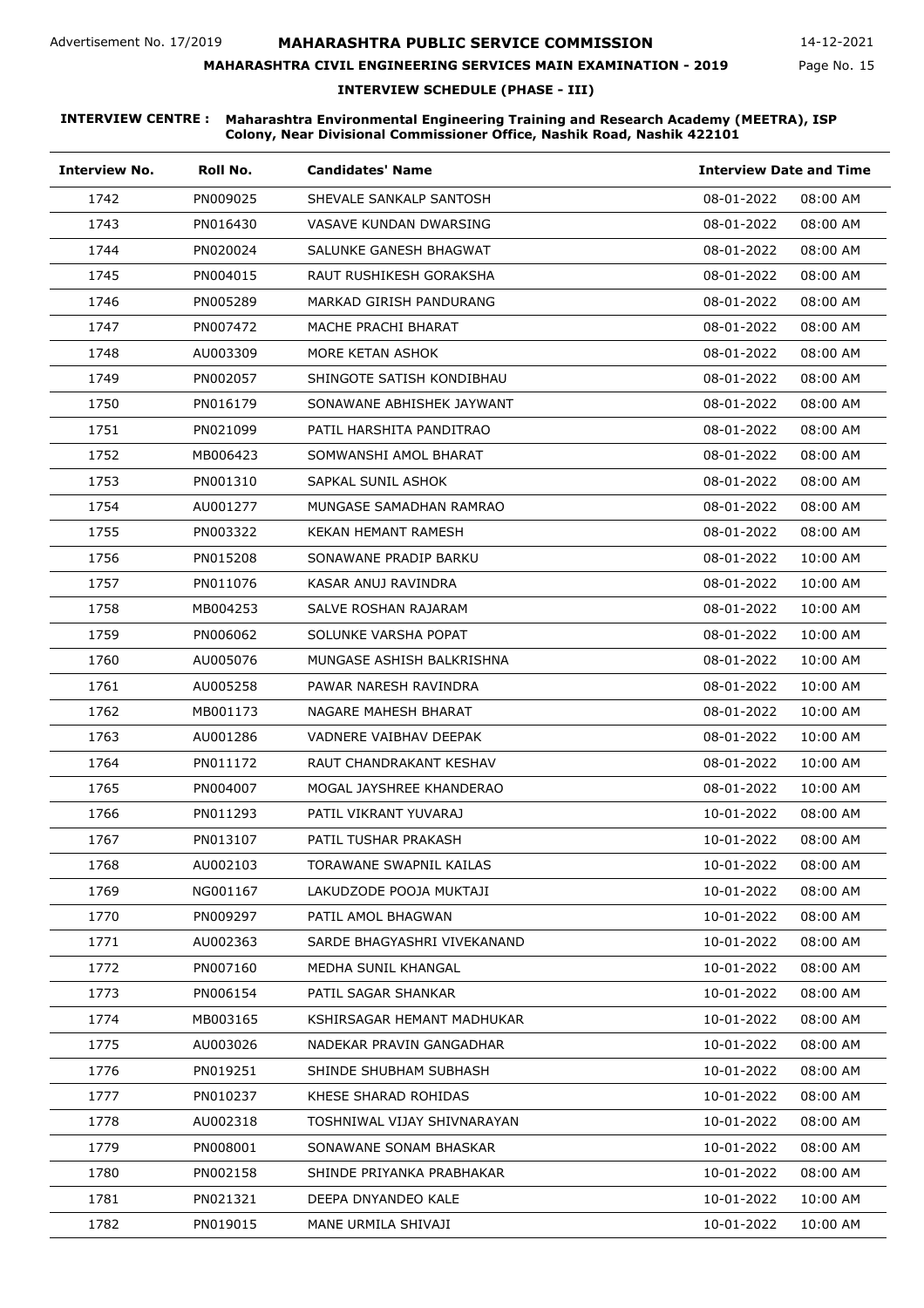# **MAHARASHTRA CIVIL ENGINEERING SERVICES MAIN EXAMINATION - 2019**

14-12-2021

Page No. 16

**INTERVIEW SCHEDULE (PHASE - III)**

| <b>Interview No.</b> | Roll No. | <b>Candidates' Name</b>     | <b>Interview Date and Time</b> |
|----------------------|----------|-----------------------------|--------------------------------|
| 1783                 | AU002027 | LOKHANDE PRANJALI KIRAN     | 10-01-2022<br>10:00 AM         |
| 1784                 | AU002302 | SHINDE PRAJAKTA BALASAHEB   | 10-01-2022<br>10:00 AM         |
| 1785                 | PN009069 | PARDESHI PIYUSH SATISH      | 10:00 AM<br>10-01-2022         |
| 1786                 | PN009045 | RASANE NEELANJALI VIJAY     | 10-01-2022<br>10:00 AM         |
| 1787                 | MB002073 | PHALAK NUPUR KRISHNAKUMAR   | 10:00 AM<br>10-01-2022         |
| 1788                 | MB001202 | <b>VASAVE SNEHAL SURESH</b> | 10-01-2022<br>10:00 AM         |
| 1789                 | PN017190 | PAWAR SHRADDHA UTTAM        | 10-01-2022<br>10:00 AM         |
| 1790                 | PN002060 | <b>VAYKAR PREM ANIL</b>     | 10-01-2022<br>10:00 AM         |
| 1791                 | AU001025 | MEGHA HARISH RAMDAS         | 11-01-2022<br>08:00 AM         |
| 1792                 | PN007293 | MUSALE PRATHAMESH GIRISH    | 11-01-2022<br>08:00 AM         |
| 1793                 | PN003053 | WAGH RUSHIKESH VILAS        | 11-01-2022<br>08:00 AM         |
| 1794                 | PN020008 | PATIL ANANT TULSHIRAM       | 11-01-2022<br>08:00 AM         |
| 1795                 | PN018173 | KULKARNI NIRAJ DEEPAK       | 11-01-2022<br>08:00 AM         |
| 1796                 | PN017082 | MISAL AKSHAY PANDURANG      | 11-01-2022<br>08:00 AM         |
| 1797                 | MB005134 | PATIL SHUBHAM DWARKADAS     | 11-01-2022<br>08:00 AM         |
| 1798                 | PN018166 | PATIL DHANASHRI YUVRAJ      | 11-01-2022<br>08:00 AM         |
| 1799                 | PN021247 | MEHETRE PANKAJ BALASAHEB    | 11-01-2022<br>08:00 AM         |
| 1800                 | AU004034 | KAVISHWAR HARSHAL RAJIV     | 11-01-2022<br>08:00 AM         |
| 1801                 | PN018009 | PATIL AMIT RAJENDRA         | 11-01-2022<br>08:00 AM         |
| 1802                 | PN006275 | MALODE PIYUSH KISHORE       | 11-01-2022<br>08:00 AM         |
| 1803                 | MB005298 | LAMBOLE NIKHIL SHIVAJI      | 11-01-2022<br>08:00 AM         |
| 1804                 | PN011004 | KOKANI KIRAN DEELIP         | 11-01-2022<br>08:00 AM         |
| 1805                 | MB002095 | NANDRE NISHCHAY HANSRAJ     | 11-01-2022<br>08:00 AM         |
| 1806                 | PN019036 | <b>VARPE PRANAV KAILAS</b>  | 11-01-2022<br>08:00 AM         |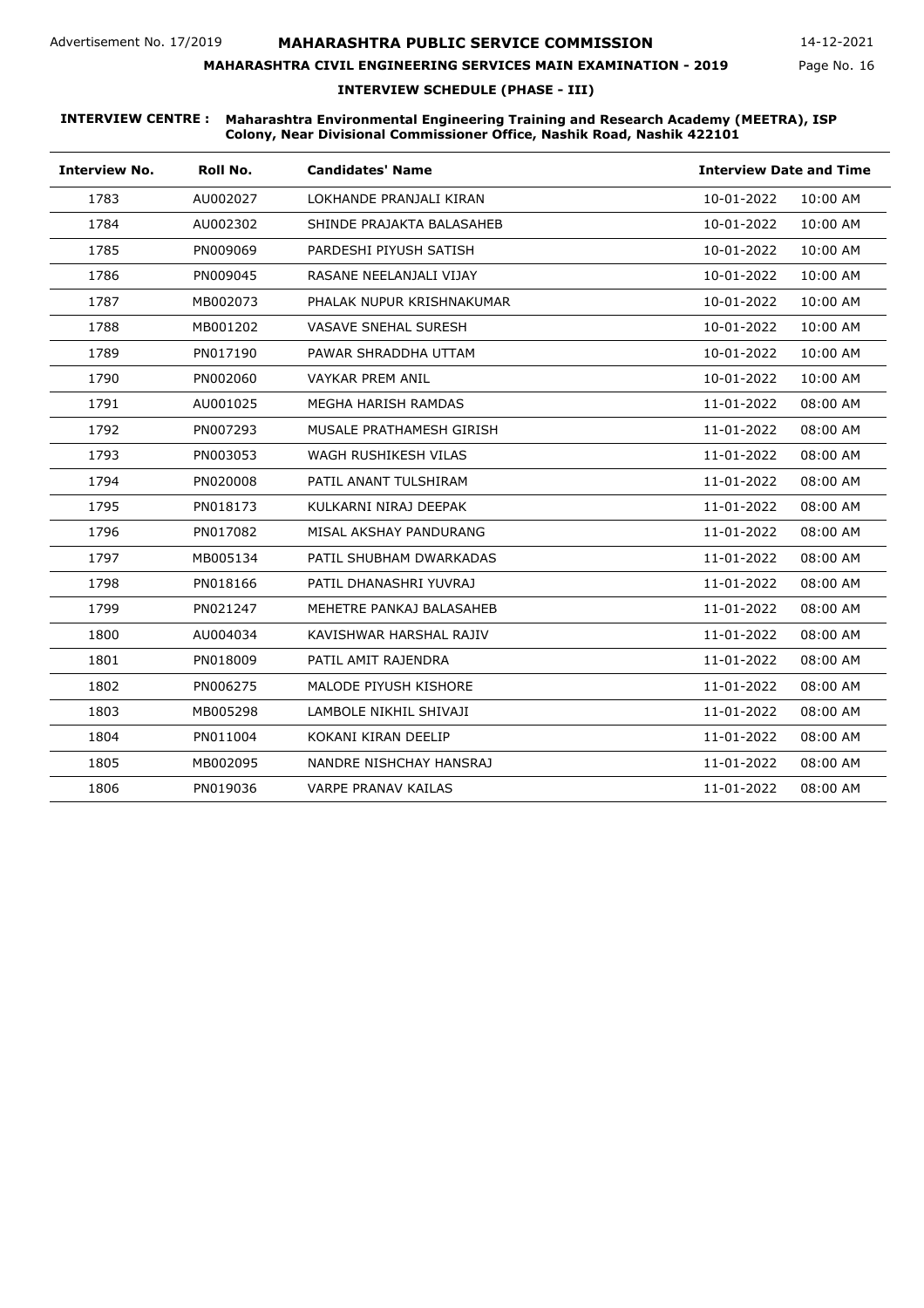### **MAHARASHTRA PUBLIC SERVICE COMMISSION**

Page No. 17 14-12-2021

# **MAHARASHTRA CIVIL ENGINEERING SERVICES MAIN EXAMINATION - 2019**

#### **INTERVIEW SCHEDULE (PHASE - III)**

| <b>Interview No.</b> | Roll No. | <b>Candidates' Name</b>         | <b>Interview Date and Time</b> |
|----------------------|----------|---------------------------------|--------------------------------|
| 2348                 | PN009400 | KULKARNI MAKARAND SURESHRAO     | 27-12-2021<br>08:00 AM         |
| 2349                 | PN003418 | PAWAR KISHAN GOVINDRAO          | 27-12-2021<br>08:00 AM         |
| 2350                 | NG001278 | SONI ABHILASH ASHOK             | 27-12-2021<br>08:00 AM         |
| 2351                 | AU002447 | CHHAPARE SHUBHAM DIGAMBAR       | 27-12-2021<br>08:00 AM         |
| 2352                 | PN011146 | FUNDE RAJENDRA DILIP            | 27-12-2021<br>08:00 AM         |
| 2353                 | AU005169 | KULKARNI SHRADHA SHRIPAD        | 27-12-2021<br>08:00 AM         |
| 2354                 | AU006070 | MANE SWAPNALI BALIRAM           | 27-12-2021<br>08:00 AM         |
| 2355                 | PN008274 | PAWAR AKSHAY MAROTRAO           | 27-12-2021<br>08:00 AM         |
| 2356                 | MB001130 | MOMIN NOMANAHMED JAMILAHMED     | 27-12-2021<br>08:00 AM         |
| 2357                 | PN011164 | SHINDE AARTI DNYANOBA           | 27-12-2021<br>08:00 AM         |
| 2358                 | AU004291 | MANDLIK ANUJA RAVIRAJ           | 27-12-2021<br>08:00 AM         |
| 2359                 | AU006113 | SHELKE VITTHAL BHAGWAN          | 27-12-2021<br>08:00 AM         |
| 2360                 | AU002246 | SOLANKE SANKET BHIMRAO          | 27-12-2021<br>08:00 AM         |
| 2361                 | AU002132 | POTDAR SONALI VINOD             | 27-12-2021<br>08:00 AM         |
| 2362                 | PN001245 | SHINDE SUSHIL YUVRAJ            | 27-12-2021<br>08:00 AM         |
| 2363                 | AU003092 | JONDHALE PALLAVI DIPAK          | 27-12-2021<br>10:00 AM         |
| 2364                 | AU002375 | KARYAKARTE SHASHANK SANTOSHRAO  | 27-12-2021<br>10:00 AM         |
| 2365                 | PN008164 | BHOSALE AMARSINHA HARISHCHANDRA | 27-12-2021<br>10:00 AM         |
| 2366                 | PN013061 | BAWASKAR RUSHIKESH PRABHAKAR    | 27-12-2021<br>10:00 AM         |
| 2367                 | AU006236 | KULKARNI SONAL SUDHIR           | 27-12-2021<br>10:00 AM         |
| 2368                 | NG007077 | PAWAR ADITI BHARAT              | 27-12-2021<br>10:00 AM         |
| 2369                 | PN006208 | NARHARE ROHAN ASHOK             | 27-12-2021<br>10:00 AM         |
| 2370                 | AU002087 | WAGH GANESH BALASAHEB           | 27-12-2021<br>10:00 AM         |
| 2371                 | AU004386 | LATAL RAJARAM NAGORAO           | 27-12-2021<br>10:00 AM         |
| 2372                 | AU004261 | DANDGE ANKUR RAJDHAR            | 27-12-2021<br>10:00 AM         |
| 2373                 | PN018047 | ASORE NARAYAN SAHEBRAO          | 28-12-2021<br>08:00 AM         |
| 2374                 | PN002124 | LATE PRIYANKA CHHAGAN           | 28-12-2021<br>08:00 AM         |
| 2375                 | PN019173 | KINE RUSHIKESH VYANKATRAO       | 28-12-2021<br>08:00 AM         |
| 2376                 | AU004148 | JADHAV POOJA RAJABHAU           | 28-12-2021<br>08:00 AM         |
| 2377                 | PN018143 | <b>GHODKE RAHUL JAGANNATH</b>   | 28-12-2021<br>08:00 AM         |
| 2378                 | PN021142 | RACHAMALE JAYASHRI VILAS        | 28-12-2021<br>08:00 AM         |
| 2379                 | PN004448 | <b>BODHGIRE ROHIT SHIVRAM</b>   | 28-12-2021<br>08:00 AM         |
| 2380                 | AU004326 | CHITALKAR GANGA MANOHAR         | 28-12-2021<br>08:00 AM         |
| 2381                 | PN016288 | KAMBLE VIJAYRATNA BALAJI        | 28-12-2021<br>08:00 AM         |
| 2382                 | AU006211 | AZEEM KHAN ALEEM KHAN PATHAN    | 28-12-2021<br>08:00 AM         |
| 2383                 | PN021062 | KADAM AMAR                      | 28-12-2021<br>08:00 AM         |
| 2384                 | AU004029 | WAGHMODE NAGESH RAMESH          | 28-12-2021<br>08:00 AM         |
| 2385                 | PN012267 | AMBHORE POOJA MADHUKAR          | 28-12-2021<br>08:00 AM         |
| 2386                 | AU006142 | DHAIT KAILAS BHIMRAO            | 28-12-2021<br>08:00 AM         |
| 2387                 | AU002192 | RATHOD GORAKH SHIVAJI           | 28-12-2021<br>08:00 AM         |
| 2388                 | PN019347 | GITTE DHANRAJ RANGNATH          | 28-12-2021<br>10:00 AM         |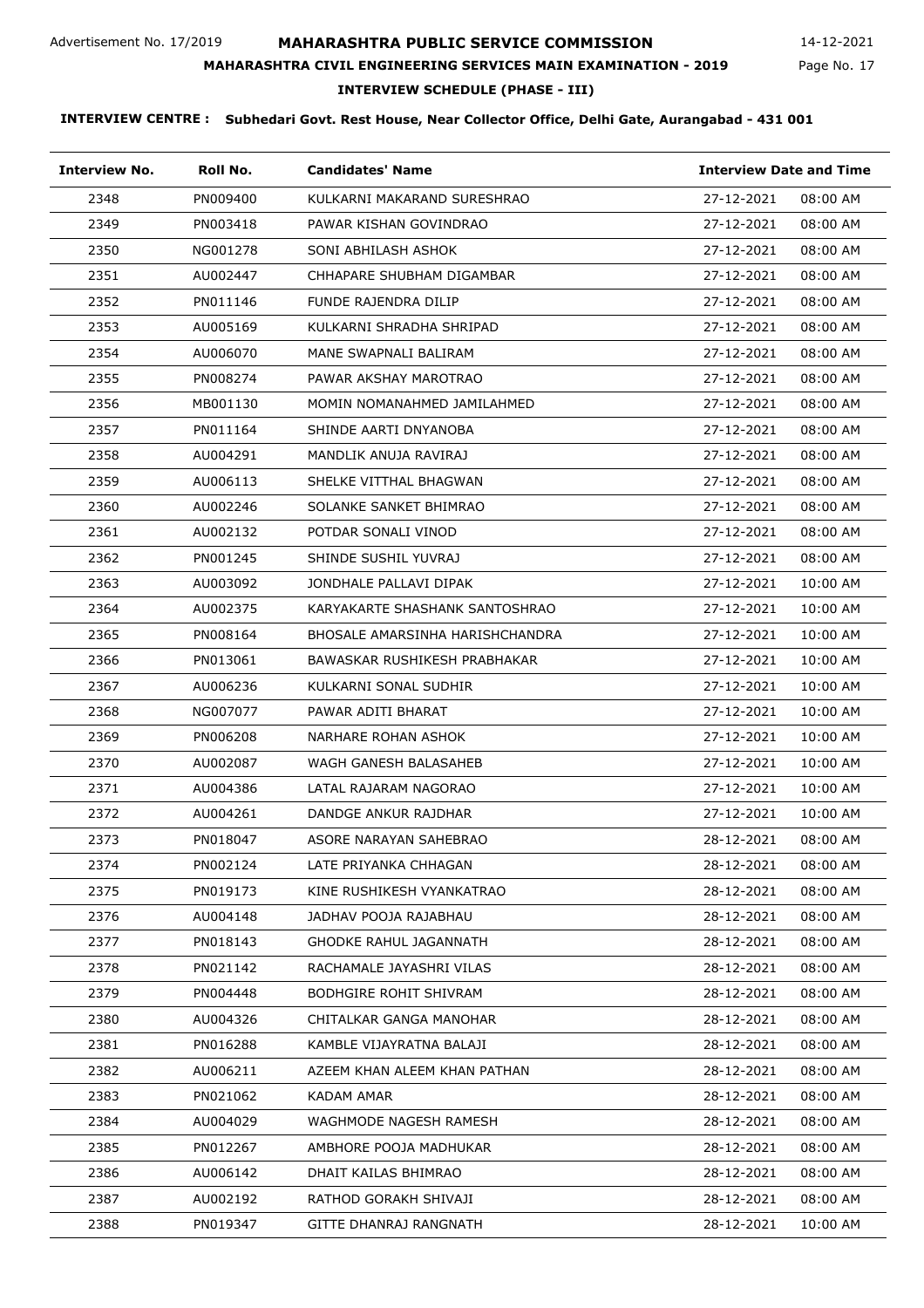### **MAHARASHTRA PUBLIC SERVICE COMMISSION**

Page No. 18 14-12-2021

#### **MAHARASHTRA CIVIL ENGINEERING SERVICES MAIN EXAMINATION - 2019**

### **INTERVIEW SCHEDULE (PHASE - III)**

| <b>Interview No.</b> | Roll No. | <b>Candidates' Name</b>        | <b>Interview Date and Time</b> |
|----------------------|----------|--------------------------------|--------------------------------|
| 2389                 | AU003265 | SHELKE DHANARAJ AMBARUSHI      | 28-12-2021<br>10:00 AM         |
| 2390                 | PN002287 | MOKASHE TRUPTI BABANRAO        | 28-12-2021<br>10:00 AM         |
| 2391                 | AU002185 | GAIKWAD RANI DHANRAJ           | 28-12-2021<br>10:00 AM         |
| 2392                 | PN013026 | <b>GUTTE SHITAL RAMESHRAO</b>  | 28-12-2021<br>10:00 AM         |
| 2393                 | PN002288 | KORNULE SHIVKANYA GANGADHAR    | 28-12-2021<br>10:00 AM         |
| 2394                 | PN004297 | TALATKAR AKSHAY PRAKASHRAO     | 28-12-2021<br>10:00 AM         |
| 2395                 | PN006311 | YESKE DHANANJAY SURESH         | 28-12-2021<br>10:00 AM         |
| 2396                 | AU001060 | GAIKWAD BHAGYASHREE BHAGWAN    | 28-12-2021<br>10:00 AM         |
| 2397                 | AU001197 | Anand Gopinath Jadhav          | 28-12-2021<br>10:00 AM         |
| 2398                 | AU006126 | RATHOD RAJENDRA SHANKAR        | 29-12-2021<br>08:00 AM         |
| 2399                 | AU006053 | RATNAPARKHE AMAR ANKUSH        | 29-12-2021<br>08:00 AM         |
| 2400                 | AU006243 | KUKADE NAGESH MADHUKARRAO      | 29-12-2021<br>08:00 AM         |
| 2401                 | PN014057 | WARKARI ROHITDEV DAMODHAR      | 29-12-2021<br>08:00 AM         |
| 2402                 | AU005159 | kamble shrikant rajendra       | 29-12-2021<br>08:00 AM         |
| 2403                 | PN013311 | CHEVALE ADITYA VINOD           | 29-12-2021<br>08:00 AM         |
| 2404                 | AU002351 | FASLE VIJU DINKAR              | 29-12-2021<br>08:00 AM         |
| 2405                 | AU003281 | SANGLE DNYANESHWAR NANDU       | 29-12-2021<br>08:00 AM         |
| 2406                 | PN016103 | NARGUNDE VIRENDRA BABURAO      | 29-12-2021<br>08:00 AM         |
| 2407                 | PN013379 | SHIWARKAR SANTOSH BABURAO      | 29-12-2021<br>08:00 AM         |
| 2408                 | AU005015 | KHATANE SANTOSH SARJERAO       | 29-12-2021<br>08:00 AM         |
| 2409                 | AU002347 | CHHADIDAR PRAVIN BHIMRAO       | 29-12-2021<br>08:00 AM         |
| 2410                 | AU006129 | RAJPUT PRIYANKA KAPURCHAND     | 29-12-2021<br>08:00 AM         |
| 2411                 | AU001243 | <b>OWAL MADHURA SUNIL</b>      | 29-12-2021<br>08:00 AM         |
| 2412                 | PN009399 | PAKANDE DINESH BALAJIRAO       | 29-12-2021<br>08:00 AM         |
| 2413                 | NG001202 | UGILE SHUBHAM VENKURAM         | 29-12-2021<br>10:00 AM         |
| 2414                 | PN013462 | GAMBHIRE AMOL BHAGWAT          | 29-12-2021<br>10:00 AM         |
| 2415                 | PN012293 | JADHAV RADHA SHIVAJI           | 29-12-2021<br>10:00 AM         |
| 2416                 | AU004332 | JAMADHADE ASHISH PANDIT        | 29-12-2021<br>10:00 AM         |
| 2417                 | PN003109 | SATPUTE RUSHIKESH PANDURANG    | 29-12-2021<br>10:00 AM         |
| 2418                 | PN006018 | RAWALE SOMESH ANANTRAO         | 29-12-2021<br>10:00 AM         |
| 2419                 | AU002040 | JOGDAND KRISHNA SHRIRAM        | 29-12-2021<br>10:00 AM         |
| 2420                 | PN019291 | NALABALE SWAPNIL BANDURAO      | 29-12-2021<br>10:00 AM         |
| 2421                 | AU004047 | MORE BALBHIM SHIVAJI           | 29-12-2021<br>10:00 AM         |
| 2422                 | PN021161 | WARVADE RUTUJA PRAKASH         | 29-12-2021<br>10:00 AM         |
| 2423                 | AU006214 | WAGHMARE SUJAN POSHATI         | 30-12-2021<br>08:00 AM         |
| 2424                 | AU005134 | YEMELWAD KAILASH UTTAMRAO      | 30-12-2021<br>08:00 AM         |
| 2425                 | PN001200 | GAWALI KOMAL MACHINDRA         | 30-12-2021<br>08:00 AM         |
| 2426                 | AU006183 | SHINDE UMESH UTTAM             | 30-12-2021<br>08:00 AM         |
| 2427                 | AU004392 | SHEJWAL ASHISH SHANTWAN        | 30-12-2021<br>08:00 AM         |
| 2428                 | PN007062 | SURYAWANSHI SUNAYANA SURYAKANT | 30-12-2021<br>08:00 AM         |
| 2429                 | MB006125 | BADADE BHARAT RAMESHWAR        | 30-12-2021<br>08:00 AM         |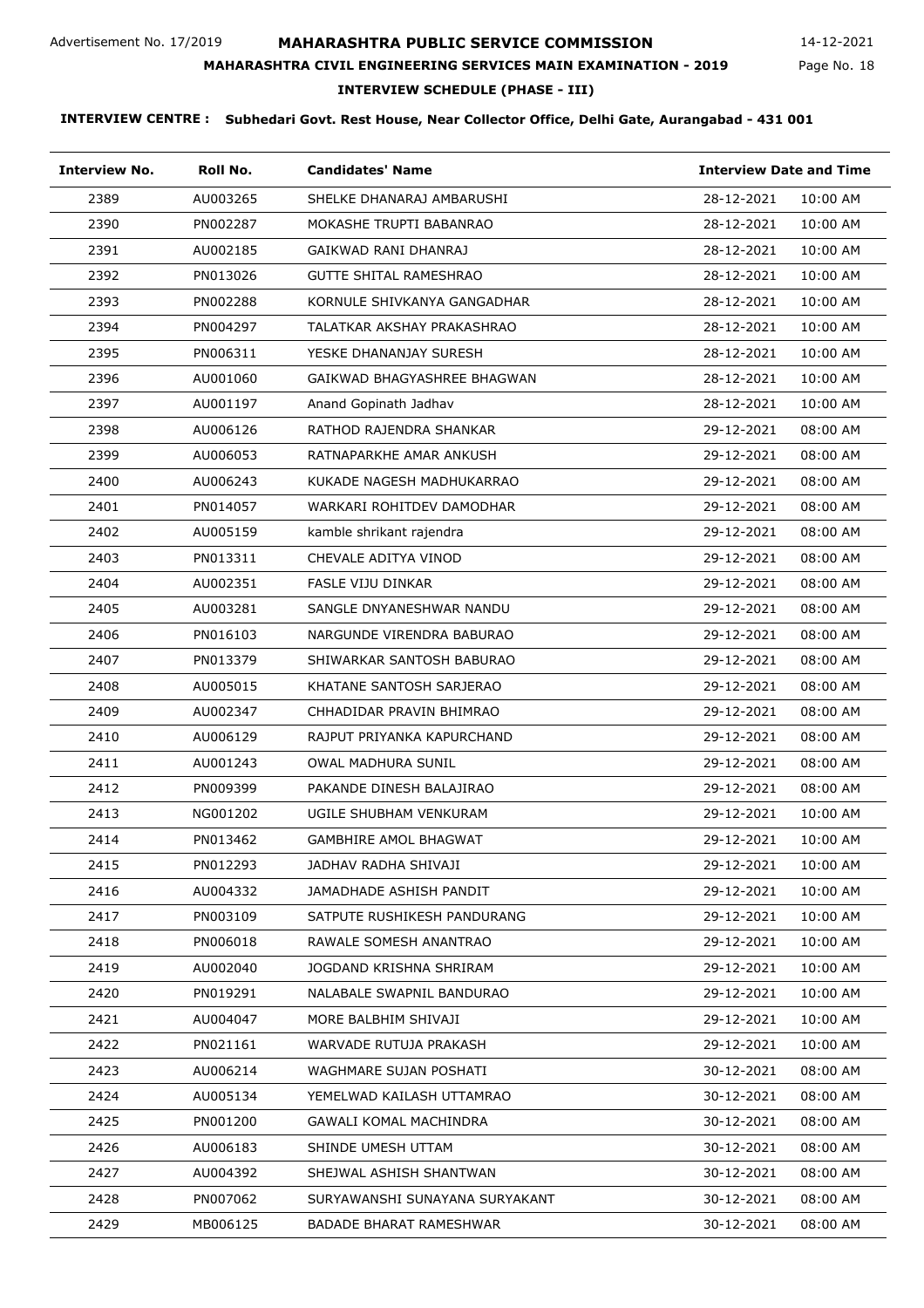### **MAHARASHTRA PUBLIC SERVICE COMMISSION**

Page No. 19 14-12-2021

# **MAHARASHTRA CIVIL ENGINEERING SERVICES MAIN EXAMINATION - 2019**

**INTERVIEW SCHEDULE (PHASE - III)**

| <b>Interview No.</b> | Roll No. | <b>Candidates' Name</b>              | <b>Interview Date and Time</b> |          |
|----------------------|----------|--------------------------------------|--------------------------------|----------|
| 2430                 | AU002366 | BARASKAR KIRAN SALOJI                | 30-12-2021                     | 08:00 AM |
| 2431                 | AU002108 | PAWAR PANKAJ UTTAM                   | 30-12-2021                     | 08:00 AM |
| 2432                 | AU004365 | KARHALE VISHAKH NILKANTH             | 30-12-2021                     | 08:00 AM |
| 2433                 | PN010282 | TOTLA RAJAT ARUN                     | 30-12-2021                     | 08:00 AM |
| 2434                 | AU005267 | Ghodke Priyanka Shivajirao           | 30-12-2021                     | 08:00 AM |
| 2435                 | AU004039 | PERKE AKASH AVINASH                  | 30-12-2021                     | 08:00 AM |
| 2436                 | AU002313 | <b>SALVE PRUTHVI SURESH</b>          | 30-12-2021                     | 08:00 AM |
| 2437                 | AU004373 | PALLAVI NIMBALKAR                    | 30-12-2021                     | 08:00 AM |
| 2438                 | PN005176 | NANDKISHOR SANDIPAN BHANGE           | 30-12-2021                     | 10:00 AM |
| 2439                 | PN003050 | PRASHANT KAMBLE                      | 30-12-2021                     | 10:00 AM |
| 2440                 | AU004006 | RATHOD MAYUR ROHIDAS                 | 30-12-2021                     | 10:00 AM |
| 2441                 | AU006151 | PATIL SNEHAL NAGESH                  | 30-12-2021                     | 10:00 AM |
| 2442                 | PN006195 | KAWALE ROHIT SHRIKISHAN              | 30-12-2021                     | 10:00 AM |
| 2443                 | AU002076 | CHAVAN VARSHA SANTOSH                | 30-12-2021                     | 10:00 AM |
| 2444                 | AU001127 | MOHAMMED SAQEEB ANWER MOHAMMED ZAKIR | 30-12-2021                     | 10:00 AM |
| 2445                 | AU002396 | <b>BAGWAN FARMAN NASEER</b>          | 30-12-2021                     | 10:00 AM |
| 2446                 | AU002071 | MANDLIK GEETANJALI KALIDASRAO        | 30-12-2021                     | 10:00 AM |
| 2447                 | PN005039 | SHIVLING HANMANTRAO MATTHAMWAD       | 30-12-2021                     | 10:00 AM |
| 2448                 | PN006084 | OZA KAJAL RAJESH                     | 04-01-2022                     | 08:00 AM |
| 2449                 | PN002006 | MANE AKSHAY ANAND                    | 04-01-2022                     | 08:00 AM |
| 2450                 | PN011243 | NAGESHWAR KAMLESH KABIRDAS           | 04-01-2022                     | 08:00 AM |
| 2451                 | PN019182 | DHAVARE NARSING SAMBHAJI             | 04-01-2022                     | 08:00 AM |
| 2452                 | PN006251 | WAGHE SURAJ VISHVAMBHAR              | 04-01-2022                     | 08:00 AM |
| 2453                 | PN001013 | DESHMUKH PRADEEP SAUDAGAR            | 04-01-2022                     | 08:00 AM |
| 2454                 | AU002263 | <b>BAGDE SHUBHAM SHASHIKANT</b>      | 04-01-2022                     | 08:00 AM |
| 2455                 | PN018057 | MUNDE NISHIGANDHA BHAUSAHEB          | 04-01-2022                     | 08:00 AM |
| 2456                 | PN021243 | <b>GAME ONKAR MADHAVRAO</b>          | 04-01-2022                     | 08:00 AM |
| 2457                 | PN009433 | MUNDE SOMNATH DNYANOBA               | 04-01-2022                     | 08:00 AM |
| 2458                 | PN007358 | KOHALE SUVARNA PANDITRAO             | 04-01-2022                     | 08:00 AM |
| 2459                 | PN006149 | CHAVAN SAURABH KETAN                 | 04-01-2022                     | 08:00 AM |
| 2460                 | PN021182 | SHAIKH SOHEL RAJAK                   | 04-01-2022                     | 08:00 AM |
| 2461                 | AU006157 | NAVGIRE AARTI PRADIP                 | 04-01-2022                     | 08:00 AM |
| 2462                 | AU002244 | TADVE RAMANAND TULSHIRAM             | 04-01-2022                     | 08:00 AM |
| 2463                 | AU005042 | BARHATE PANKAJ DEVIDAS               | 04-01-2022                     | 10:00 AM |
| 2464                 | PN010227 | NARWADE SHRADHA MAROTRAO             | 04-01-2022                     | 10:00 AM |
| 2465                 | PN002174 | BHERE RAMESHWAR DATTA                | 04-01-2022                     | 10:00 AM |
| 2466                 | PN009411 | JAGTAP ROHINI VITTHALRAO             | 04-01-2022                     | 10:00 AM |
| 2467                 | AU003163 | ANIRUDDHA RAMDAS GHUGE               | 04-01-2022                     | 10:00 AM |
| 2468                 | AU003039 | ALAPURE SANJAY BABURAO               | 04-01-2022                     | 10:00 AM |
| 2469                 | AU005150 | MORE PANDURANG BABU                  | 04-01-2022                     | 10:00 AM |
| 2470                 | AU004248 | JOSHI RUSHIKESH PRASHANT             | 04-01-2022                     | 10:00 AM |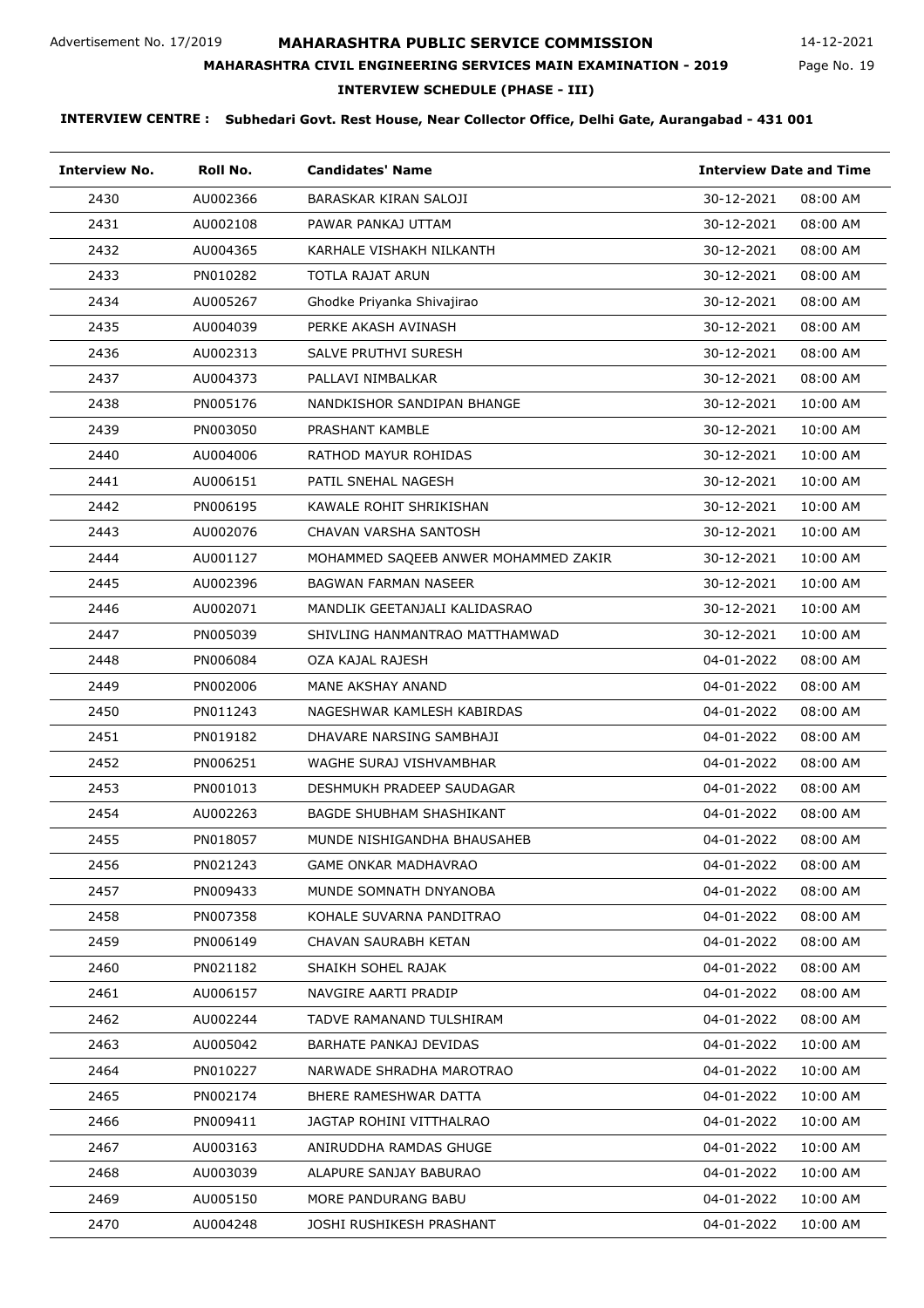Page No. 20 14-12-2021

### **MAHARASHTRA CIVIL ENGINEERING SERVICES MAIN EXAMINATION - 2019**

#### **INTERVIEW SCHEDULE (PHASE - III)**

| <b>Interview No.</b> | Roll No. | <b>Candidates' Name</b>     | <b>Interview Date and Time</b> |
|----------------------|----------|-----------------------------|--------------------------------|
| 2471                 | AU001016 | SONAR AKANKSHA PRAKASH      | 04-01-2022<br>10:00 AM         |
| 2472                 | PN011108 | SAMBHAJI NETAJI KAWATHE     | 04-01-2022<br>10:00 AM         |
| 2473                 | AU006083 | KATE MADHURI SUNIL          | 05-01-2022<br>08:00 AM         |
| 2474                 | PN013124 | KAWADE POONAM DILIP         | 05-01-2022<br>08:00 AM         |
| 2475                 | MB001245 | AMBEKAR ABHIJEET ARUN       | 05-01-2022<br>08:00 AM         |
| 2476                 | PN012385 | CHAUDHARI SHEETAL HIRALAL   | 05-01-2022<br>08:00 AM         |
| 2477                 | AU003021 | MOTE SANTOSH KALYAN         | 05-01-2022<br>08:00 AM         |
| 2478                 | PN008103 | THONGE ADITYA DATTATRAYA    | 05-01-2022<br>08:00 AM         |
| 2479                 | AU003250 | GADEKAR SWAPNIL SUBHASHRAO  | 05-01-2022<br>08:00 AM         |
| 2480                 | AU004319 | JAVKAR DATTA SHESHNARAYAN   | 05-01-2022<br>08:00 AM         |
| 2481                 | PN009106 | BIRADAR SANJIVANI SUDARSHAN | 05-01-2022<br>08:00 AM         |
| 2482                 | PN012425 | SALUNKE RUTUJA BABURAO      | 05-01-2022<br>08:00 AM         |
| 2483                 | PN013024 | DESHMUKH RUPALI SAUDAGAR    | 05-01-2022<br>08:00 AM         |
| 2484                 | AU003286 | Jarwal Sanket Kacharusing   | 05-01-2022<br>08:00 AM         |
| 2485                 | AU006239 | LOKHANDE UMESH DATTATRAY    | 05-01-2022<br>08:00 AM         |
| 2486                 | AU003112 | KATKAR NARESH SUNIL         | 05-01-2022<br>08:00 AM         |
| 2487                 | AU003124 | SHIRURE KETAN DNYANOBARAO   | 05-01-2022<br>08:00 AM         |
| 2488                 | AU006258 | NAGVE ANKUSH ATMARAM        | 05-01-2022<br>10:00 AM         |
| 2489                 | AU005294 | MATHE UDAY ARUN             | 05-01-2022<br>10:00 AM         |
| 2490                 | AU005153 | ADHAV VAISHALI SHIVAJI      | 05-01-2022<br>10:00 AM         |
| 2491                 | PN008040 | PAWALE SARASWATI SUDHAKAR   | 05-01-2022<br>10:00 AM         |
| 2492                 | PN009501 | JOSHI ONKAR NARSINHRAO      | 05-01-2022<br>10:00 AM         |
| 2493                 | AU002051 | PATHAN FATEMA CHANGEJKHAN   | 05-01-2022<br>10:00 AM         |
| 2494                 | AU006122 | MHASKE SIDDHARTH BAJIRAO    | 05-01-2022<br>10:00 AM         |
| 2495                 | AU002139 | JAGDALE KIRAN PHILIP        | 05-01-2022<br>10:00 AM         |
| 2496                 | PN021146 | LANDAGE PRAVIN VASANT       | 05-01-2022<br>10:00 AM         |
| 2497                 | PN001382 | RAHUL WAGHMARE              | 05-01-2022<br>10:00 AM         |
| 2498                 | AU005307 | ANDELWAD SEEMA SAYABU       | 06-01-2022<br>08:00 AM         |
| 2499                 | PN006033 | JADHAV NAKUL VYANKAT        | 06-01-2022<br>08:00 AM         |
| 2500                 | PN011345 | BHUTALE SANDIP SHIVAJI      | 06-01-2022<br>08:00 AM         |
| 2501                 | PN018280 | RANJANKAR UMESH SHRIKANT    | 06-01-2022<br>08:00 AM         |
| 2502                 | PN013228 | WAGHMARE RESHMA ANANT       | 06-01-2022<br>08:00 AM         |
| 2503                 | AU005155 | KAMEKAR GAJANAN BISHANLAL   | 06-01-2022<br>08:00 AM         |
| 2504                 | PN005455 | HULSURE PANKAJ PANDHARINATH | 06-01-2022<br>08:00 AM         |
| 2505                 | AU006031 | HOLDANDGE SHAILESH MANMATH  | 06-01-2022<br>08:00 AM         |
| 2506                 | PN011316 | KOLHE MUNJA TUKARAM         | 06-01-2022<br>08:00 AM         |
| 2507                 | PN005472 | CHOUDHARI AMOL PANDURANG    | 06-01-2022<br>08:00 AM         |
| 2508                 | PN017104 | GAIKWAD SMITA BHAGWANRAO    | 06-01-2022<br>08:00 AM         |
| 2509                 | AU003216 | LAGADAARTISUNILRAO          | 06-01-2022<br>08:00 AM         |
| 2510                 | PN006434 | WADE SOMNATH BHASKAR        | 06-01-2022<br>08:00 AM         |
| 2511                 | PN001189 | CHAUDHARI BHAVESH SANJAY    | 06-01-2022<br>08:00 AM         |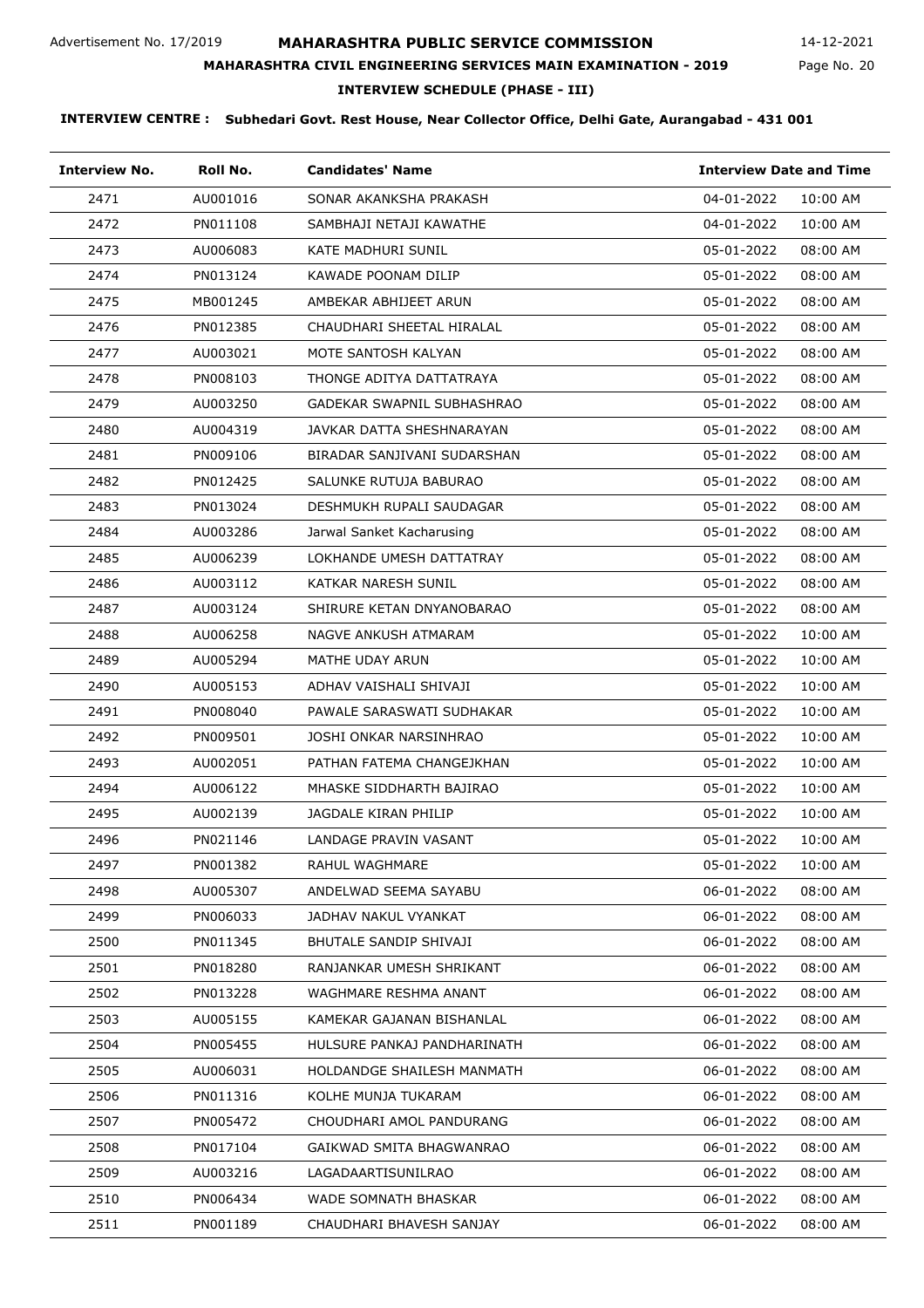### **MAHARASHTRA PUBLIC SERVICE COMMISSION**

Page No. 21 14-12-2021

# **INTERVIEW SCHEDULE (PHASE - III) MAHARASHTRA CIVIL ENGINEERING SERVICES MAIN EXAMINATION - 2019**

| <b>Interview No.</b> | Roll No. | <b>Candidates' Name</b>       | <b>Interview Date and Time</b> |
|----------------------|----------|-------------------------------|--------------------------------|
| 2512                 | PN021100 | Nagapure Chaitali Umakant     | 06-01-2022<br>08:00 AM         |
| 2513                 | PN016268 | MATHAPATI AKSHAY KHUSHALRAO   | 06-01-2022<br>10:00 AM         |
| 2514                 | AU006119 | JADHAV BADRINATH AVCHITRAO    | 06-01-2022<br>10:00 AM         |
| 2515                 | PN016271 | SHARAD MOHANRAO BARDE         | 06-01-2022<br>10:00 AM         |
| 2516                 | PN011300 | GONEWAR SHRINIVAS SHANKARRAO  | 06-01-2022<br>10:00 AM         |
| 2517                 | AU002316 | MHASKE RANJIT NANA            | 06-01-2022<br>10:00 AM         |
| 2518                 | AU002289 | METE SUMITKUMAR DILIPRAO      | 06-01-2022<br>10:00 AM         |
| 2519                 | AU005251 | DESHPANDE BALRAM DILIPRAO     | 06-01-2022<br>10:00 AM         |
| 2520                 | PN005034 | KHILLARE ANJALI ASHOK         | 06-01-2022<br>10:00 AM         |
| 2521                 | PN003051 | MANDE ATUL DAYANAND           | 06-01-2022<br>10:00 AM         |
| 2522                 | PN005451 | BHADAKE AKSHAY ANIL           | 06-01-2022<br>10:00 AM         |
| 2523                 | AU002217 | KAYANDE SADHANA UDDHAORAO     | 07-01-2022<br>08:00 AM         |
| 2524                 | PN005080 | MADJE JYOTI VYANKATRAO        | 07-01-2022<br>08:00 AM         |
| 2525                 | PN008097 | KHOKLE SHRIRAM AMBAJI         | 07-01-2022<br>08:00 AM         |
| 2526                 | AU006051 | VISHVAJIT PARMESHWAR WAGATKAR | 07-01-2022<br>08:00 AM         |
| 2527                 | AU004325 | KURUND VIVEK HANUMANT         | 07-01-2022<br>08:00 AM         |
| 2528                 | PN005378 | BHOSALE BALASAHEB GOVIND      | 07-01-2022<br>08:00 AM         |
| 2529                 | PN020177 | KARAD VISHAL RAMRAO           | 07-01-2022<br>08:00 AM         |
| 2530                 | AU002078 | WANKHEDE KRUSHNA KASHINATH    | 07-01-2022<br>08:00 AM         |
| 2531                 | AU003175 | YEREKAR RAMJI DILIP           | 07-01-2022<br>08:00 AM         |
| 2532                 | AU005093 | CHILKEWAR RUTUJA PANDURANG    | 07-01-2022<br>08:00 AM         |
| 2533                 | AU006108 | SAWANT CHAITAN RAOSAHEB       | 07-01-2022<br>08:00 AM         |
| 2534                 | PN021033 | HANGARGEKAR PRATHMESH PRADEEP | 07-01-2022<br>08:00 AM         |
| 2535                 | AU003249 | MADNOORKAR MADHAVI NANDKISHOR | 07-01-2022<br>08:00 AM         |
| 2536                 | PN007088 | BIRAJDAR PAWAN SOPANRAO       | 07-01-2022<br>08:00 AM         |
| 2537                 | PN009074 | GAIKWAD NAMRATA NANDKUMAR     | 07-01-2022<br>08:00 AM         |
| 2538                 | PN018083 | SURWASE RUSHIKESH MAHAVEER    | 07-01-2022<br>10:00 AM         |
| 2539                 | AU005119 | BUCHALE SHIVAJI BHAGAWAT      | 07-01-2022<br>10:00 AM         |
| 2540                 | PN014337 | KHADE VINOD BHIMRAO           | 07-01-2022<br>10:00 AM         |
| 2541                 | AU002019 | SHAIKH MUJAHED WALIMIYAN      | 07-01-2022<br>10:00 AM         |
| 2542                 | PN012057 | TUPSOUNDARE GOVIND GORAKH     | 07-01-2022<br>10:00 AM         |
| 2543                 | PN005170 | PATIL AMOL RANGNATH           | 07-01-2022<br>10:00 AM         |
| 2544                 | AU006184 | KEDARE SHUBHAM MANOHAR        | 07-01-2022<br>10:00 AM         |
| 2545                 | NG002022 | SHINDE PANKAJ PANJABRAO       | 07-01-2022<br>10:00 AM         |
| 2546                 | PN007119 | BHANDARE POOJA VITTHAL        | 07-01-2022<br>10:00 AM         |
| 2547                 | AU002408 | LAVHALE VISHAL RAJENDRA       | 07-01-2022<br>10:00 AM         |
| 2548                 | AU004058 | CHANDA SHUBHAM RAMESHWAR      | 08-01-2022<br>08:00 AM         |
| 2549                 | AU001147 | KASHID KRISHANA BABAN         | 08-01-2022<br>08:00 AM         |
| 2550                 | AU004247 | JADHAV MEGHA ASHOK            | 08-01-2022<br>08:00 AM         |
| 2551                 | PN010060 | HOSALE NAGESH SURESH          | 08-01-2022<br>08:00 AM         |
| 2552                 | AU005083 | MUNDADA MAHESHKUMAR KACHRULAL | 08-01-2022<br>08:00 AM         |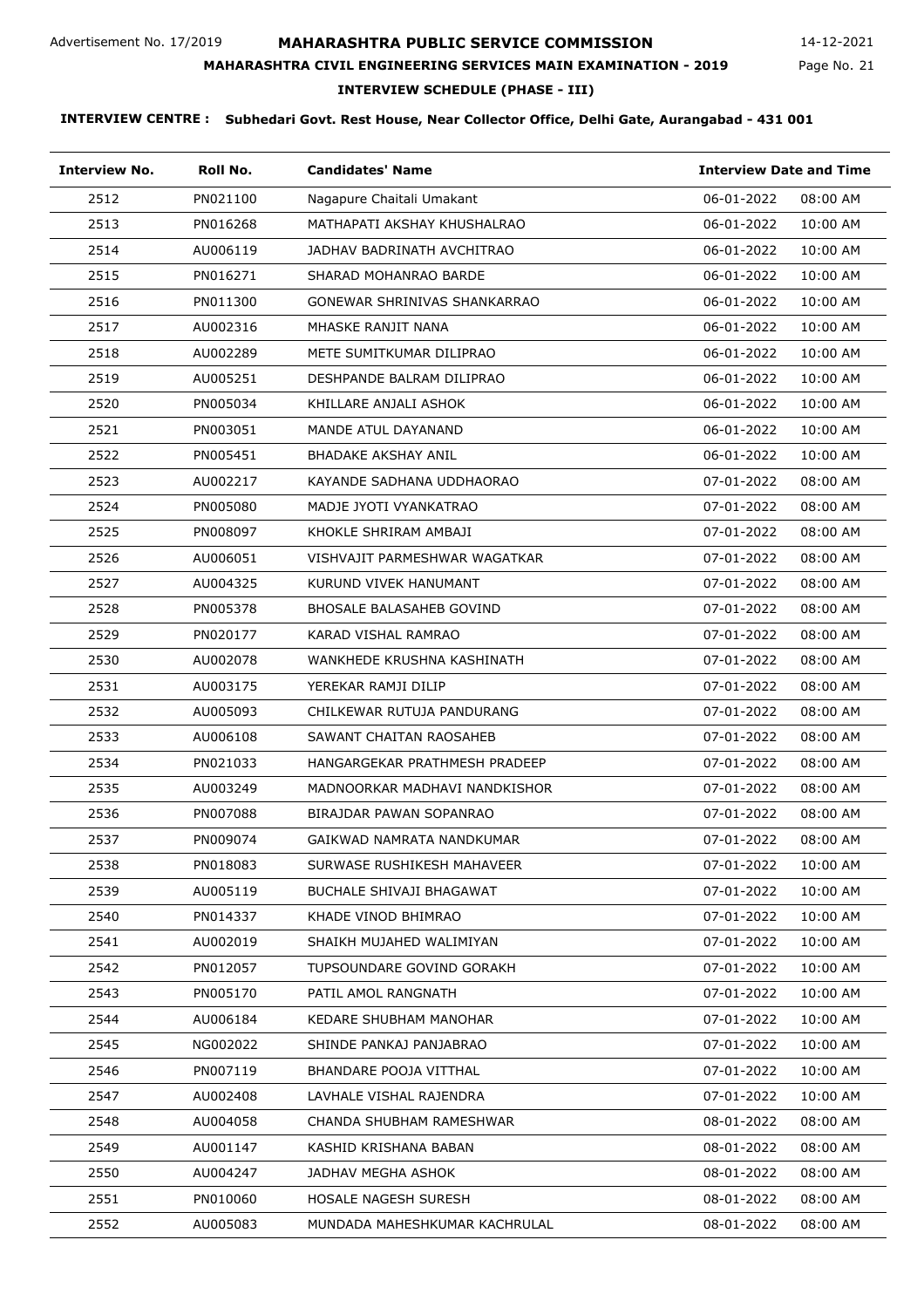### **MAHARASHTRA PUBLIC SERVICE COMMISSION**

Page No. 22 14-12-2021

#### **MAHARASHTRA CIVIL ENGINEERING SERVICES MAIN EXAMINATION - 2019**

#### **INTERVIEW SCHEDULE (PHASE - III)**

| <b>Interview No.</b> | Roll No. | <b>Candidates' Name</b>       | <b>Interview Date and Time</b> |          |
|----------------------|----------|-------------------------------|--------------------------------|----------|
| 2553                 | AU003089 | SONVANE AMIT BHAUSAHEB        | 08-01-2022                     | 08:00 AM |
| 2554                 | PN018017 | NARWADE AMOL SHIVDAS          | 08-01-2022                     | 08:00 AM |
| 2555                 | AU001227 | NAIKWADE RAVI RAJKUMAR        | 08-01-2022                     | 08:00 AM |
| 2556                 | PN014236 | JADHAV AMOL ZANAK             | 08-01-2022                     | 08:00 AM |
| 2557                 | PN009371 | BULBULE PADMAJA CHANDRAKANT   | 08-01-2022                     | 08:00 AM |
| 2558                 | AU004335 | JOGDAND KULDIP ISHWARRAO      | 08-01-2022                     | 08:00 AM |
| 2559                 | AU002207 | SHINDE POOJA BALANAND         | 08-01-2022                     | 08:00 AM |
| 2560                 | PN019184 | <b>GAWARE SAPNA ASHOKRAO</b>  | 08-01-2022                     | 08:00 AM |
| 2561                 | PN011249 | SANAP KRISHNA BHARAT          | 08-01-2022                     | 08:00 AM |
| 2562                 | PN020124 | GITE DIPALI RAMDAS            | 08-01-2022                     | 08:00 AM |
| 2563                 | PN014179 | GAIKWAD PRASHANT LAXMANRAO    | 08-01-2022                     | 10:00 AM |
| 2564                 | PN014355 | <b>GORE GANESH BALASAHEB</b>  | 08-01-2022                     | 10:00 AM |
| 2565                 | PN009173 | DESHMUKH NITISH PRAKASHRAO    | 08-01-2022                     | 10:00 AM |
| 2566                 | PN004471 | INGLE NIKITA GHANSHYAM        | 08-01-2022                     | 10:00 AM |
| 2567                 | NG005252 | WAGHMARE MANOJ SHAHAJIRAO     | 08-01-2022                     | 10:00 AM |
| 2568                 | PN016028 | BAHIR AMOL NAVNATH            | 08-01-2022                     | 10:00 AM |
| 2569                 | AU006242 | JADHAV SUDHIR BALASAHEB       | 08-01-2022                     | 10:00 AM |
| 2570                 | NG002044 | AINULE GANESH MADHAVRAO       | 08-01-2022                     | 10:00 AM |
| 2571                 | AU001038 | SALUNKE SWAPNIL ASHOKRAO      | 08-01-2022                     | 10:00 AM |
| 2572                 | PN015188 | MARTALEKAR ANANT SHANKARRAO   | 08-01-2022                     | 10:00 AM |
| 2573                 | AU005300 | SURYAWANSHI AKSHAY BHAUSAHEB  | 10-01-2022                     | 08:00 AM |
| 2574                 | MB003284 | JADHAV GOPAL RAJENDRA         | 10-01-2022                     | 08:00 AM |
| 2575                 | AU004104 | SHINDE KRISHNA ARJUN          | 10-01-2022                     | 08:00 AM |
| 2576                 | PN009157 | GAVHANE AKSHAY MAHADEV        | 10-01-2022                     | 08:00 AM |
| 2577                 | PN003161 | VAIJAPURKAR MAYUR KAILAS      | 10-01-2022                     | 08:00 AM |
| 2578                 | PN001227 | KADAM KALPESH SUGRIV          | 10-01-2022                     | 08:00 AM |
| 2579                 | PN019052 | KOTME SNEHAL DNYANOBA         | 10-01-2022                     | 08:00 AM |
| 2580                 | PN004336 | DESHPANDE SWAPNALI ANANTRAO   | 10-01-2022                     | 08:00 AM |
| 2581                 | PN012360 | DOKE MOHAN PRABHAKAR          | 10-01-2022                     | 08:00 AM |
| 2582                 | PN017042 | GONE ASHISH LAXMIKANT         | 10-01-2022                     | 08:00 AM |
| 2583                 | PN014106 | DONGRE YOGESH BHASKARRAO      | 10-01-2022                     | 08:00 AM |
| 2584                 | AU006130 | WAGHMARE DEEPAK SURESH        | 10-01-2022                     | 08:00 AM |
| 2585                 | PN008255 | Rathod Laxman Kashiram        | 10-01-2022                     | 08:00 AM |
| 2586                 | AU001143 | <b>HAJARE AKSHAY GOVIND</b>   | 10-01-2022                     | 08:00 AM |
| 2587                 | PN007167 | NAIKANAVARE SHUBHAM SHIVAJI   | 10-01-2022                     | 08:00 AM |
| 2588                 | PN014262 | CHATE RAVI SUBHASH            | 10-01-2022                     | 10:00 AM |
| 2589                 | AU006065 | SHELKE DINESH ASARAM          | 10-01-2022                     | 10:00 AM |
| 2590                 | PN016210 | MALBHAGE JYOTI DILIP          | 10-01-2022                     | 10:00 AM |
| 2591                 | AU002172 | AUTADE SANKETKUMAR SHESHRAO   | 10-01-2022                     | 10:00 AM |
| 2592                 | PN008080 | MAHAJAN SANGMESHWAR PREMKUMAR | 10-01-2022                     | 10:00 AM |
| 2593                 | PN017228 | MIRKALE RUTUJA SHIVSHANKAR    | 10-01-2022                     | 10:00 AM |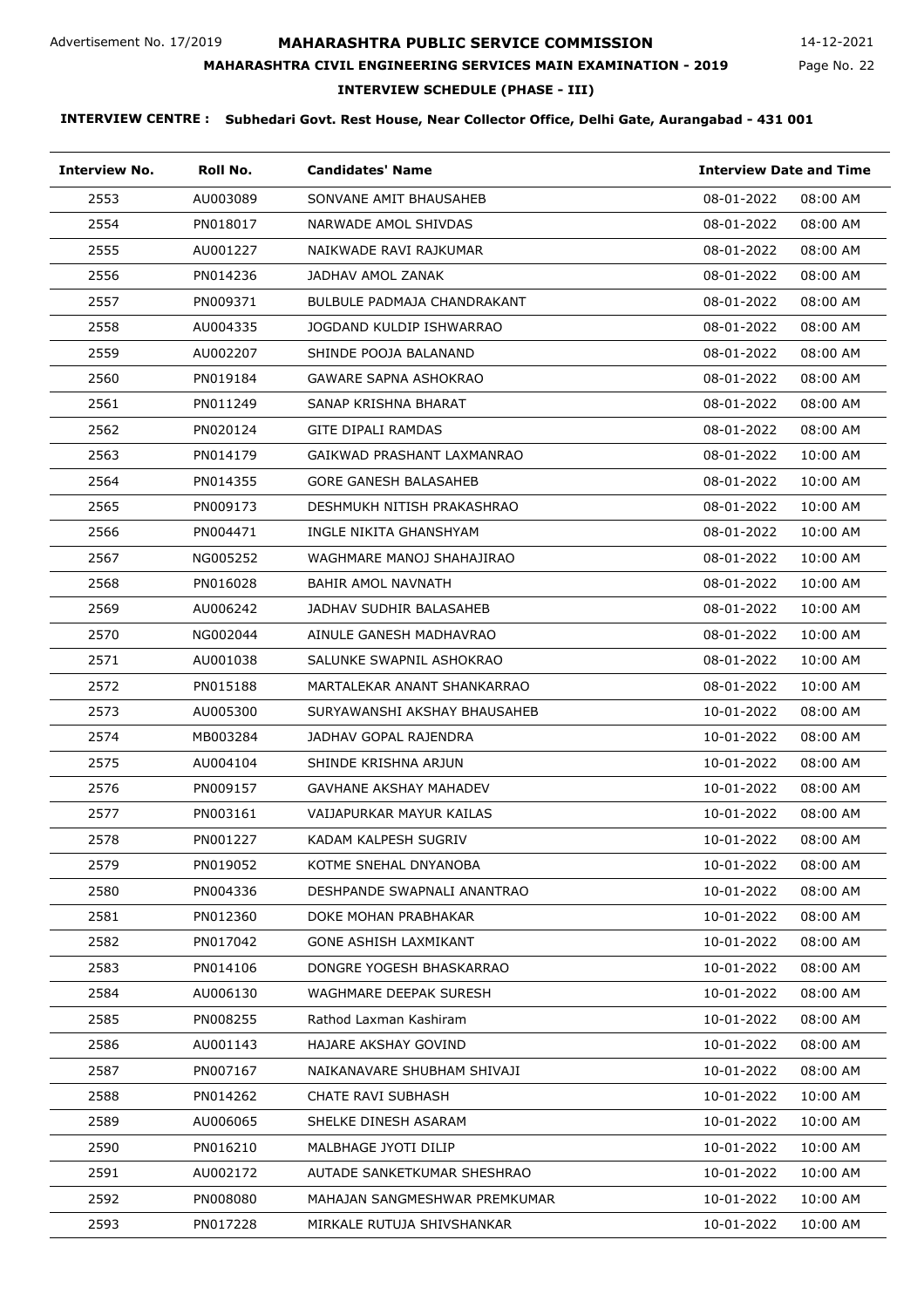Page No. 23 14-12-2021

# **MAHARASHTRA CIVIL ENGINEERING SERVICES MAIN EXAMINATION - 2019**

#### **INTERVIEW SCHEDULE (PHASE - III)**

| <b>Interview No.</b> | Roll No. | <b>Candidates' Name</b>         | <b>Interview Date and Time</b> |          |
|----------------------|----------|---------------------------------|--------------------------------|----------|
| 2594                 | PN011263 | JADHAV DEVANAND UTTAM           | 10-01-2022                     | 10:00 AM |
| 2595                 | AU004369 | shivprasad bhagawanrao khedkar  | 10-01-2022                     | 10:00 AM |
| 2596                 | PN018136 | CHAVAN SHITAL SURENDRA          | 10-01-2022                     | 10:00 AM |
| 2597                 | PN001134 | YASHWANT RAMDAS GITE            | 10-01-2022                     | 10:00 AM |
| 2598                 | PN020104 | RUDRAWAR BHAKTI BALAJI          | 11-01-2022                     | 08:00 AM |
| 2599                 | PN004359 | BHAGANURE DHONDIRAM VITTHAL     | 11-01-2022                     | 08:00 AM |
| 2600                 | PN017116 | KASHETWAR PANDURANG PRALHAD     | 11-01-2022                     | 08:00 AM |
| 2601                 | AU004097 | SHENDE PRASHIK SIDDHARTH        | 11-01-2022                     | 08:00 AM |
| 2602                 | PN004141 | SHELKE SAMRAT SOMANATH          | 11-01-2022                     | 08:00 AM |
| 2603                 | PN018005 | GAWALI ABHIJEET LAHU            | 11-01-2022                     | 08:00 AM |
| 2604                 | AU006186 | ADSUL PRACHI KISANRAO           | 11-01-2022                     | 08:00 AM |
| 2605                 | PN008271 | LANDE NANDKUMAR MADAN           | 11-01-2022                     | 08:00 AM |
| 2606                 | AU001053 | SHAIKH SALIM SHAIKH RASUL       | 11-01-2022                     | 08:00 AM |
| 2607                 | AU001171 | GIRI SAGAR SUBHASH              | 11-01-2022                     | 08:00 AM |
| 2608                 | PN003147 | JADHAV SANDEEP SHANKAR          | 11-01-2022                     | 08:00 AM |
| 2609                 | PN001236 | TAGAD AJINKYA ASHOK             | 11-01-2022                     | 08:00 AM |
| 2610                 | PN005432 | PAWAR PRAVIN DINKAR             | 11-01-2022                     | 08:00 AM |
| 2611                 | PN001387 | BHAGWAT SAYALI SANJAY           | 11-01-2022                     | 08:00 AM |
| 2612                 | MB003302 | PAWALE MAHESH BHAGWANRAO        | 11-01-2022                     | 08:00 AM |
| 2613                 | AU002231 | WATHORE RAJNIKANT BHARAT        | 11-01-2022                     | 10:00 AM |
| 2614                 | PN012021 | SANGEWAR GAJANAN GOVINDRAO      | 11-01-2022                     | 10:00 AM |
| 2615                 | AU006189 | <b>BANCHHOD SWAPNALI SANJAY</b> | 11-01-2022                     | 10:00 AM |
| 2616                 | PN005352 | SANAP SHIVRAJ DINKAR            | 11-01-2022                     | 10:00 AM |
| 2617                 | PN007414 | SARDE SHARMILA SHIVAJI          | 11-01-2022                     | 10:00 AM |
| 2618                 | PN010175 | DINESH NAMDEV KOHALE            | 11-01-2022                     | 10:00 AM |
| 2619                 | PN012339 | SANKET HANMANT HANGARGEKAR      | 11-01-2022                     | 10:00 AM |
| 2620                 | PN006174 | SANGALE ONKAR ASHOK             | 11-01-2022                     | 10:00 AM |
| 2621                 | PN014407 | KHADKE YUVRAJ MANIKRAO          | 11-01-2022                     | 10:00 AM |
| 2622                 | PN004204 | RATHOD MANISHA MADHUKAR         | 11-01-2022                     | 10:00 AM |
| 2623                 | PN015254 | DHULGANDE KASHINATH DEVRAO      | 12-01-2022                     | 08:00 AM |
| 2624                 | PN018045 | CHOUDHARI APARNA GAJANAN        | 12-01-2022                     | 08:00 AM |
| 2625                 | NG001283 | KADAM VINAYAK LAXMANRAO         | 12-01-2022                     | 08:00 AM |
| 2626                 | AU001078 | SONJE SAURABH RAJENDRA          | 12-01-2022                     | 08:00 AM |
| 2627                 | PN016233 | GUNJKAR AAKANKSHA DILEEPRAO     | 12-01-2022                     | 08:00 AM |
| 2628                 | MB001163 | SONWANE AVINASH SHESHERAO       | 12-01-2022                     | 08:00 AM |
| 2629                 | AU002193 | MOHITE KUNAL ASHOK              | 12-01-2022                     | 08:00 AM |
| 2630                 | PN016181 | UTAGE SAURABH SUBHASH           | 12-01-2022                     | 08:00 AM |
| 2631                 | PN012067 | SAGAR PRASAD PRALHAD            | 12-01-2022                     | 08:00 AM |
| 2632                 | AU002256 | GADADE BHAGYASHRI DNYANOBA      | 12-01-2022                     | 08:00 AM |
| 2633                 | AU002030 | BHINGARE DIPAK JAGANNATH        | 12-01-2022                     | 08:00 AM |
| 2634                 | AU001287 | JAKUR RAJESH SATYANARAYAN       | 12-01-2022                     | 08:00 AM |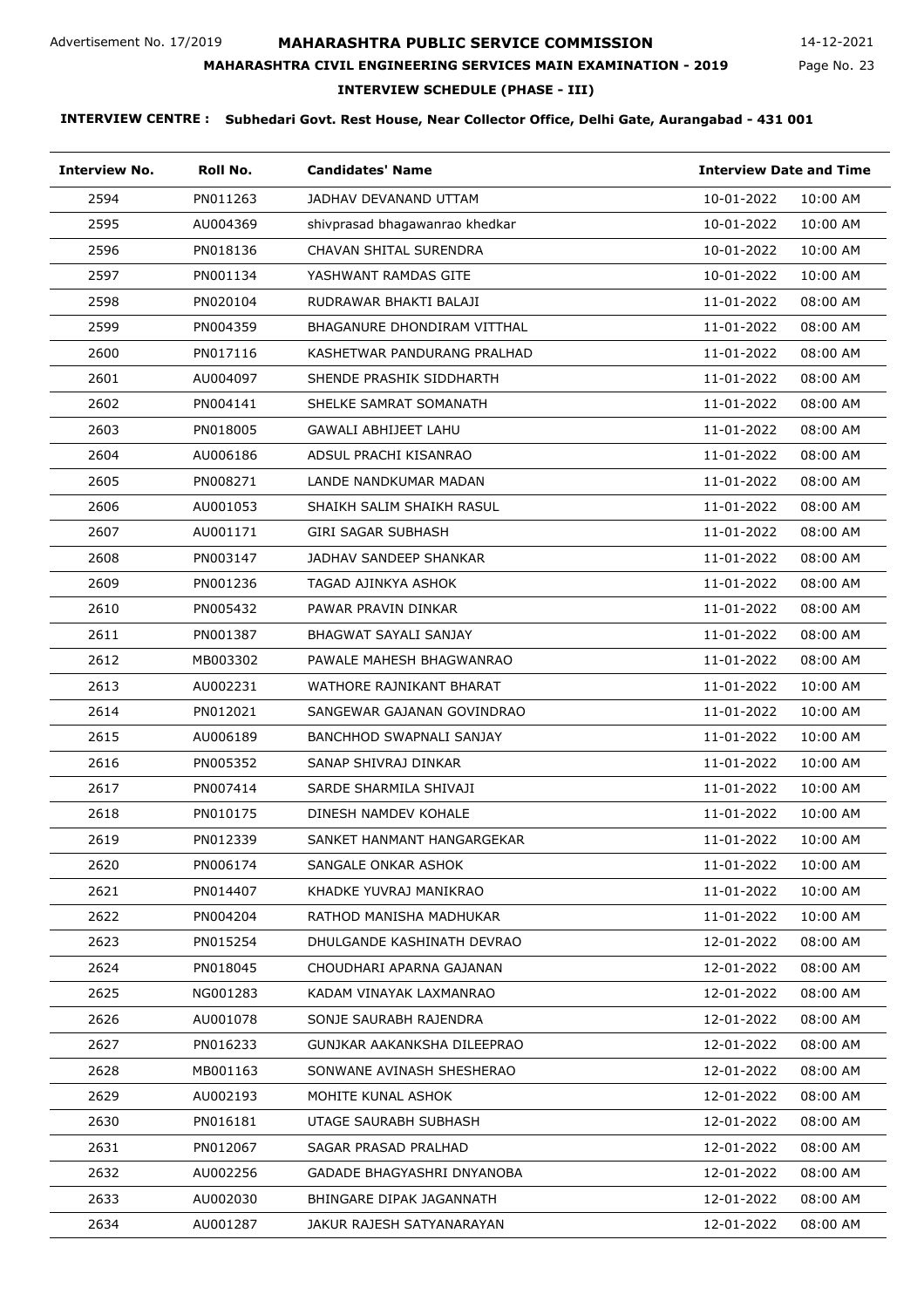Page No. 24 14-12-2021

# **MAHARASHTRA CIVIL ENGINEERING SERVICES MAIN EXAMINATION - 2019**

### **INTERVIEW SCHEDULE (PHASE - III)**

| <b>Interview No.</b> | Roll No. | <b>Candidates' Name</b>            | <b>Interview Date and Time</b> |
|----------------------|----------|------------------------------------|--------------------------------|
| 2635                 | PN007010 | KADAM AKSHAY LAXMANRAO             | 12-01-2022<br>08:00 AM         |
| 2636                 | AU002224 | HASBE SHUBHAM NANDKUMAR            | 12-01-2022<br>08:00 AM         |
| 2637                 | PN002050 | DUBHALKAR DEEPALI VISHWANATH       | 12-01-2022<br>08:00 AM         |
| 2638                 | PN016066 | Awad Avinash Dattatraya            | 12-01-2022<br>10:00 AM         |
| 2639                 | PN001064 | PAWAR SURAJ MANIKRAO               | 12-01-2022<br>10:00 AM         |
| 2640                 | AU002402 | SWAMI NIMISH RACHAYYA              | 12-01-2022<br>10:00 AM         |
| 2641                 | PN008258 | LAXMAN NETAJI KAWATHE              | 12-01-2022<br>10:00 AM         |
| 2642                 | PN004216 | GOVIND MANIKRAO MAGAR              | 12-01-2022<br>10:00 AM         |
| 2643                 | AU002156 | KAMBLE PAVAN BALBHIM               | 12-01-2022<br>10:00 AM         |
| 2644                 | AU004361 | MASKE SANTOSH SUDHAKAR             | 12-01-2022<br>10:00 AM         |
| 2645                 | AU003195 | KHARAT RUSHIKESH NARAYAN           | 12-01-2022<br>10:00 AM         |
| 2646                 | AU005007 | KHINDRE RUSHIKESH BALAJI           | 12-01-2022<br>10:00 AM         |
| 2647                 | AU006145 | TEJANKAR ASHUTOSH ASHOK            | 12-01-2022<br>10:00 AM         |
| 2648                 | NG009332 | PURI ANIL ARJUN                    | 13-01-2022<br>08:00 AM         |
| 2649                 | PN001106 | BHUSNIKAR VAIBHAV VIJAYKUMAR       | 13-01-2022<br>08:00 AM         |
| 2650                 | PN013329 | LAHOTI SHWETA SANJAYKUMAR          | 08:00 AM<br>13-01-2022         |
| 2651                 | MB004129 | ESTALKAR NIKITA KASHINATH          | 13-01-2022<br>08:00 AM         |
| 2652                 | PN012412 | SAGAR PRIYANKA KISHOR              | 13-01-2022<br>08:00 AM         |
| 2653                 | PN015349 | DESHMUKH AISHWARYA BHAGWANRAO      | 13-01-2022<br>08:00 AM         |
| 2654                 | PN004168 | NARWADE KISHOR BALASAHEB           | 08:00 AM<br>13-01-2022         |
| 2655                 | PN021197 | GODBOLE POOJA SHIVRAJ              | 08:00 AM<br>13-01-2022         |
| 2656                 | PN001168 | WANWE VISHAL BHAGWATRAO            | 13-01-2022<br>08:00 AM         |
| 2657                 | PN011156 | WAGHMARE SHUBHAM HARISHCHANDRA     | 13-01-2022<br>08:00 AM         |
| 2658                 | PN009449 | CHAVAN KRUSHNA GURUNATH            | 08:00 AM<br>13-01-2022         |
| 2659                 | PN002201 | YERNALE MADHURA SANJAY             | 13-01-2022<br>08:00 AM         |
| 2660                 | PN019148 | KANDHARKAR ATUL SUDHIRRAO          | 13-01-2022<br>08:00 AM         |
| 2661                 | PN007423 | BHUJBAL NANDINI DEVIDAS            | 13-01-2022<br>08:00 AM         |
| 2662                 | AU003272 | MURKUTE KOMAL DHANAJI              | 08:00 AM<br>13-01-2022         |
| 2663                 | PN003114 | SARWADE NILESH NAMDEVRAO           | 13-01-2022<br>10:00 AM         |
| 2664                 | AU005010 | CHATSE SUMIT SUDAM                 | 13-01-2022<br>10:00 AM         |
| 2665                 | MB005312 | DANGE RADHIKA RAMNATH              | 13-01-2022<br>10:00 AM         |
| 2666                 | AU006085 | <b>GORAKHNATH SURESH TRIBHUVAN</b> | 13-01-2022<br>10:00 AM         |
| 2667                 | PN018281 | CHOPANE RUPESH RAJKUMAR            | 13-01-2022<br>10:00 AM         |
| 2668                 | PN016263 | ATAKE ATUL MAHIPATI                | 13-01-2022<br>10:00 AM         |
| 2669                 | PN020219 | BHENDE SHIVAJI MADHAV              | 13-01-2022<br>10:00 AM         |
| 2670                 | PN012285 | KADAM SATISH SARJERAO              | 13-01-2022<br>10:00 AM         |
| 2671                 | PN019168 | ROHAN JADHAV                       | 13-01-2022<br>10:00 AM         |
| 2672                 | AU002184 | MAULI BHISE                        | 13-01-2022<br>10:00 AM         |
| 2673                 | PN011462 | SAWANDKAR SURAJ NAMDEVRAO          | 14-01-2022<br>08:00 AM         |
| 2674                 | PN020064 | CHAVAN RUPALI RAMRAO               | 14-01-2022<br>08:00 AM         |
| 2675                 | PN011175 | SAWARE VIJAY SHIVAJIRAO            | 14-01-2022<br>08:00 AM         |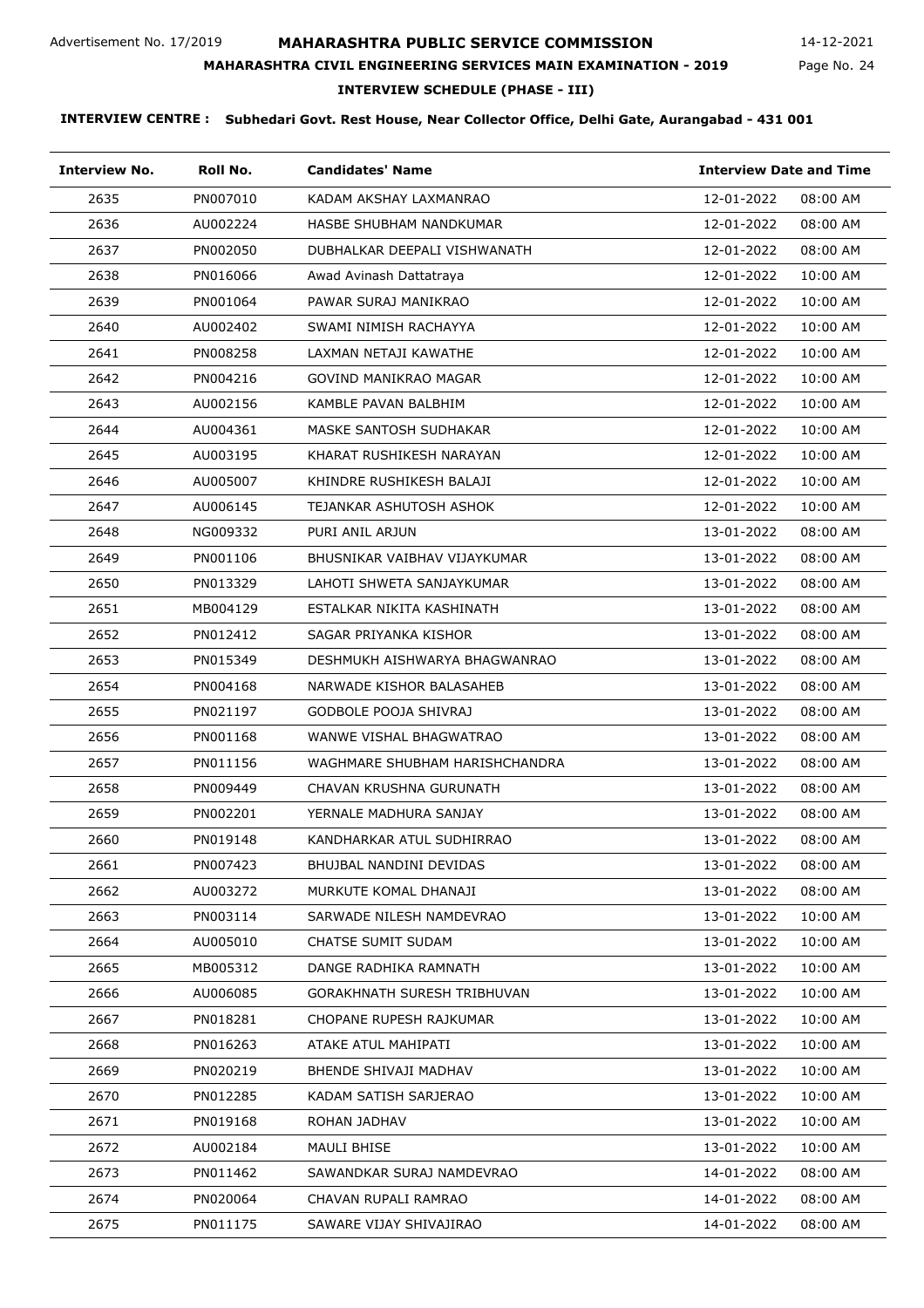# **MAHARASHTRA PUBLIC SERVICE COMMISSION**

**MAHARASHTRA CIVIL ENGINEERING SERVICES MAIN EXAMINATION - 2019**

14-12-2021

#### Page No. 25

# **INTERVIEW SCHEDULE (PHASE - III)**

| Interview No. | Roll No. | <b>Candidates' Name</b>     | <b>Interview Date and Time</b> |
|---------------|----------|-----------------------------|--------------------------------|
| 2676          | AU002451 | RATHOD ARTHI RAOSAHEB       | 14-01-2022<br>08:00 AM         |
| 2677          | PN010176 | SONTAKKE NAVNATH SHYAMRAO   | 14-01-2022<br>08:00 AM         |
| 2678          | AU006217 | NALAWADE SHRIKANT PANDURANG | 14-01-2022<br>08:00 AM         |
| 2679          | PN016370 | NEWALE BALAJI RAMESHRAO     | 14-01-2022<br>08:00 AM         |
| 2680          | AU001134 | TIDKE KIRAN SAMBHAJI        | 14-01-2022<br>08:00 AM         |
| 2681          | PN003274 | PAWAR RAHUL RAMRAO          | 14-01-2022<br>08:00 AM         |
| 2682          | PN009341 | LANDAGE NILESH RAJABHAU     | 14-01-2022<br>08:00 AM         |
| 2683          | AU005203 | PAIKRAO MONIKA DILIPRAO     | 14-01-2022<br>08:00 AM         |
| 2684          | AU001089 | GIRI ABHILASHA ARJUN        | 14-01-2022<br>08:00 AM         |
| 2685          | PN004086 | ROHILE MONIKA JAYWANT       | 14-01-2022<br>08:00 AM         |
| 2686          | NG002104 | YADAV PRANAV MOHANLAL       | 14-01-2022<br>08:00 AM         |
| 2687          | PN004276 | KALAMKAR SHUBHAM BALIRAM    | 14-01-2022<br>08:00 AM         |
| 2688          | AU003262 | SANAP VISHAL TULSHIRAM      | 14-01-2022<br>10:00 AM         |
| 2689          | AU004198 | SAYYAD SALMAN FAIM          | 14-01-2022<br>10:00 AM         |
| 2690          | AU004309 | SNEHAL JADHAV               | 14-01-2022<br>10:00 AM         |
| 2691          | AU004051 | SHAIKH SADDAM SHAIKH UMAR   | 14-01-2022<br>10:00 AM         |
| 2692          | AU004313 | Deshmukh Chetan Sudhakar    | 14-01-2022<br>10:00 AM         |
| 2693          | PN014114 | WAGHMARE SAURABH KIRAN      | 14-01-2022<br>10:00 AM         |
| 2694          | AU006069 | HAJARE MUKUND VASANTRAO     | 14-01-2022<br>10:00 AM         |
| 2695          | PN006073 | SHELKE DIPAK BHAGWAN        | 14-01-2022<br>10:00 AM         |
| 2696          | AU003310 | TOKALWAD RAMESH VENKATRAO   | 14-01-2022<br>10:00 AM         |
| 2697          | PN005155 | SHINDE KOMAL RAGHUNATH      | 14-01-2022<br>10:00 AM         |
| 2698          | PN004156 | MASHNAJI VILAS MAKNE        | 15-01-2022<br>08:00 AM         |
| 2699          | AU003145 | DHAKNE RAMKISAN KESHAVRAO   | 15-01-2022<br>08:00 AM         |
| 2700          | AU001295 | KAJALE SHARAD VIJAY         | 15-01-2022<br>08:00 AM         |
| 2701          | AU004066 | KADGEWAR NAGESH GANGADHAR   | 15-01-2022<br>08:00 AM         |
| 2702          | AU004428 | GUNJAL PRIYANKA GANESH      | 15-01-2022<br>08:00 AM         |
| 2703          | PN013247 | BHADRE ANIL CHANDRAKANTRAO  | 15-01-2022<br>08:00 AM         |
| 2704          | AU001266 | AHER PANKAJ SHAMRAO         | 15-01-2022<br>08:00 AM         |
| 2705          | PN017030 | NAGRALE SANJAY BABURAO      | 15-01-2022<br>08:00 AM         |
| 2706          | MB001136 | RAM AGRAWAL                 | 15-01-2022<br>08:00 AM         |
| 2707          | AU004288 | MUNDE KISHOR UTTAMRAO       | 15-01-2022<br>08:00 AM         |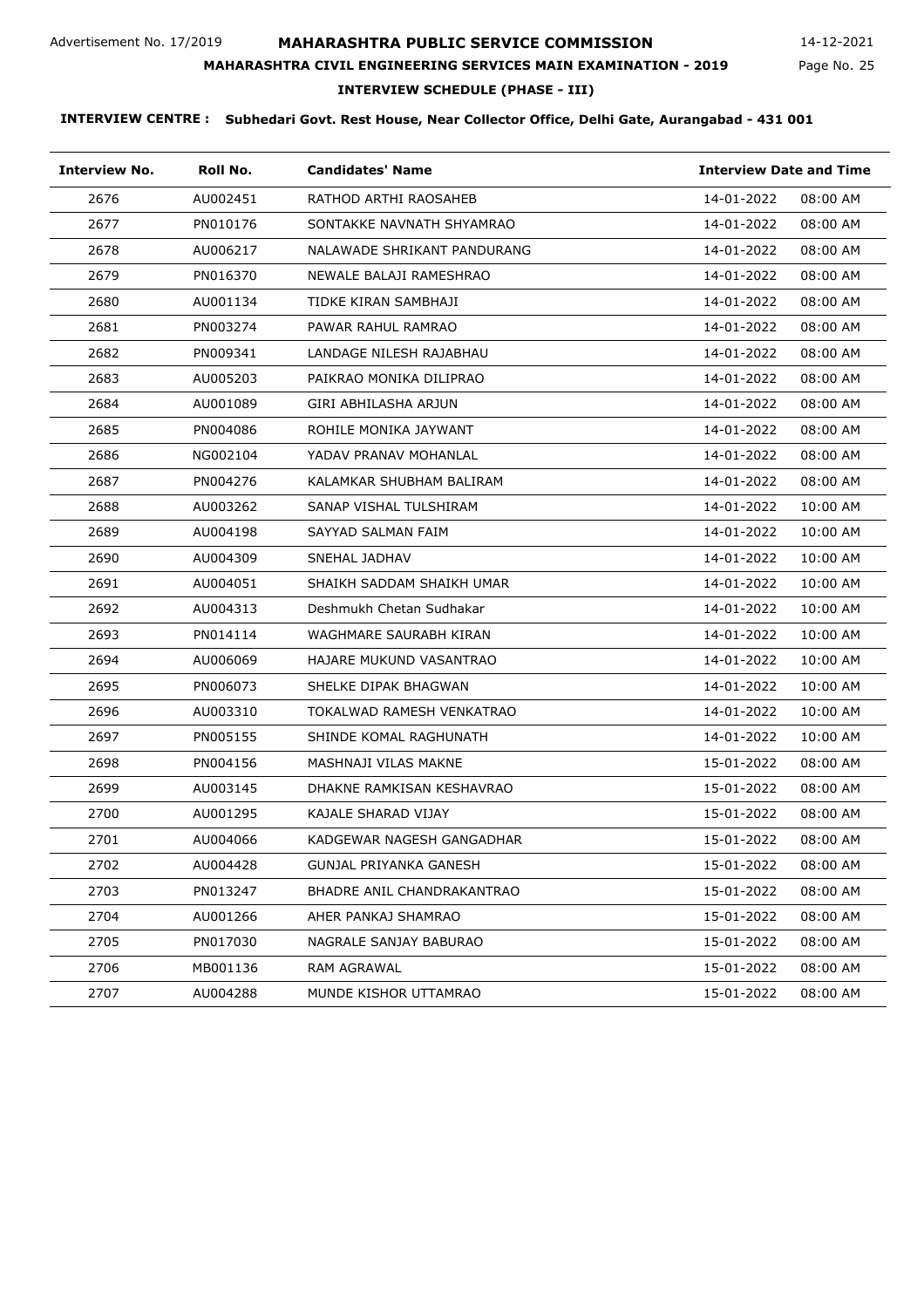#### **MAHARASHTRA CIVIL ENGINEERING SERVICES MAIN EXAMINATION - 2019**

Page No. 26 14-12-2021

**INTERVIEW SCHEDULE (PHASE - III)**

#### **INTERVIEW CENTRE : Maharashtra Public Service Commission, Cooperage Telephone Exchange Building, 8 th Floor, Maharshi Karve Road, Cooperage, Mumbai - 400021**

| <b>Interview No.</b> | Roll No. | <b>Candidates' Name</b>  | <b>Interview Date and Time</b> |
|----------------------|----------|--------------------------|--------------------------------|
| 2708                 | NG007276 | VISHAL SINGH PONIA       | 22-12-2021<br>09:00 AM         |
| 2709                 | MB003104 | SAURABH TAYAL            | 22-12-2021<br>09:00 AM         |
| 2710                 | PN006235 | VIKAS PATIDAR            | 22-12-2021<br>09:00 AM         |
| 2711                 | NG008162 | MOHIT ASATI              | 22-12-2021<br>09:00 AM         |
| 2712                 | MB006335 | SHUBHAM PANDEY           | 22-12-2021<br>09:00 AM         |
| 2713                 | NG002141 | TANHAVI GAJBHIYE         | 22-12-2021<br>09:00 AM         |
| 2714                 | NG001033 | ANOOP KUMAR              | 22-12-2021<br>09:00 AM         |
| 2715                 | PN005030 | MISHRA GUNJAN JAYPRAKASH | 22-12-2021<br>09:00 AM         |
| 2716                 | MB005207 | ABHISHEK YADAV           | 22-12-2021<br>09:00 AM         |
| 2717                 | PN018071 | JAGTAP PRITAM PRAKASH    | 22-12-2021<br>09:00 AM         |
| 2718                 | NG008338 | SHIVAJI MISHRA           | 22-12-2021<br>10:00 AM         |
| 2719                 | PN005084 | YACHAWAD VIKAS VITHALRAO | 22-12-2021<br>10:00 AM         |
| 2720                 | NG007211 | PRATEEK INDURKAR         | 22-12-2021<br>10:00 AM         |
| 2721                 | NG004107 | DEVENDRA KUMAR PATEL     | 22-12-2021<br>10:00 AM         |
| 2722                 | PN001191 | ROHIT KUMAR              | 22-12-2021<br>10:00 AM         |
| 2723                 | MB002225 | ARCHIT KATARE            | 22-12-2021<br>10:00 AM         |
| 2724                 | MB006172 | MOHAMMAD ANZER           | 22-12-2021<br>10:00 AM         |
| 2725                 | PN006202 | JADAV VIPUL GOKULBHAI    | 22-12-2021<br>10:00 AM         |
| 2726                 | NG004218 | <b>BRIJ MOHAN SINGH</b>  | 22-12-2021<br>10:00 AM         |
| 2727                 | NG007328 | AKASH CHATURVEDI         | 22-12-2021<br>10:00 AM         |
| 2728                 | NG006003 | VINAY KUMAR              | 23-12-2021<br>09:00 AM         |
| 2729                 | NG002243 | <b>ABHISHEK TOMAR</b>    | 23-12-2021<br>09:00 AM         |
| 2730                 | PN015054 | CHAUDHARI AMOL AMRIT     | 23-12-2021<br>09:00 AM         |
| 2731                 | NG005184 | <b>AVINASH THAKRE</b>    | 23-12-2021<br>09:00 AM         |
| 2732                 | NG010183 | PRATEEK JAIN             | 23-12-2021<br>09:00 AM         |
| 2733                 | PN007011 | MORE RUPESH MAHADU       | 23-12-2021<br>09:00 AM         |
| 2734                 | MB005264 | YASHENDRA SINGH          | 23-12-2021<br>09:00 AM         |
| 2735                 | NG008207 | SALIL MISHRA             | 23-12-2021<br>09:00 AM         |
| 2736                 | MB001020 | DEEPAK KUMAR             | 23-12-2021<br>09:00 AM         |
| 2737                 | NG001165 | ASHOK KUMAR BIJARNIYA    | 23-12-2021<br>09:00 AM         |
| 2738                 | MB006114 | DURGVIJAY SINGH          | 23-12-2021<br>10:00 AM         |
| 2739                 | PN001394 | CHARIT TILARA            | 23-12-2021<br>10:00 AM         |
| 2740                 | MB006010 | ABHIJEET KUMAR SINGH     | 23-12-2021<br>10:00 AM         |
| 2741                 | PN009335 | PRITAM SINGH             | 23-12-2021<br>10:00 AM         |
| 2742                 | NG006278 | <b>SAGAR PATEL</b>       | 23-12-2021<br>10:00 AM         |
| 2743                 | PN005058 | PRAVESH GAUTAM           | 23-12-2021<br>10:00 AM         |
| 2744                 | MB004150 | VAIBHAV RAJ              | 23-12-2021<br>10:00 AM         |
| 2745                 | MB003328 | PAWAN KUMAR SHARMA       | 23-12-2021<br>10:00 AM         |
| 2746                 | NG007019 | SHUBHAM KUMAR TIWARI     | 23-12-2021<br>10:00 AM         |
| 2747                 | PN012419 | PUSHPENDRA SINGH RAJPOOT | 23-12-2021<br>10:00 AM         |
| 2748                 | MB003377 | <b>TARUN PANT</b>        | 24-12-2021<br>09:00 AM         |